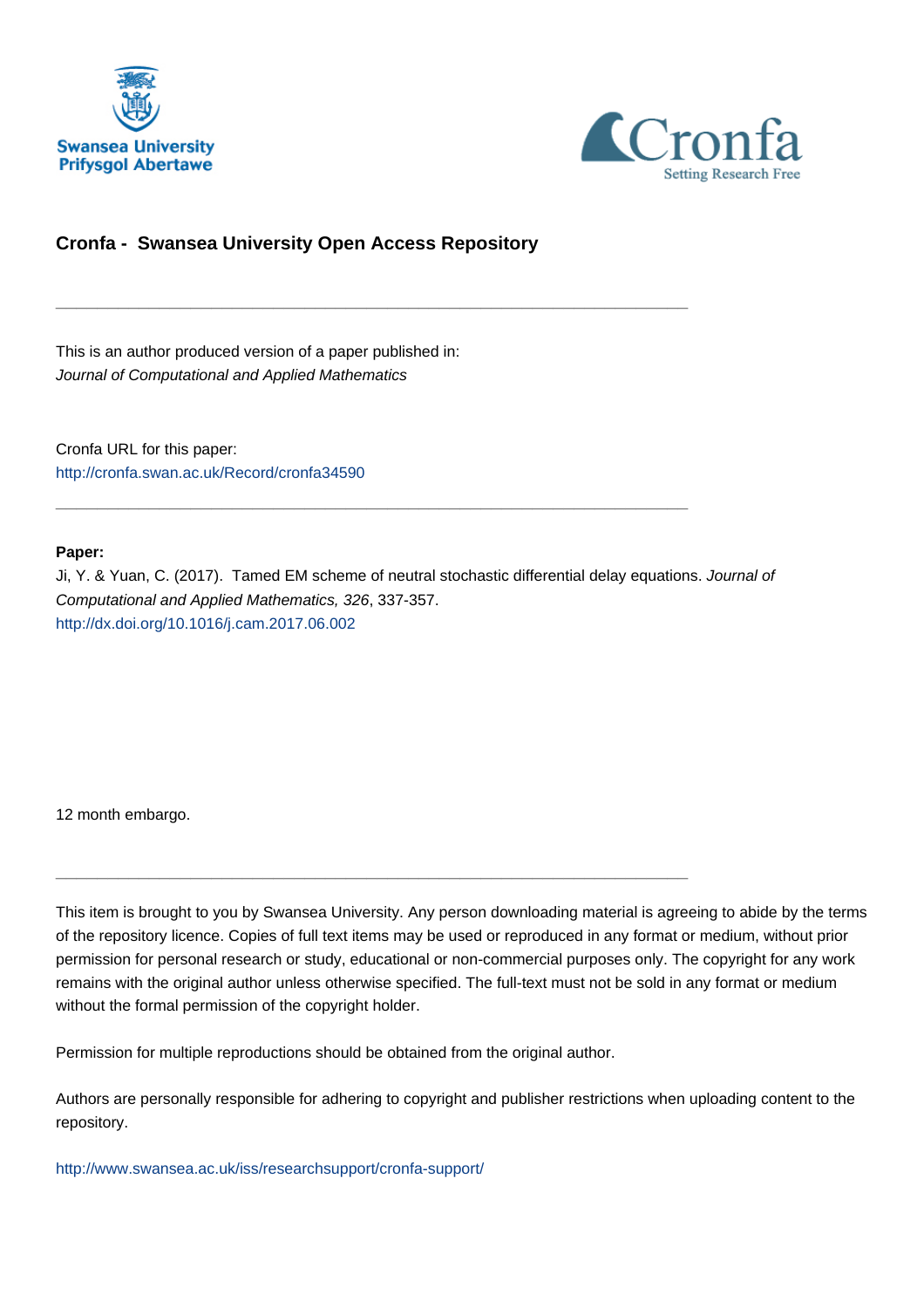# Accepted Manuscript

Tamed EM scheme of neutral stochastic differential delay equations

Yanting Ji, Chenggui Yuan

| PII:                      | S0377-0427(17)30302-3                                      |
|---------------------------|------------------------------------------------------------|
| DOI:                      | http://dx.doi.org/10.1016/j.cam.2017.06.002                |
| Reference:                | <b>CAM 11180</b>                                           |
| To appear in:             | Journal of Computational and Applied<br><i>Mathematics</i> |
|                           | Received date: 22 March 2016                               |
| Revised date: 2 June 2017 |                                                            |



Please cite this article as: Y. Ji, C. Yuan, Tamed EM scheme of neutral stochastic differential delay equations, *Journal of Computational and Applied Mathematics* (2017), http://dx.doi.org/10.1016/j.cam.2017.06.002

This is a PDF file of an unedited manuscript that has been accepted for publication. As a service to our customers we are providing this early version of the manuscript. The manuscript will undergo copyediting, typesetting, and review of the resulting proof before it is published in its final form. Please note that during the production process errors may be discovered which could affect the content, and all legal disclaimers that apply to the journal pertain.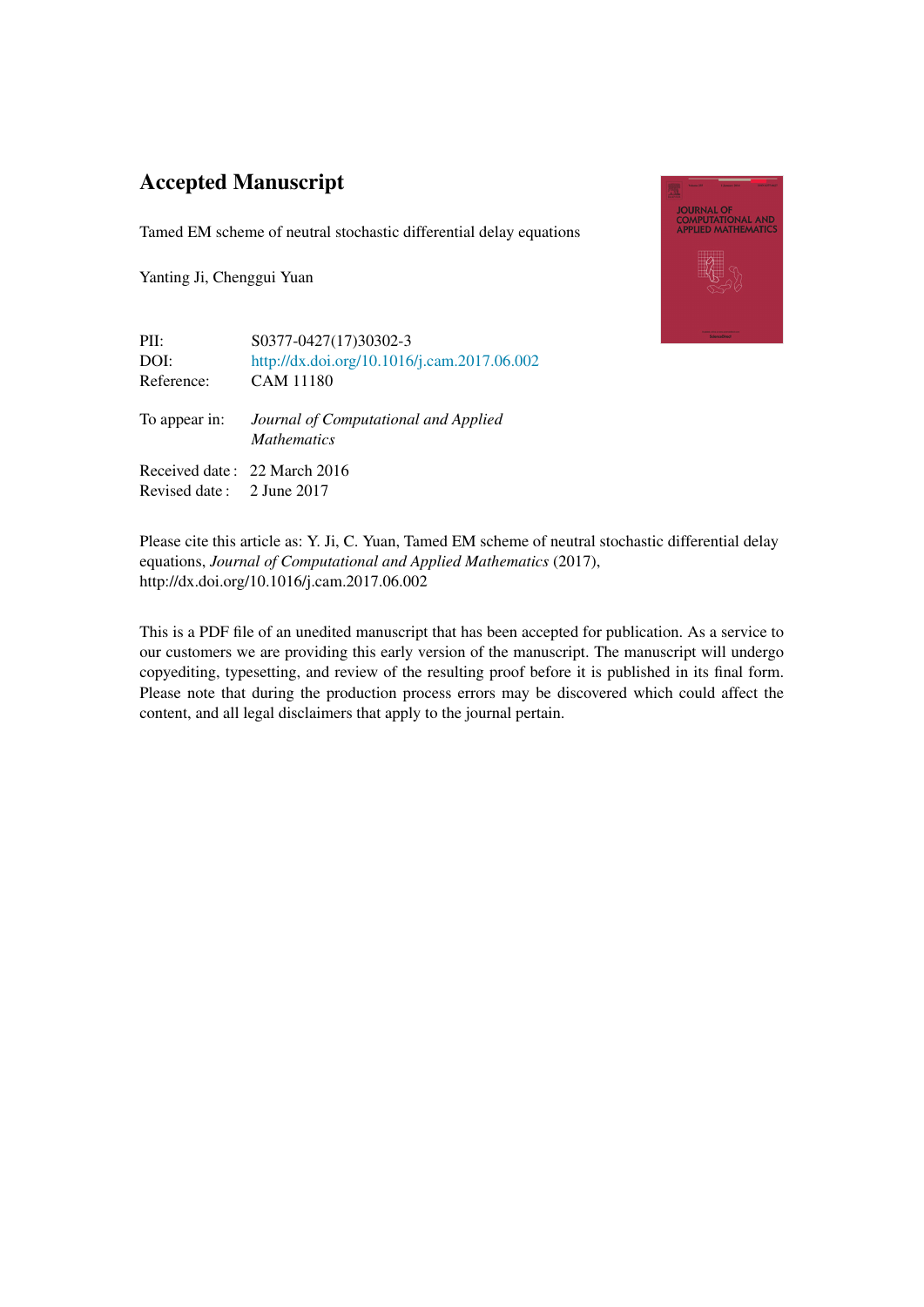# **Tamed EM Scheme of Neutral Stochastic Differential Delay Equations**

Yanting Ji<sup>a</sup> and Chenggui Yuan<sup>b\*</sup>

<sup>a</sup>Bryant Zhuhai Beijing Institute of Technology, Zhuhai, P.R.C. <sup>b</sup>Department of Mathematics Swansea University, Swansea, SA2 8PP, U.K.

### Abstract

In this paper, we investigate the convergence of the tamed Euler-Maruyama (EM) scheme for a class of neutral stochastic differential delay equations. The strong convergence results of the tamed EM scheme are presented under global and local non-Lipschitz conditions, respectively. Moreover, under the global Lipschitz condition, we provide the convergence rate of tamed EM scheme, which could be the same as the convergence rate of classical EM scheme one half.

*MSC 2010*: 65C30 (65L20, 60H10)

Key Words and Phrases: neutral stochastic differential delay equations, non-Lipschitz, monotonicity, tamed EM scheme, rate of convergence, pure jumps, Poission processes.

#### Introduction  $\mathbf 1$

The Euler-Maruyama (EM) scheme is of vital importance in numerical approximation for stochastic differential equations (SDEs). In [21], Kloeden and Platen illustrated that, if the coefficients of an SDE are globally Lipschitz continuous, then the EM approximation converges to the exact solution of the SDE in both strong and weak sense, the convergence rates for both cases are provided as well. In the same book, they also mentioned that the Milstein scheme converges to exact solution of SDE in both strong and weak sense with different orders under certain conditions including the global Lipschitz condition. It is the first time that Higham, Mao and Stuart [12] established strong convergence results under the super-linear condition and the moment boundedness condition, however, it remained an open question whether the moment of the EM approximation is bounded within finite time if the coefficients of an SDE are not globally Lipschitz continuous. Recently, Hutzenthaler, Jentzen and Kloeden [10] have found that once the global Lipschitz condition was replaced by the super-linear condition, the moment of the EM scheme could be infinity within finite time. To tackle this problem, in the paper  $[11]$ , Hutzenthaler,

<sup>\*</sup>Contact e-mail address: C.Yuan@swansea.ac.uk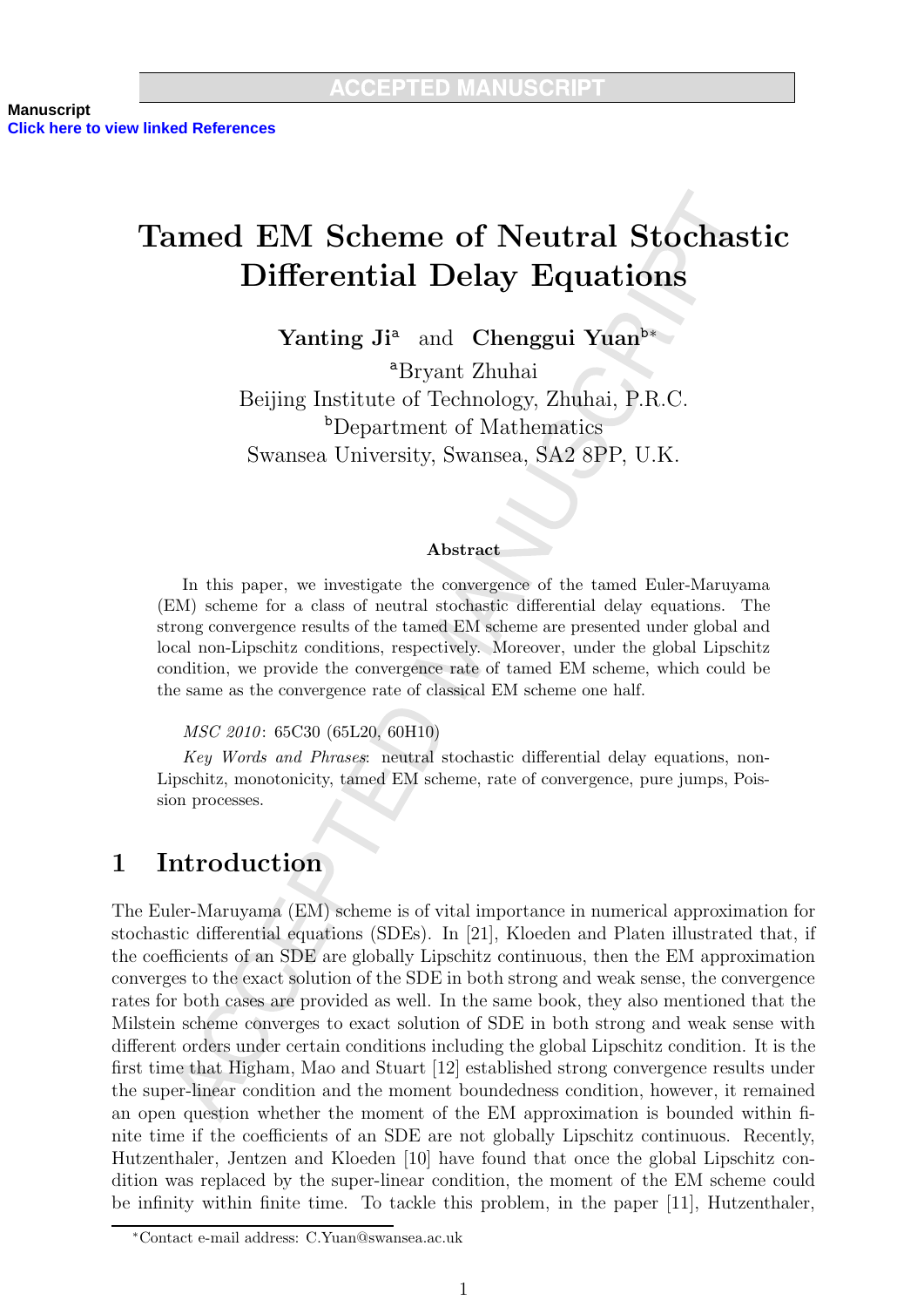Jentzen and Kloeden introduced a new approximation scheme, which is the so-call tamed EM scheme. By employing the tamed scheme, the drift coefficient is tamed so that it is uniformly bounded. With such an approach, it has been proved that the tamed EM scheme converges to the exact solution of the SDE under the super-linear condition of the drift coefficients. The tamed EM scheme is later extended to SDEs with locally Lipschitz condition of the diffusion by Dareiotis et al. [7] and Sabanis [31].

On the other hand, stochastic differential delay equations (SDDEs) and neutral stochastic differential delay equations (NSDDEs) describe a wide variety of natural and man-made systems. For the theories and applications of SDDEs and NSDDEs, we here only mention  $[1, 2, 4, 5, 6, 8, 9, 15, 18, 22, 27, 28]$ , to name a few. Since most SDDEs and NSDDEs can not be solved explicitly, numerical methods have become essential. Recently, an extensive literature has emerged in investigating the strong convergence, weak convergence and sample path convergence of numerical schemes for SDDEs and NSDDEs, for example,  $[13, 18, 20, 26]$ . We should point out that the strong convergence of EM schemes for SDDEs is, in general, discussed under a linear growth condition or bounded moments of analytic and numerical solutions, e.g., [18, 20, 26]. However, similar to the SDEs case, it remained an open question whether the EM scheme converges to the exact solution if the coefficients of the SDDEs and NSDDEs are under the super-linear condition. The main aim of this paper is to answer this question by extending the tamed EM method to NSDDEs. Because of the neutral term, the technical details increased significantly.

The remainder of this paper will be organised as follows. In Section 2, some notation and preliminaries are introduced. In Section 3,  $p$ -th moment boundedness, convergence of EM scheme under global and local monotonicity conditions are provided with detailed proofs respectively. Moreover, the rate of convergence is provided under the global monotonicity condition. In Section 4, we present similar results as in Section 3 while the Brownian motion is replaced by the pure jump processes.

#### Preliminaries  $\overline{2}$

Throughout this paper, let  $(\Omega, \mathcal{F}, \mathbb{P})$  be a complete probability space with a filtration  $\{\mathcal{F}_t\}_{t\geq 0}$  satisfying the usual condition (i.e. it is right continuous and  $\mathcal{F}_0$  contains all  $\mathbb{P}$ null sets). Let  $\tau > 0$  be a constant and denote  $C([-\tau,0];\mathbb{R}^n)$  the space of all continuous functions from  $[-\tau,0]$  to  $\mathbb{R}^n$  with the norm  $\|\phi\| = \sup_{-\tau \leq \theta \leq 0} |\phi(\theta)|$ . Let  $B(t)$  be a standard  $m$ -dimensional Brownian motion.

Consider an  $n$ -dimensional neutral stochastic differential delay equation

$$
d[X(t) - D(X(t - \tau))] = b(X(t), X(t - \tau))dt + \sigma(X(t), X(t - \tau))dB(t),
$$
\n(2.1)

on  $t \geq 0$ , where

$$
\mathcal{D}: \mathbb{R}^n \to \mathbb{R}^n, b: \mathbb{R}^n \times \mathbb{R}^n \to \mathbb{R}^n, \sigma: \mathbb{R}^n \times \mathbb{R}^n \to \mathbb{R}^{n \times m},
$$

we assume that D, b and  $\sigma$  are Borel-measurable, and the initial data satisfies the following condition: for any  $p \geq 2$ 

$$
\{X(\theta) : -\tau \le \theta \le 0\} = \xi \in L_{\mathcal{F}_0}^p([-\tau, 0]; \mathbb{R}^n),\tag{2.2}
$$

that is  $\xi$  is an  $\mathcal{F}_0$ -measurable  $C([-\tau,0];\mathbb{R}^n)$ -valued random variable and  $E||\xi||^p < \infty$ . Now, fix  $T > \tau > 0$ , without loss of generality, we assume that T and  $\tau$  are rational numbers,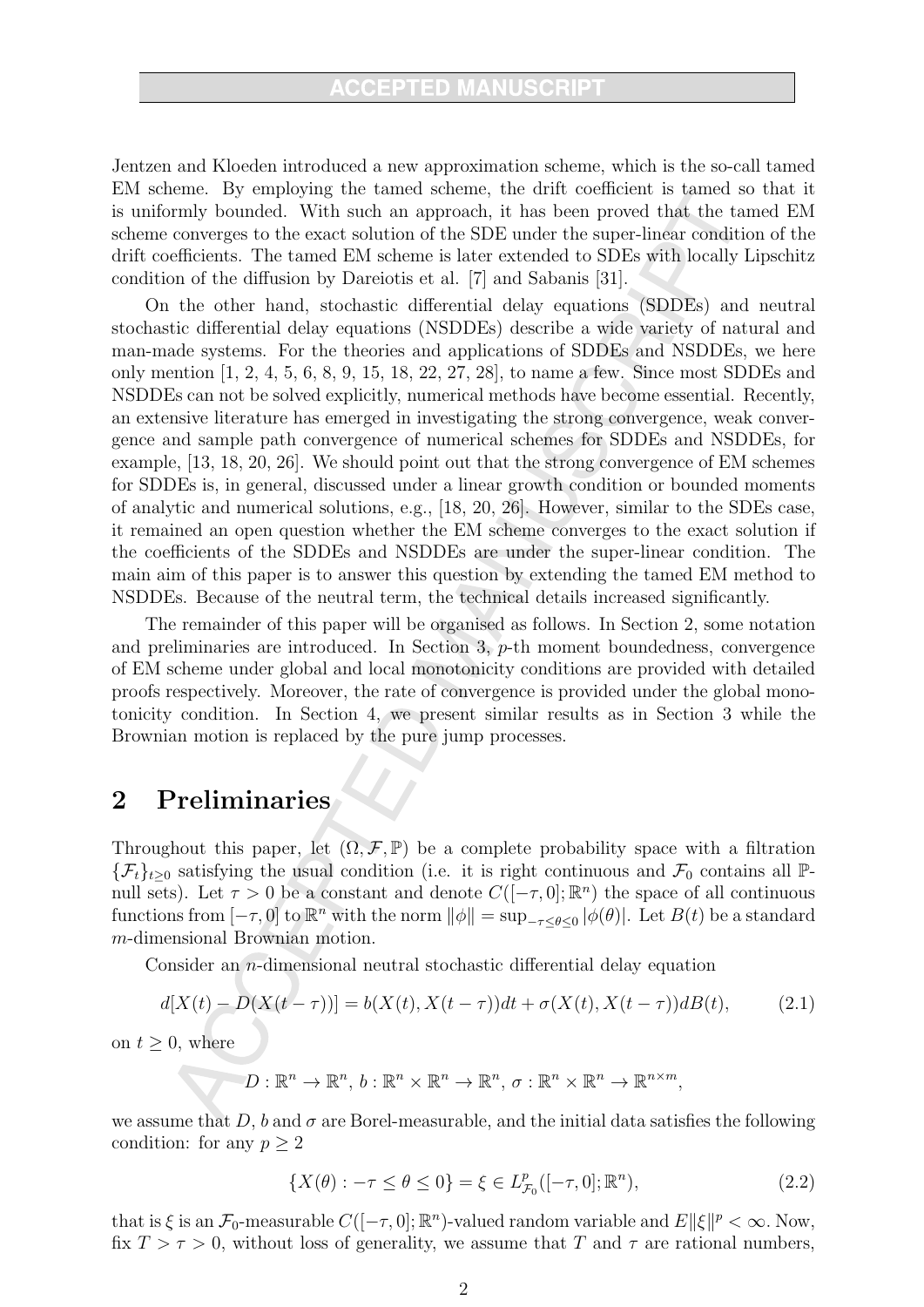and the step size  $h \in (0,1)$  be fraction of  $\tau$  and T, so that there exist two positive integers M, M such that  $h = T/M = \tau/M$ . Throughout the paper, unless otherwise stated, let  $C > 0$  denote a generic constant, independent of h, whose value may change from line to line.

For the future use, we assume that:

(A1) There exists a positive constant  $\tilde{K}$  such that for  $\forall x, y \in \mathbb{R}^n$ 

$$
\langle x - D(y), b(x, y) \rangle \vee ||\sigma(x, y)||^2 \le \tilde{K} (1 + |x|^2 + |y|^2), \tag{2.3}
$$

and  $b(x, y)$  is continuous in both x and y.

(A2)  $D(0) = 0$  and there exists a constant  $\kappa \in (0,1)$  such that

$$
|D(x) - D(\bar{x})| \le \kappa |x - \bar{x}| \text{ for all } x, y \in \mathbb{R}^n. \tag{2.4}
$$

(A3) For any  $R > 0$ , there exist two positive constants  $\tilde{K}_R$  and  $K_R$  such that

$$
\langle x - D(y) - \bar{x} + D(\bar{y}), b(x, y) - b(\bar{x}, \bar{y}) \rangle \vee ||\sigma(x, y) - \sigma(\bar{x}, \bar{y})||^2
$$
  
\n
$$
\leq \tilde{K}_R(|x - \bar{x}|^2 + |y - \bar{y}|^2),
$$
\n(2.5)

for all  $|x| \vee |y| \vee |\bar{x}| \vee |\bar{y}| \le R$ .

 $(A4)$  There exist two positive constants l and L such that,

$$
\langle x - D(y) - \bar{x} + D(\bar{y}), b(x, y) - b(\bar{x}, \bar{y}) \rangle + ||\sigma(x, y) - \sigma(\bar{x}, \bar{y})||^2 \le L(|x - \bar{x}|^2 + |y - \bar{y}|^2),
$$

and

$$
|b(x,y) - b(\bar{x}, \bar{y})| \le L(1 + |x|^l + |y|^l + |\bar{x}|^l + |\bar{y}|^l)(|x - \bar{x}| + |y - \bar{y}|),
$$

for all  $x, y, \bar{x}$  and  $\bar{y} \in \mathbb{R}^n$ .

(A5) For any  $s, t \in [-\tau, 0]$  and  $q > 0$ , let  $\overline{L}$  be a positive number, then

$$
\mathbb{E} \|\xi(t) - \xi(s)\|^q \le L|t - s|^q.
$$

**Remark 2.1** Assume that  $(A1)$ - $(A3)$  hold, then NSDDE  $(2.1)$  with initial  $(2.2)$  admits a unique strong global solution  $X(t)$ ,  $t \in [0, T]$ . The proof details of such existence and uniqueness result can be found in [19]. If assumption  $(A3)$  is replaced by  $(A4)$ , the theorem of existence and uniqueness still holds.

Now, we define

$$
b_h(x,y) := \frac{b(x,y)}{1 + h^{\alpha}|b(x,y)|},
$$
\n(2.6)

for all  $x, y \in \mathbb{R}^n$  and  $\alpha \in (0, \frac{1}{2}]$ . The reason why such value of  $\alpha$  is chosen will be revealed later in Section 3. By observation, one has

$$
|b_h(x,y)| \le \min(h^{-\alpha}, |b(x,y)|).
$$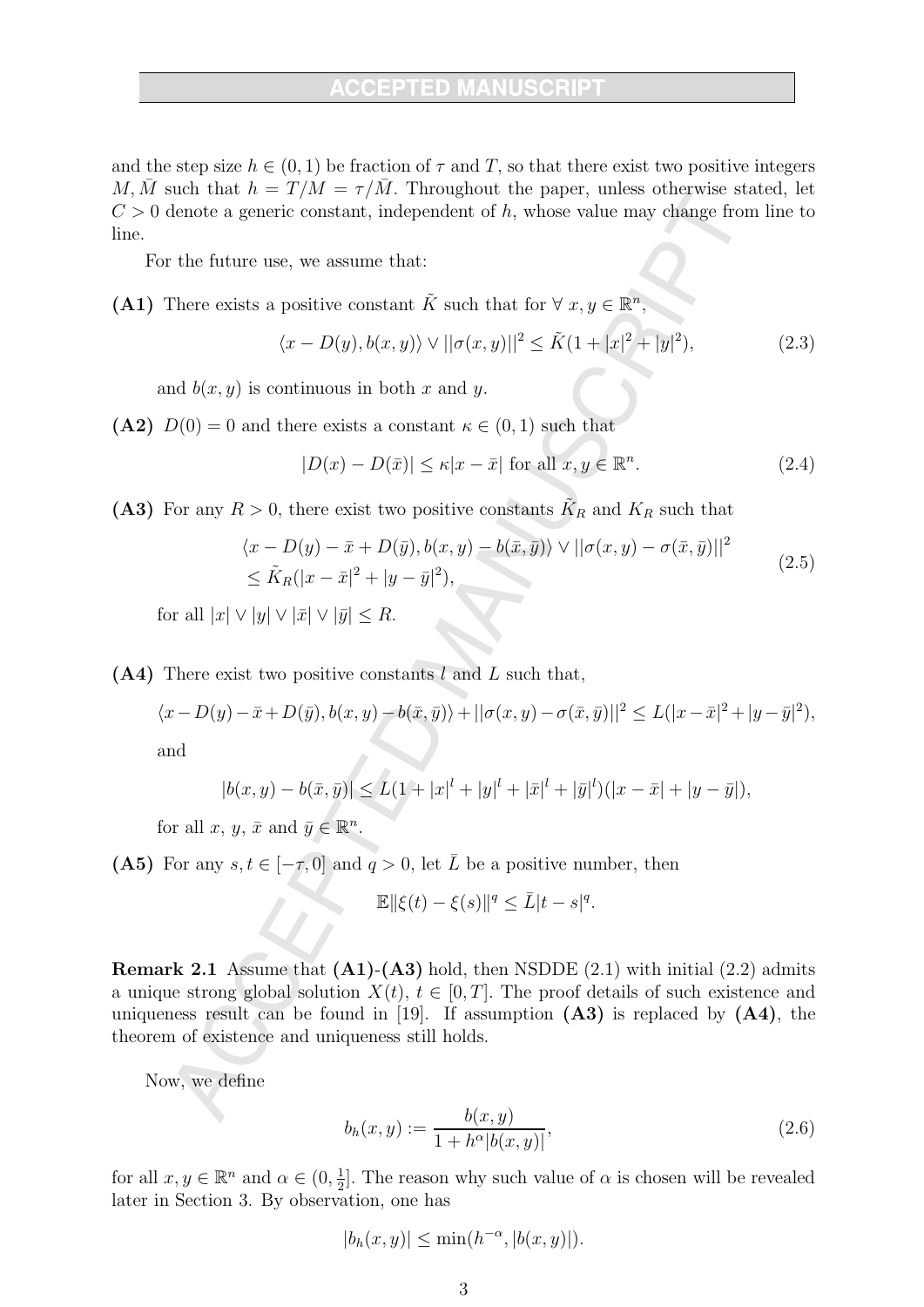**Remark 2.2** It is easy to verify that  $b_h(x, y) = \frac{b(x, y)}{1 + h^{\alpha} |b(x, y)|}$  satisfies all assumptions (A1),  $(A3)$  and  $(A4)$ . For the assumption  $(A1)$ , we have

$$
2\langle x - D(y), b_h(x, y) \rangle = \frac{2}{1 + h^{\alpha}|b(x, y)|} \langle x - D(y), b(x, y) \rangle
$$
  

$$
\leq \frac{\tilde{K}}{1 + h^{\alpha}|b(x, y)|} (1 + |x|^2 + |y|^2)
$$
  

$$
\leq \tilde{K}(1 + |x|^2 + |y|^2).
$$

For the assumption  $(A3)$ , which is a local assumption, we can derive that

$$
2\langle x - D(y) - \bar{x} + D(\bar{y}), b_h(x, y) - b_h(\bar{x}, \bar{y})\rangle
$$
  
\$\leq \bar{K}\_R(|x - \bar{x}|^2 + |y - \bar{y}|^2),\$

where  $\bar{K}_R = \frac{\tilde{K}_R}{1 + h^{\alpha}(|b(\bar{x}, \bar{y})| \wedge |b(x, y)|)}$ . The verification detail for assumption (A4) is omitted, since it is similar to  $(A3)$ .

Now, we can define the discrete-time tamed EM scheme: For every integer  $n = -\overline{M}, \dots, 0, Y_h^{(n)} = \xi(nh)$ . For every integer  $n = 0, \dots, M - 1$ ,

$$
Y_h^{(n+1)} - D(Y_h^{(n+1-\bar{M})}) = Y_h^{(n)} - D(Y_h^{(n-\bar{M})}) + b_h(Y_h^{(n)}, Y_h^{(n-\bar{M})})h + \sigma(Y_h^{(n)}, Y_h^{(n-\bar{M})})\Delta B_h^{(n)},
$$
\n(2.7)

where  $\Delta B_h^{(n)} = B((n+1)h) - B(nh)$ . For every integer  $n = 0, \dots, M-1$ , the discrete-time tamed EM scheme  $(2.7)$  can be rewritten as

$$
Y_h^{(n+1)} = D(Y_h^{(n+1-\bar{M})}) + \xi(0) - D(\xi(-\tau)) + \sum_{i=0}^n b_h(Y_h^{(i)}, Y_h^{(i-\bar{M})})h + \sum_{i=0}^n \sigma(Y_h^{(i)}, Y_h^{(i-\bar{M})})\Delta B_h^{(i)}.
$$
\n(2.8)

For  $t \in [nh, (n+1)h)$ , we set  $\overline{Y}(t) := Y_h^{(n)}$ . Since  $\tau = \overline{M}h$ ,  $\overline{Y}(t - \tau) = Y_h^{(n-\overline{M})}$ . For the sake of simplicity, we define the corresponding continuous-time tamed EM approximate solution  $Y(t)$  as follows. For any  $\theta \in [-\tau, 0], Y(\theta) = \xi(\theta)$ . For any  $t \in [0, T],$ 

$$
Y(t) = D(\bar{Y}(t-\tau)) + \xi(0) - D(\xi(-\tau)) + \int_0^t b_h(\bar{Y}(s), \bar{Y}(s-\tau))ds + \int_0^t \sigma(\bar{Y}(s), \bar{Y}(s-\tau))dB(s).
$$
 (2.9)

Noting that for any  $t \in [0, T]$ , there exists a positive integer  $n, 0 \le n \le M - 1$ , such that for  $t \in [nh, (n+1)h)$ , we have

$$
Y(t) = D(\bar{Y}(t-\tau)) + \xi(0) - D(\xi(-\tau)) + \int_0^{nh} b_h(\bar{Y}(s), \bar{Y}(s-\tau))ds + \int_0^{nh} \sigma(\bar{Y}(s), \bar{Y}(s-\tau))dB(s) + \int_{nh}^t b_h(\bar{Y}(s), \bar{Y}(s-\tau))ds + \int_{nh}^t \sigma(\bar{Y}(s), \bar{Y}(s-\tau))dB(s) = Y(nh) + \int_{nh}^t b_h(\bar{Y}(s), \bar{Y}(s-\tau))ds + \int_{nh}^t \sigma(\bar{Y}(s), \bar{Y}(s-\tau))dB(s).
$$
 (2.10)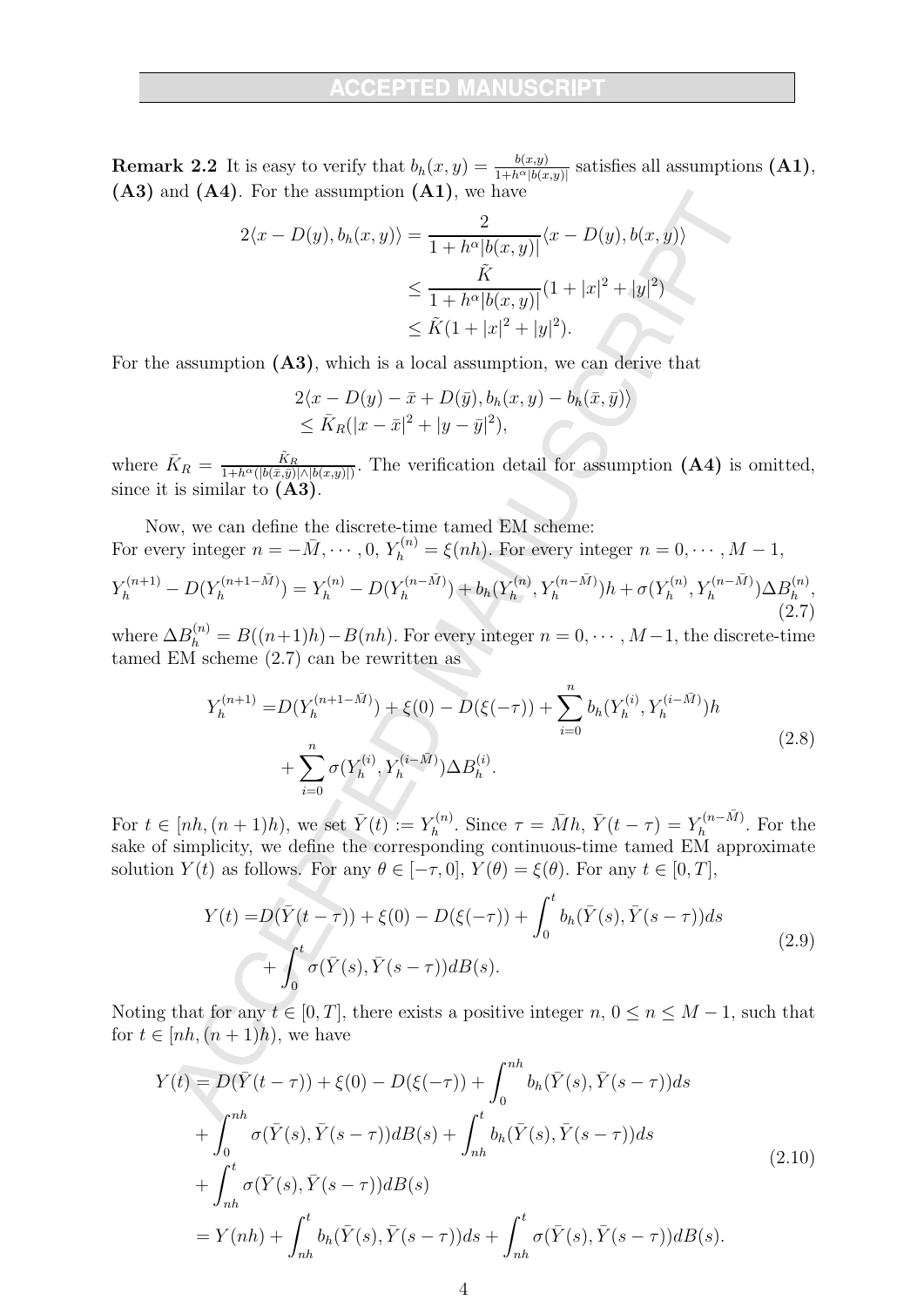This means the continuous-time tamed EM approximate solution  $Y(t)$  coincides with the discrete-time tamed approximation solution  $\overline{Y}(t)$  at grid points  $t = nh$ ,  $n = 0, 1, \dots, M -$ 1.

### Tamed EM Method of NSDDEs driven by Brown-3 ian Motion

In this section, we show that the tamed EM scheme converges to the exact solution under certain conditions, i.e. we have the following main results:

**Theorem 3.1** Suppose that  $(A1)$ ,  $(A2)$ ,  $(A4)$  and  $(A5)$  hold, then the tamed EM scheme (2.9) converges to the exact solution of (2.1) such that for any  $p > 2$ ,

$$
\mathbb{E}\Big[\sup_{0\leq t\leq T}|X(t)-Y(t)|^p\Big]\leq Ch^{\alpha p}.\tag{3.1}
$$

The next theorem states that the convergence result still holds if the global monotonicity condition  $(A4)$  is replaced by its local counterpart  $(A3)$ . However, we are unable to provide the convergence rate under this weaker condition.

**Theorem 3.2** Suppose that  $(A1)$ - $(A3)$  and  $(A5)$  hold, then the tamed EM scheme (2.9) converges to the exact solution of  $(2.1)$  such that for any  $p > 2$ ,

$$
\lim_{h \to 0} \mathbb{E} \Big[ \sup_{0 \le t \le T} |X(t) - Y(t)|^p \Big] = 0. \tag{3.2}
$$

#### **Moment Bounds**  $3.1$

Before the proof of our main results, we investigate the boundedness of moments of both exact solution and EM approximation in this subsection.

**Lemma 3.1** Consider the continuous-time tamed EM scheme given by equation  $(2.10)$ . If for some  $p > 2$ ,

$$
\sup_{0 \le t \le T} \mathbb{E}(|Y(t)|^p) \le C,\tag{3.3}
$$

and  $(A1)$  hold, then it holds that

$$
\mathbb{E}\left[\sup_{0\leq n\leq M-1}\sup_{nh\leq t\leq (n+1)h}|Y(t)-Y(nh)|^p\right]\leq Ch^{p/2},\tag{3.4}
$$

and

$$
\mathbb{E}\left[\sup_{0\leq n\leq M-1}\sup_{nh\leq t\leq (n+1)h}|Y(t)-Y(nh)|^p|b_h(\bar{Y}(t),\bar{Y}(t-\tau))|^p\right]\leq C.\tag{3.5}
$$

**Proof:** By the definition of the tamed EM scheme, we have for  $nh \le t \le (n+1)h$ ,

$$
\mathbb{E}\bigg[\sup_{nh\leq t\leq (n+1)h}|Y(t)-Y(nh)|^p\bigg]=\mathbb{E}\bigg[\sup_{nh\leq t\leq (n+1)h}\bigg|\int_{nh}^t b_h(\bar{Y}(s),\bar{Y}(s-\tau))ds + \int_{nh}^t \sigma(\bar{Y}(s),\bar{Y}(s-\tau))dB(s)\bigg|^p\bigg].
$$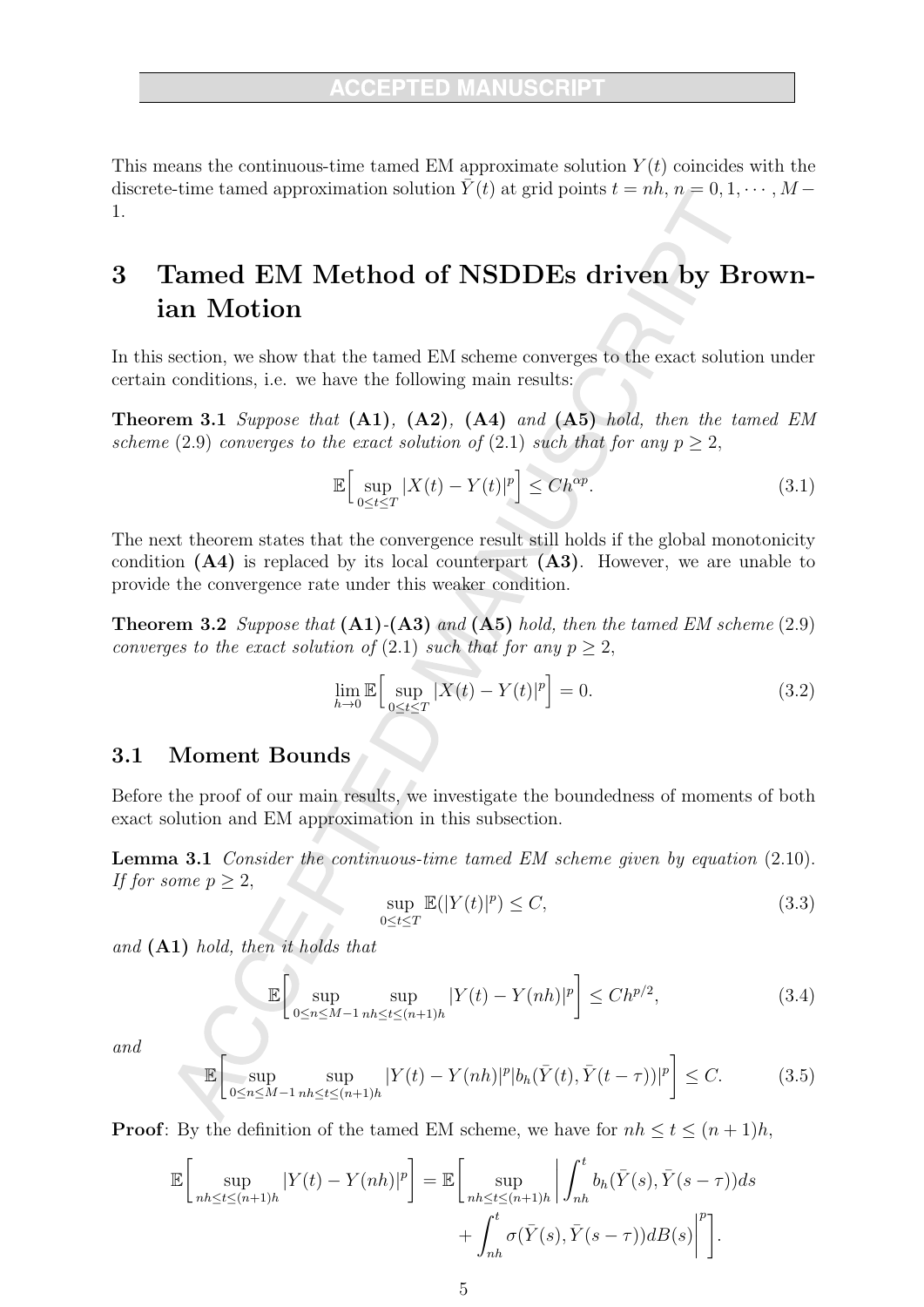Therefore, due to Hölder's inequality,

$$
\mathbb{E}\bigg[\sup_{nh\leq t\leq (n+1)h}|Y(t)-Y(nh)|^p\bigg]\leq 2^{p-1}h^{p-1}\mathbb{E}\bigg[\int_{nh}^{(n+1)h}\bigg|b_h(\bar{Y}(s),\bar{Y}(s-\tau))\bigg|^p ds\bigg] +2^{p-1}\mathbb{E}\bigg[\sup_{nh\leq t\leq (n+1)h}\bigg|\int_{nh}^t\sigma(\bar{Y}(s),\bar{Y}(s-\tau))dB(s)\bigg|^p\bigg].\tag{3.6}
$$

Using the Burkholder-Davis-Gundy(BDG) inequality [23, Theorem 1.7.3 page 40] and  $(3.3)$ , for some  $p \geq 2$ , we derive that  $\leftarrow$ 

$$
\mathbb{E}\Big[\sup_{nh\leq t\leq (n+1)h}|\int_{nh}^{t}\sigma(\bar{Y}(s),\bar{Y}(s-\tau))dB(s)|^{p}\Big]
$$
  
\n
$$
\leq C\mathbb{E}\Big[\int_{nh}^{(n+1)h}\|\sigma(\bar{Y}(s),\bar{Y}(s-\tau))\|^{2}ds\Big]^{p/2}
$$
  
\n
$$
\leq C\mathbb{E}\Big[\int_{nh}^{(n+1)h}(1+|\bar{Y}(s)|^{2}+|\bar{Y}(s-\tau)|^{2})ds\Big]^{p/2}
$$
  
\n
$$
\leq Ch^{p/2}.
$$

This, together with  $|b_h(\bar{Y}(s), \bar{Y}(s-\tau))| \leq h^{-\alpha}$ , yields

$$
\mathbb{E}\left[\sup_{nh\leq t\leq (n+1)h} |Y(t) - Y(nh)|^p\right] \leq 2^{p-1}h^{(1-\alpha)p} + Ch^{p/2} \leq Ch^{p/2}.\tag{3.7}
$$

Therefore  $(3.4)$  holds. Moreover,

$$
\mathbb{E}\Big[\sup_{nh\leq t\leq (n+1)h} |Y(t) - Y(nh)|^p |b_h(\bar{Y}(s), \bar{Y}(s-\tau))|^p\Big]
$$
\n
$$
\leq \mathbb{E}\Big[\sup_{nh\leq t\leq (n+1)h} |Y(t) - Y(nh)|^p\Big]h^{-\alpha p}
$$
\n
$$
\leq Ch^{(1/2-\alpha)p} \leq C.
$$
\n(3.8)

In (3.7) and (3.8), we have used the fact that  $\alpha \in (0,1/2]$ . The proof is therefore complete.  $\Box$ 

**Lemma 3.2** Assume that  $(A1)$ ,  $(A2)$  and  $(A5)$  hold. Then there exists a positive constant C independent of h such that for any  $p \geq 2$ ,

$$
\mathbb{E}[\sup_{0\leq t\leq T}|X(t)|^p] \vee \mathbb{E}[\sup_{0\leq t\leq T}|Y(t)|^p] \leq C. \tag{3.9}
$$

For every integer  $k \geq 1$ , define the stopping time Proof.

$$
\tau_k = T \wedge \inf\{t \in [0, T] : |X(t)| \ge k\}.
$$

Clearly,  $\tau_k \to T$  as  $k \to \infty$  almost surely. Now, for any  $t \in [0, T]$ , by [23, Lemma 4.4, p212] and assumption (A2), we know that for any  $p \ge 2$ ,

$$
\sup_{0 \le s \le t \wedge \tau_k} |X(s)|^p \le \frac{\kappa}{1-\kappa} ||\xi||^p + \frac{1}{(1-\kappa)^p} \sup_{0 \le s \le t \wedge \tau_k} |X(s) - D(X(s-\tau))|^p. \tag{3.10}
$$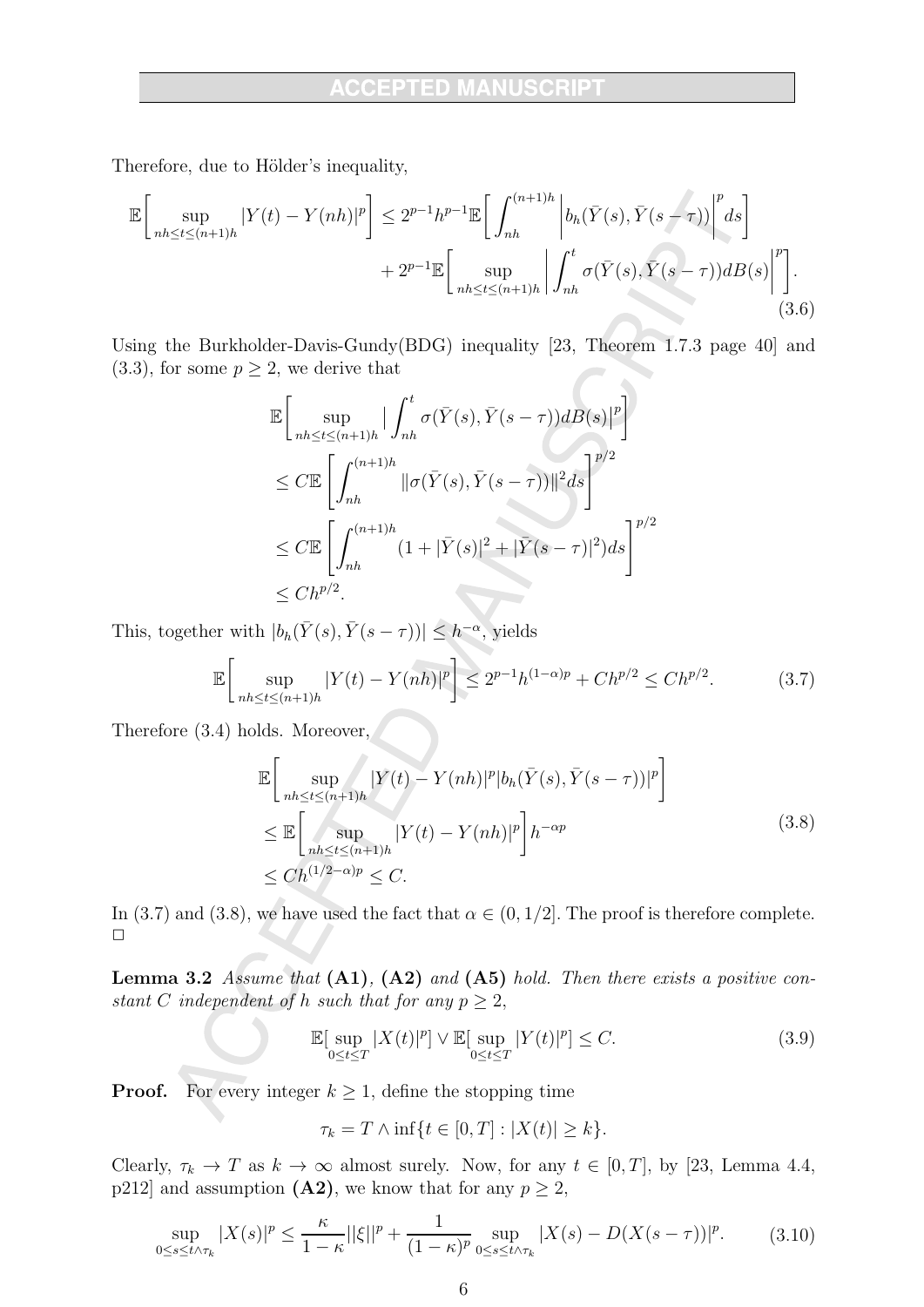An application of Itô's formula yields,

$$
|X(t) - D(X(t-\tau))|^p \le |\xi(0) - D(\xi(-\tau))|^p
$$
  
+  $p \int_0^t |X(s) - D(X(s-\tau))|^{p-2} \langle X(s) - D(X(s-\tau)), b(X(s), X(s-\tau)) \rangle ds$   
+  $\frac{p(p-1)}{2} \int_0^t |X(s) - D(X(s-\tau))|^{p-2} ||\sigma(X(s), X(s-\tau))||^2 ds$   
+  $p \int_0^t |X(s) - D(X(s-\tau))|^{p-2} (X(s) - D(X(s-\tau)))^T (\sigma(X(s), X(s-\tau)) dB(s))$   
=:  $|\xi(0) - D(\xi(-\tau))|^p + H_1(t) + H_2(t) + H_3(t).$  (3.11)

Under  $(A1)$  and  $(A2)$ , one has

$$
\mathbb{E}(\sup_{0\leq s\leq t\wedge\tau_{k}} H_{1}(s)) + \mathbb{E}(\sup_{0\leq s\leq t\wedge\tau_{k}} H_{2}(s))
$$
\n
$$
\leq C \mathbb{E} \int_{0}^{t\wedge\tau_{k}} |X(s) - D(X(s-\tau))|^{p-2} (1+|X(s)|^{2}+|X(s-\tau)|^{2}) ds
$$
\n
$$
\leq C \mathbb{E} \int_{0}^{t\wedge\tau_{k}} (|X(s)|^{p-2}+|D(X(s-\tau))|^{p-2}) (1+|X(s)|^{2}+|X(s-\tau)|^{2}) ds
$$
\n
$$
\leq C \mathbb{E} \int_{0}^{t\wedge\tau_{k}} (1+|X(s)|^{p}+|X(s-\tau)|^{p}) ds \leq C + C \int_{0}^{t} \mathbb{E}(\sup_{0\leq u\leq s\wedge\tau_{k}} |X(u)|^{p}) ds.
$$
\n(3.12)

By the Burkholder-Davis-Gundy(BDG) inequality and the Young inequality, we derive that

$$
\mathbb{E}(\sup_{0\leq s\leq t\wedge\tau_{k}}H_{3}(s))\leq C\mathbb{E}\Big(\int_{0}^{t\wedge\tau_{k}}\left(|X(s)-D(X(s-\tau))|^{2p-2}\|\sigma(X(s),X(s-\tau))\|^{2}\right)ds\Big)^{1/2} \n\leq C\mathbb{E}\Big(\sup_{0\leq s\leq t\wedge\tau_{k}}|X(s)-D(X(s-\tau))|^{p-1}\Big(\int_{0}^{t\wedge\tau_{k}}\|\sigma(X(s),X(s-\tau))\|^{2}ds\Big)^{1/2}\Big) \n\leq \frac{1}{4}\mathbb{E}(\sup_{0\leq s\leq t\wedge\tau_{k}}|X(s)-D(X(s-\tau))|^{p})+C\Big(\int_{0}^{t\wedge\tau_{k}}\|\sigma(X(s),X(s-\tau))\|^{2}ds)^{p/2} \n\leq \frac{1}{4}\mathbb{E}(\sup_{0\leq s\leq t\wedge\tau_{k}}|X(s)-D(X(s-\tau))|^{p})+C\Big(\int_{0}^{t\wedge\tau_{k}}(1+|X(s)|^{2}+|X(s-\tau)|^{2}ds)^{p/2} \n\leq \frac{1}{4}\mathbb{E}(\sup_{0\leq s\leq t\wedge\tau_{k}}|X(s)-D(X(s-\tau))|^{p})+C\int_{0}^{t\wedge\tau_{k}}\mathbb{E}(1+|X(s)|^{p}+|X(s-\tau)|^{p})ds \n\leq \frac{1}{4}\mathbb{E}(\sup_{0\leq s\leq t\wedge\tau_{k}}|X(s)-D(X(s-\tau))|^{p})+C+C\int_{0}^{t}\mathbb{E}(\sup_{0\leq u\leq s\wedge\tau_{k}}|X(u)|^{p})ds.
$$
\n(3.13)

Now, substituting  $(3.12)$  and  $(3.13)$  into  $(3.11)$ , we then have

$$
\mathbb{E}(\sup_{0\leq s\leq t\wedge\tau_k}|X(s)-D(X(s-\tau))|^p)\leq C+C\int_0^t\mathbb{E}(\sup_{0\leq u\leq s\wedge\tau_k}|X(u)|^p)ds. \tag{3.14}
$$

This, together with  $(3.10)$ , implies that

$$
\mathbb{E}(\sup_{0\leq s\leq t\wedge\tau_k}|X(s)|^p)\leq C+C\int_0^t\mathbb{E}(\sup_{0\leq u\leq s\wedge\tau_k}|X(u)|^p)ds.
$$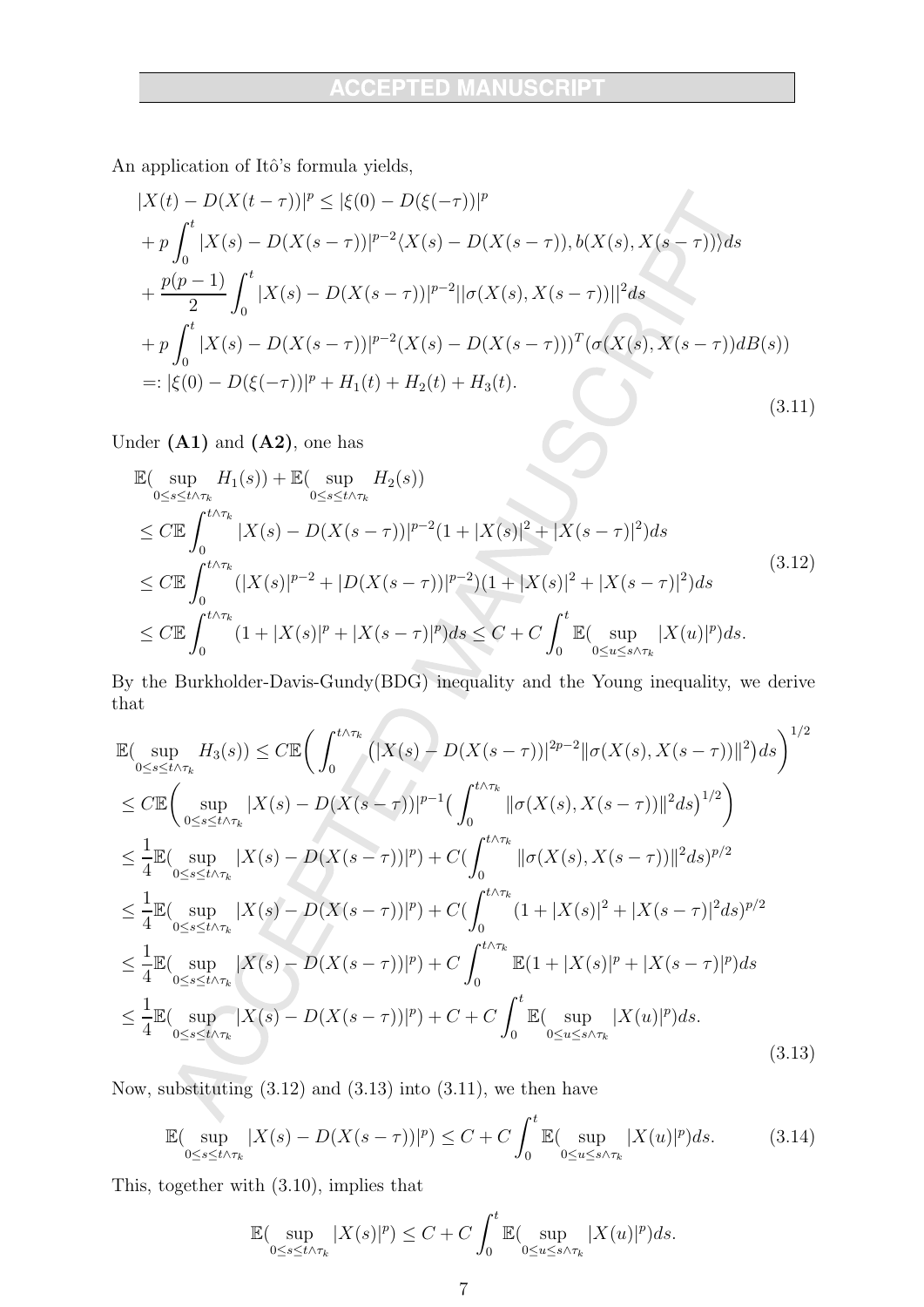The desired assertion for the exact solution follows an application of Gronwall's inequality and letting  $k \to \infty$ .

In order to estimate the  $p$ -th moment of the tamed EM scheme  $(2.9)$ , an inductive argument is used below. Firstly, we claim that there exists a constant  $C$  such that:

$$
\sup_{0 \le t \le T} \mathbb{E}|Y(t)|^2 \le C. \tag{3.15}
$$

Similarly, we define another stopping time: for every integer  $k \geq 1$ , define a stopping time

$$
\bar{\tau}_k = T \wedge \inf\{t \in [0, T] : |Y(t)| \ge k\}.
$$

Clearly,  $\bar{\tau}_k \to T$  as  $k \to \infty$  almost surely. Now, for any  $t \in [0, T]$ , an application of the Itô formula yields

$$
|Y(t) - D(\bar{Y}(t-\tau))|^2
$$
  
\n
$$
= |\xi(0) - D(\xi(-\tau))|^2 + 2 \int_0^t \langle Y(s) - D(\bar{Y}(s-\tau)), b_h(\bar{Y}(s), \bar{Y}(s-\tau)) \rangle ds
$$
  
\n
$$
+ \int_0^t ||\sigma(\bar{Y}(s), \bar{Y}(s-\tau))||^2 ds + 2 \int_0^t \langle Y(s) - D(\bar{Y}(s-\tau)), \sigma(\bar{Y}(s), \bar{Y}(s-\tau)) dB(s) \rangle
$$
  
\n
$$
= |\xi(0) - D(\xi(-\tau))|^2 + 2 \int_0^t \langle \bar{Y}(s) - D(\bar{Y}(s-\tau)), b_h(\bar{Y}(s), \bar{Y}(s-\tau)) \rangle ds
$$
  
\n
$$
+ 2 \int_0^t \langle Y(s) - \bar{Y}(s), b_h(\bar{Y}(s), \bar{Y}(s-\tau)) \rangle ds + \int_0^t ||\sigma(\bar{Y}(s), \bar{Y}(s-\tau))||^2 ds
$$
  
\n
$$
+ 2 \int_0^t \langle Y(s) - D(\bar{Y}(s-\tau)), \sigma(\bar{Y}(s), \bar{Y}(s-\tau)) dB(s) \rangle
$$
  
\n
$$
=: |\xi(0) - D(\xi(-\tau))|^2 + \hat{H}_1(t) + \hat{H}_2(t) + \hat{H}_3(t) + \hat{H}_4(t).
$$
\n(3.16)

By  $(A1)$  and  $(A2)$ , we compute

$$
\sup_{0\le s\le t} \mathbb{E}(\hat{H}_1(s \wedge \overline{\tau}_k)) + \mathbb{E}(\hat{H}_3(s \wedge \overline{\tau}_k)) \le C \mathbb{E} \int_0^{t \wedge \tau_k} 1 + |\overline{Y}(s)|^2 + |\overline{Y}(s - \tau)|^2 ds
$$
\n
$$
\le C + C \int_0^t \sup_{0\le u \le s} \mathbb{E}(|Y(u \wedge \overline{\tau}_k)|^2) ds. \tag{3.17}
$$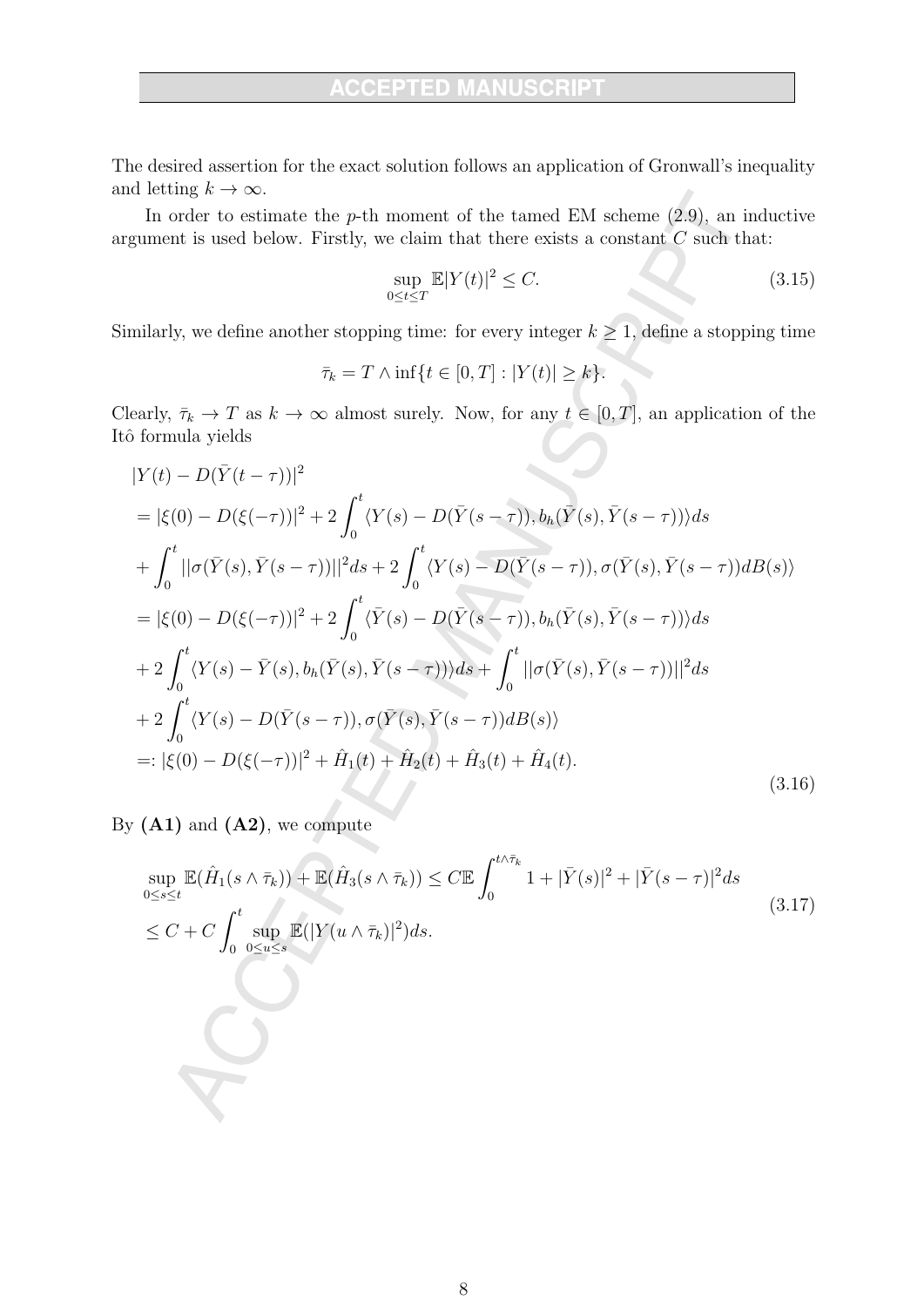### **ACCEPTED MANUSCR**

Using the definition of  $Y(s)$  and  $\overline{Y}(s)$ , together with the property of conditional expectation, we have

$$
\sup_{0\leq s\leq t} \mathbb{E}(\hat{H}_{2}(s\wedge\bar{\tau}_{k})) = 2 \sup_{0\leq s\leq t} \left\{ \mathbb{E} \int_{0}^{s\wedge\bar{\tau}_{k}} \langle \int_{\left[\frac{u}{h}\right]h}^{u} b_{h}(\bar{Y}(r),\bar{Y}(r-\tau))dr, b_{h}(\bar{Y}(u),\bar{Y}(u-\tau)) \rangle du \right\} \n+ \mathbb{E} \int_{0}^{s} \langle \int_{\left[\frac{u\wedge\bar{\tau}_{k}}{h}\right]h}^{u\wedge\bar{\tau}_{k}} \sigma(\bar{Y}(r),\bar{Y}(r-\tau))dB(r), b_{h}(\bar{Y}(u\wedge\bar{\tau}_{k}),\bar{Y}(u\wedge\bar{\tau}_{k}-\tau)) \rangle du \n= 2 \sup_{0\leq s\leq t} \left\{ \mathbb{E} \int_{0}^{s\wedge\bar{\tau}_{k}} \langle \int_{\left[\frac{u}{h}\right]h}^{u} b_{h}(\bar{Y}(r),\bar{Y}(r-\tau))dr, b_{h}(\bar{Y}(u),\bar{Y}(u-\tau)) \rangle du \right\} \n+ \mathbb{E} \int_{0}^{s} \mathbb{E} \langle \int_{\left[\frac{u\wedge\bar{\tau}_{k}}{h}\right]h}^{u\wedge\bar{\tau}_{k}} \sigma(\bar{Y}(r),\bar{Y}(r-\tau))dB(r), b_{h}(\bar{Y}(u\wedge\bar{\tau}_{k}),\bar{Y}(u\wedge\bar{\tau}_{k}-\tau)) \rangle | \mathcal{F}_{\left[\frac{u\wedge\bar{\tau}_{k}}{h}\right]h} du \right\} \n= 2 \sup_{0\leq s\leq t} \mathbb{E} \int_{0}^{s\wedge\bar{\tau}_{k}} \langle \int_{\left[\frac{u}{h}\right]h}^{u} b_{h}(\bar{Y}(r),\bar{Y}(r-\tau))dr, b_{h}(\bar{Y}(u),\bar{Y}(u-\tau)) \rangle du \n\leq Cth^{1-2\alpha} \leq C, \tag{3.18}
$$

where we have used  $\alpha \in (0, 1/2]$ . Using the Young inequality, we have

$$
\sup_{0\leq s\leq t} \mathbb{E}(|Y(s\wedge\bar{\tau}_k)|^2) = \sup_{0\leq s\leq t} \mathbb{E}(|Y(s\wedge\bar{\tau}_k) - D(\bar{Y}((s-\tau)\wedge\bar{\tau}_k)) + D(\bar{Y}((s-\tau)\wedge\bar{\tau}_k))|^2)
$$
  
\n
$$
\leq C + \frac{1}{2} \sup_{0\leq s\leq t} \mathbb{E}(|Y(s\wedge\bar{\tau}_k)|^2) + C \sup_{0\leq s\leq t} \mathbb{E}(|Y(s\wedge\bar{\tau}_k) - D(\bar{Y}((s-\tau)\wedge\bar{\tau}_k))|^2),
$$
\n(3.19)

Now, substituting  $(3.17)$  and  $(3.18)$  into  $(3.19)$ , we can derive that

$$
\sup_{0 \le s \le t} \mathbb{E}(|Y(s \wedge \overline{\tau}_k)|^2) \le C + C \Big( \sup_{0 \le s \le t} \mathbb{E}(|Y(s \wedge \overline{\tau}_k) - D(\overline{Y}((s - \tau) \wedge \overline{\tau}_k))|^2) \Big)
$$
  

$$
\le C + C \int_0^t \sup_{0 \le u \le s} \mathbb{E}(|Y(u \wedge \overline{\tau}_k)|^2) ds.
$$

The assertion (3.15) follows an application of the Gronwall inequality and letting  $k \to \infty$ .

In the sequel, we are now going to show that there exists a constant  $C > 0$  such that for any  $p \geq 2$ ,

$$
\mathbb{E}[\sup_{0\leq t\leq T}|Y(t)|^p] \leq C. \tag{3.20}
$$

Letting  $p = 4$  and using the Itô formula, we have for any  $t \in [0, T]$ ,

$$
|Y(t) - D(\bar{Y}(t-\tau))|^p = |\xi(0) - D(\xi(-\tau))|^p + p \int_0^t |Y(s) - D(\bar{Y}(s-\tau))|^{p-2}
$$
  
\n
$$
\times \langle \bar{Y}(s) - D(\bar{Y}(s-\tau)), b_h(\bar{Y}(s), \bar{Y}(s-\tau)) \rangle ds
$$
  
\n
$$
+ p \int_0^t |Y(s) - D(\bar{Y}(s-\tau))|^{p-2} \langle Y(s) - \bar{Y}(s), b_h(\bar{Y}(s), \bar{Y}(s-\tau)) \rangle ds
$$
  
\n
$$
+ \frac{p(p-1)}{2} \int_0^t |Y(s) - D(\bar{Y}(s-\tau))|^{p-2} ||\sigma(\bar{Y}(s), \bar{Y}(s-\tau))||^2 ds
$$
  
\n
$$
+ p \int_0^t |Y(s) - D(\bar{Y}(s-\tau))|^{p-2} \langle Y(s) - D(\bar{Y}(s-\tau)), \sigma(\bar{Y}(s), \bar{Y}(s-\tau)) dB(s) \rangle
$$
  
\n
$$
=: |\xi(0) - D(\xi(-\tau))|^p + \bar{H}_1(t) + \bar{H}_2(t) + \bar{H}_3(t) + \bar{H}_4(t).
$$
\n(3.21)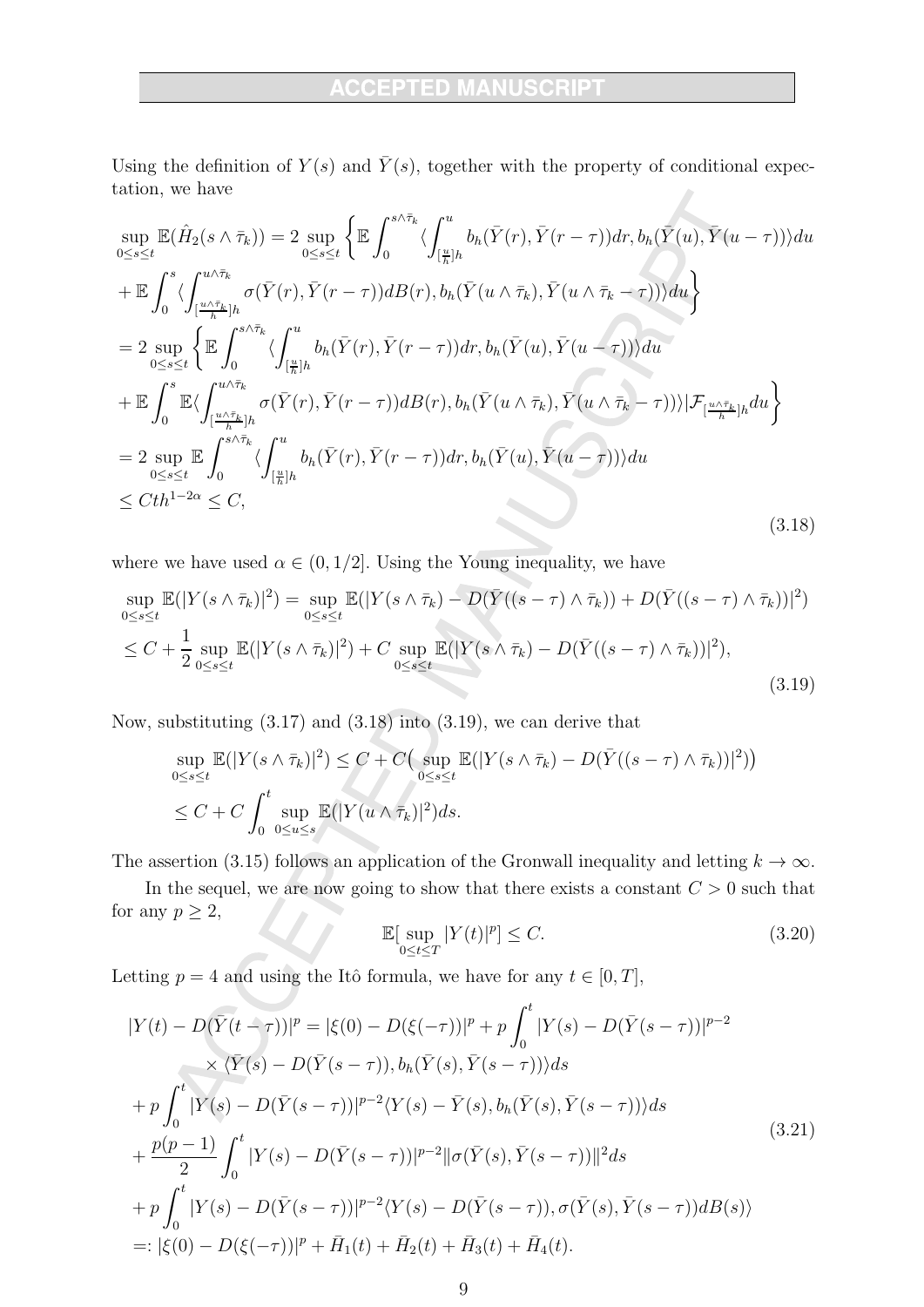Under assumptions (A1) and (A2), there exists a constant  $C > 0$  such that

$$
\mathbb{E}(\sup_{0\leq s\leq t\wedge\bar{\tau}_{k}}\bar{H}_{1}(s))+\mathbb{E}(\sup_{0\leq s\leq t\wedge\bar{\tau}_{k}}\bar{H}_{3}(s))\n\leq C\mathbb{E}\int_{0}^{t\wedge\bar{\tau}_{k}}|Y(s)-D(\bar{Y}(s-\tau))|^{p-2}(1+|\bar{Y}(s)|^{2}+|\bar{Y}(s-\tau)|^{2})ds\n\leq C\mathbb{E}\int_{0}^{t\wedge\bar{\tau}_{k}}(|Y(s)|^{p-2}+|D(\bar{Y}(s-\tau))|^{p-2})(1+|\bar{Y}(s)|^{2}+|\bar{Y}(s-\tau)|^{2})ds\n\leq C\mathbb{E}\int_{0}^{t\wedge\bar{\tau}_{k}}(1+|Y(s)|^{p}+|\bar{Y}(s)|^{p}+|\bar{Y}(s-\tau)|^{p})ds\leq C+C\int_{0}^{t}\mathbb{E}(\sup_{0\leq u\leq s\wedge\bar{\tau}_{k}}|Y(u)|^{p})ds.
$$
\n(3.22)

Using Young's inequality, we derive that

$$
\mathbb{E}(\sup_{0\leq s\leq t\wedge\bar{\tau}_{k}}\bar{H}_{2}(s))\n\leq C\mathbb{E}\int_{0}^{t\wedge\bar{\tau}_{k}}|Y(s)-D(\bar{Y}(s-\tau))|^{p-2}|\langle Y(s)-\bar{Y}(s),b_{h}(\bar{Y}(s),\bar{Y}(s-\tau))\rangle|ds\n\leq C\mathbb{E}(\sup_{0\leq s\leq t\wedge\bar{\tau}_{k}}|Y(s)-D(\bar{Y}(s-\tau))|^{p-2}\times[|\int_{0}^{t\wedge\bar{\tau}_{k}}\langle Y(s)-\bar{Y}(s),b_{h}(\bar{Y}(s),\bar{Y}(s-\tau))\rangle ds|^{1/2}]^{2})\n\leq \frac{1}{4}\mathbb{E}\sup_{0\leq s\leq t\wedge\bar{\tau}_{k}}|Y(s)-D(\bar{Y}(s-\tau))|^{p}+C\mathbb{E}\int_{0}^{t\wedge\bar{\tau}_{k}}|Y(s)-\bar{Y}(s)|^{p/2}|b_{h}(\bar{Y}(s),\bar{Y}(s-\tau))|^{p/2}ds\n\leq \frac{1}{4}\mathbb{E}\sup_{0\leq s\leq t\wedge\bar{\tau}_{k}}|Y(s)-D(\bar{Y}(s-\tau))|^{p}+C,
$$
\n(3.23)

where we have applied result from obtained Lemma 3.1 to the second term above.

By the BDG inequality again, we have

$$
\mathbb{E}(\sup_{0\leq s\leq t\wedge\bar{\tau}_{k}}\bar{H}_{4}(s))\n\leq \mathbb{E}(\sup_{0\leq s\leq t\wedge\bar{\tau}_{k}}p\int_{0}^{s}|Y(u)-D(\bar{Y}(u-\tau))|^{p-2}|\langle Y(u)-D(\bar{Y}(u-\tau)),\sigma(\bar{Y}(u),\bar{Y}(u-\tau))dB(u)\rangle|)\n\leq C\mathbb{E}(\int_{0}^{t\wedge\bar{\tau}_{k}}(|Y(s)-D(\bar{Y}(s-\tau))|^{2p-2}||\sigma(\bar{Y}(s),\bar{Y}(s-\tau))||^{2})ds)\n\leq C\mathbb{E}(\sup_{0\leq s\leq t\wedge\bar{\tau}_{k}}|Y(s)-D(\bar{Y}(s-\tau))|^{p-1}(\int_{0}^{t\wedge\bar{\tau}_{k}}||\sigma(\bar{Y}(s),\bar{Y}(s-\tau))||^{2}ds)^{1/2})\n\leq \frac{1}{4}\mathbb{E}(\sup_{0\leq s\leq t\wedge\bar{\tau}_{k}}|Y(s)-D(\bar{Y}(s-\tau))|^{p})+C+C\int_{0}^{t}\mathbb{E}(\sup_{0\leq u\leq s\wedge\bar{\tau}_{k}}|Y(u)|^{p})ds.\n\tag{3.24}
$$

Substituting (3.23) and (3.24) into (3.21) and using (3.10), for  $p = 4$ , we can derive that

$$
\mathbb{E}(\sup_{0\leq s\leq t\wedge\bar{\tau}_k}|Y(s)|^p) \leq C + C \mathbb{E}(\sup_{0\leq s\leq t\wedge\bar{\tau}_k}|Y(s)-D(\bar{Y}(s-\tau))|^p)
$$
  

$$
\leq C + C \int_0^t \mathbb{E}(\sup_{0\leq u\leq s\wedge\bar{\tau}_k}|Y(u)|^p) ds.
$$

The required assertion follows from an application of the Grownwall inequality and letting  $k \to \infty$ . By repeating the same procedure, the desired result (3.9) can be obtained by induction.  $\Box$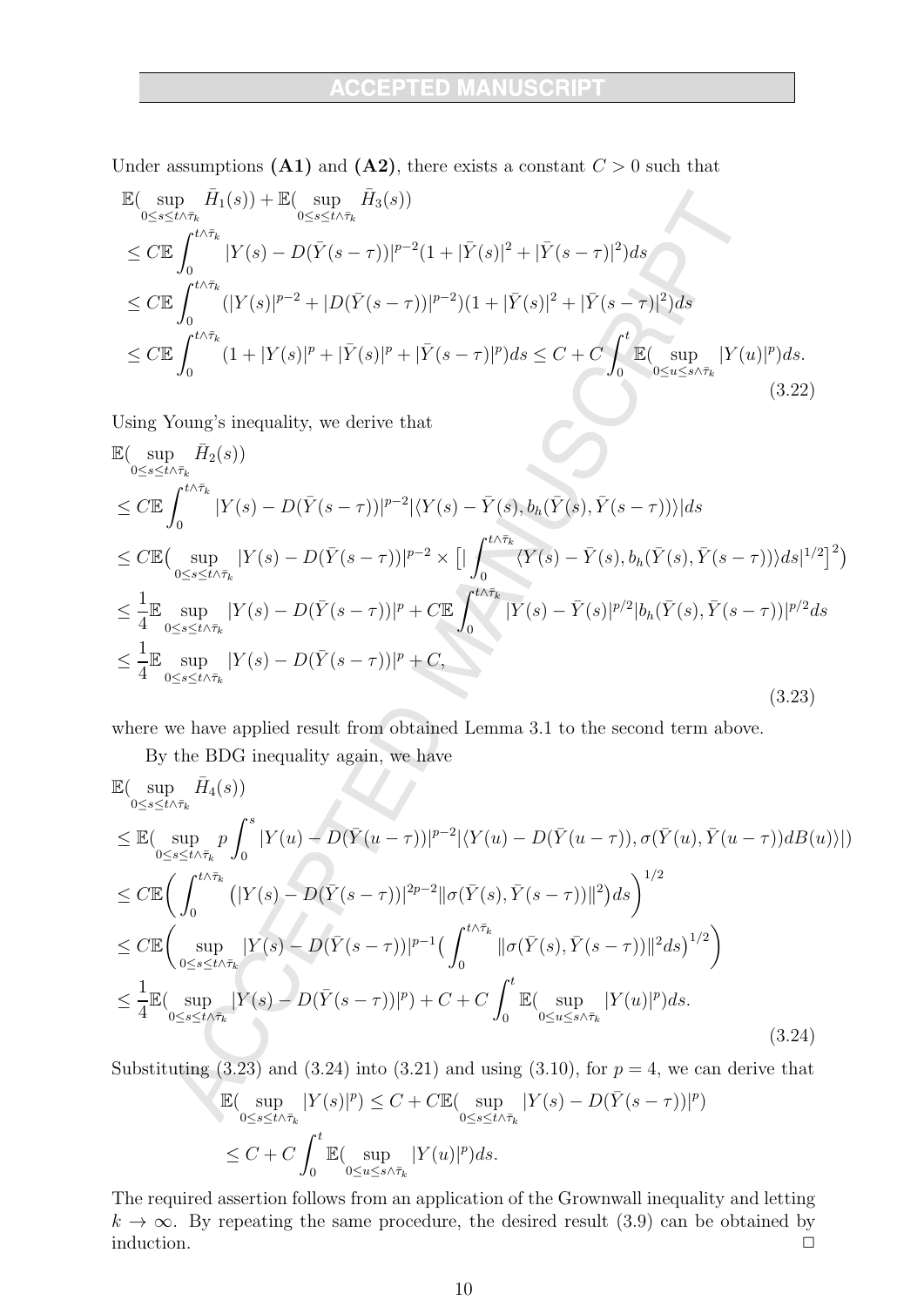#### Proof of Main Results  $3.2$

In this subsection, we give proofs for the main results.

**Proof of Theorem 3.1:** For any  $0 \le t \le T$ , by [23, Lemma 6.4.1] as well as the assumption (A2), we have, for  $p \ge 2$  and  $\varepsilon > 0$ ,

$$
|X(t) - Y(t)|^{p} = |X(t) - Y(t) - D(X(t - \tau)) + D(\bar{Y}(t - \tau)) + D(\bar{Y}(t - \tau)) + D(X(t - \tau)) - D(\bar{Y}(t - \tau))|^{p}
$$
  
\n
$$
\leq \left[1 + \varepsilon^{\frac{1}{p-1}}\right]^{p-1} \left(\frac{|D(X(t - \tau)) - D(\bar{Y}(t - \tau))|^{p}}{\varepsilon} + |X(t) - D(X(t - \tau)) - Y(t) + D(\bar{Y}(t - \tau))|^{p}\right) \tag{3.25}
$$
  
\n
$$
\leq \left[1 + \varepsilon^{\frac{1}{p-1}}\right]^{p-1} \left(\frac{\kappa^{p}|X(t - \tau) - \bar{Y}(t - \tau)|^{p}}{\varepsilon} + |X(t) - D(X(t - \tau)) - Y(t) + D(\bar{Y}(t - \tau))|^{p}\right).
$$

Letting  $\varepsilon = \left[\frac{\kappa}{1-\kappa}\right]^{p-1}$ , by (3.25) we obtain

$$
\sup_{0 \le s \le t} |X(s) - Y(s)|^p
$$
\n
$$
\le \kappa \sup_{0 \le s \le t} |X(s - \tau) - \bar{Y}(s - \tau)|^p
$$
\n+  $\frac{1}{(1 - \kappa)^{p-1}} \sup_{0 \le s \le t} |X(s) - D(X(s - \tau)) - Y(s) + D(\bar{Y}(s - \tau))|^p$ \n
$$
\le \kappa \sup_{-\tau \le s \le 0} |X(s) - \bar{Y}(s)|^p + \kappa \sup_{0 \le s \le t} |X(s) - Y(s) + Y(s) - \bar{Y}(s)|^p
$$
\n+  $\frac{1}{(1 - \kappa)^{p-1}} \sup_{0 \le s \le t} |X(s) - D(X(s - \tau)) - Y(s) + D(\bar{Y}(s - \tau))|^p$ \n
$$
\le \kappa \sup_{-\tau \le s \le 0} |X(s) - \bar{Y}(s)|^p + \kappa_c \sup_{0 \le s \le t} |X(s) - Y(s)|^p + C \sup_{0 \le s \le t} |Y(s) - \bar{Y}(s)|^p
$$
\n+  $\frac{1}{(1 - \kappa)^{p-1}} \sup_{0 \le s \le t} |X(s) - D(X(s - \tau)) - Y(s) + D(\bar{Y}(s - \tau))|^p$ , (3.26)

where  $\kappa_c \in (0, 1)$  is a constant. This, together with  $(\mathbf{A5})$ , implies

$$
\mathbb{E}\left(\sup_{0\leq s\leq t}|X(s)-Y(s)|^{p}\right) \leq \frac{1}{(1-\kappa)^{p-1}(1-\kappa_{c})}\mathbb{E}\left(\sup_{0\leq s\leq t}|X(s)-D(X(s-\tau))|^{p}\right) - Y(s)+D(\bar{Y}(s-\tau))|^{p}) + Ch^{p/2}.
$$
\n(3.27)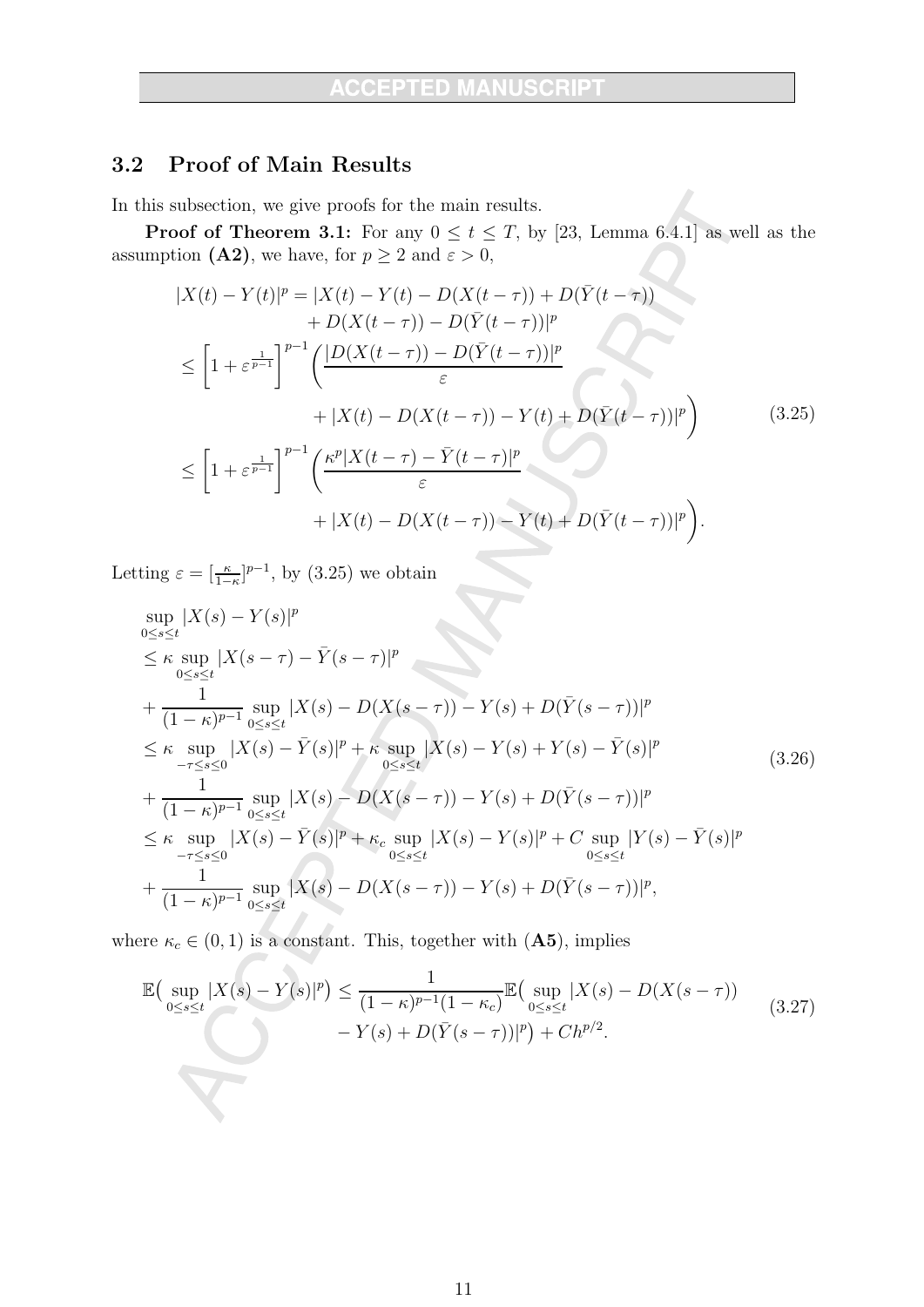An application of Itô's formula yields

$$
|X(t) - D(X(t - \tau)) - Y(t) + D(\bar{Y}(t - \tau))|^{p}
$$
  
\n
$$
\leq p \int_{0}^{t} |X(s) - D(X(s - \tau)) - Y(s) + D(\bar{Y}(s - \tau))|^{p-2}
$$
  
\n
$$
\times \langle X(s) - D(X(s - \tau)) - Y(s) + D(\bar{Y}(s - \tau)) + b(X(s), X(s - \tau)) - b_{h}(\bar{Y}(s), \bar{Y}(s - \tau)) \rangle ds
$$
  
\n
$$
+ \frac{p(p-1)}{2} \int_{0}^{t} |X(s) - D(X(s - \tau)) - Y(s) + D(\bar{Y}(s - \tau))|^{p-2}
$$
  
\n
$$
\times |[\sigma(X(s), X(s - \tau)) - \sigma(\bar{Y}(s), \bar{Y}(s - \tau))]|^{2} ds
$$
  
\n
$$
+ p \int_{0}^{t} |X(s) - D(X(s - \tau)) - Y(s) + D(\bar{Y}(s - \tau))|^{p-2}
$$
  
\n
$$
\times \langle X(s) - D(X(s - \tau)) - Y(s) + D(\bar{Y}(s - \tau))|^{p-2}
$$
  
\n
$$
\times \langle X(s) - D(X(s - \tau)) - Y(s) + D(\bar{Y}(s - \tau))|^{p-2}
$$
  
\n
$$
\times \langle X(s) - D(X(s - \tau)) - Y(s) + D(\bar{Y}(s - \tau))|^{p-2}
$$
  
\n
$$
\times \langle X(s) - D(X(s - \tau)) - Y(s) + D(\bar{Y}(s - \tau))|^{p-2}
$$
  
\n
$$
\times \langle X(s) - D(X(s - \tau)) - Y(s) + D(\bar{Y}(s - \tau))|^{p-2}
$$
  
\n
$$
\times \langle X(s) - D(X(s - \tau)) - Y(s) + D(\bar{Y}(s - \tau))|^{p-2}
$$
  
\n
$$
\times \langle X(s) - D(X(s - \tau)) - Y(s) + D(\bar{Y}(s - \tau))|^{p-2}
$$
  
\n
$$
\times \langle X(s) - D(X(s - \tau)) - Y(s) + D(\bar{Y}(s - \tau))|^{p-2}
$$
  
\n
$$
\times \langle X(s) - D(X(s - \tau)) - Y(s) + D(\bar{Y}(s - \tau))|^{p-2}
$$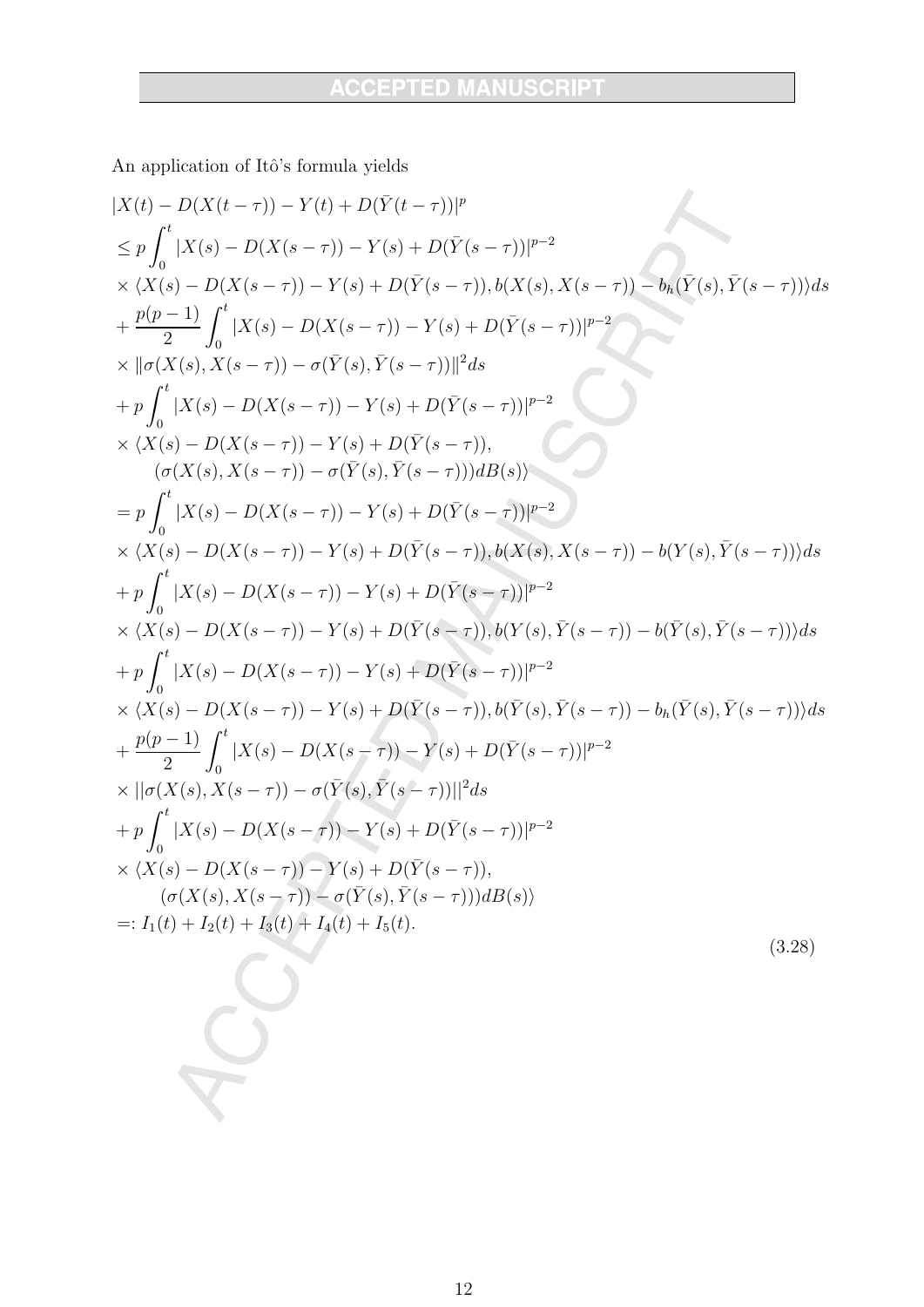By assumptions  $(A2)$ ,  $(A4)$  and  $(A5)$ , we have

$$
\mathbb{E}(\sup_{0\leq s\leq t} (I_1(s))) \leq C \mathbb{E} \int_0^t |X(s) - D(X(s-\tau)) - Y(s) + D(\bar{Y}(s-\tau))|^{p-2} \times (|X(s) - Y(s)|^2 + |X(s-\tau) - \bar{Y}(s-\tau)|^2) ds \n\leq C \mathbb{E} \int_0^t (|X(s) - Y(s)|^{p-2} + |D(X(s-\tau)) - D(\bar{Y}(s-\tau))|^{p-2}) \n\times (|X(s) - Y(s)|^2 + |X(s-\tau) - \bar{Y}(s-\tau)|^2) ds \n\leq C \int_0^t \mathbb{E}(\sup_{0\leq u\leq s} |X(u) - Y(u)|^p) ds + C \int_0^t \mathbb{E}(\sup_{0\leq u\leq s} |X(u) - Y(u) + Y(u) - \bar{Y}(u)|^p) ds \n+ C \int_{-\tau}^0 \mathbb{E}(\sup_{-\tau \leq \theta \leq 0} |X(\theta) - \bar{Y}(\theta)|^p) ds \leq C \int_0^t \mathbb{E}(\sup_{0\leq u\leq s} |X(u) - Y(u)|^p) ds + Ch^p + Ch^{p/2}.
$$
\n(3.29)

In the same way as in (3.29), we can estimate  $I_4(t)$  such that

$$
\mathbb{E}(\sup_{0\le s\le t} (I_4(s))) \le C \int_0^t \mathbb{E}(\sup_{0\le u\le s} |X(u) - Y(u)|^p) ds + Ch^p + Ch^{p/2}.
$$
 (3.30)

Using assumption  $(A4)$ , Hölder's inequality and  $(3.4)$ , we arrive at

$$
\mathbb{E}(\sup_{0\leq s\leq t} I_2(s)) \leq \mathbb{E}\Big(\int_0^t |X(s) - D(X(s-\tau)) - Y(s) + D(\bar{Y}(s-\tau))|^{p-1} \times L(1+|\bar{Y}(s)|^l + |Y(s)|^l + 2|\bar{Y}(s-\tau)|^l)(|Y(s) - \bar{Y}(s)|)ds\Big)
$$
\n
$$
\leq \mathbb{E}\Big(\sup_{0\leq s\leq t} |X(s) - D(X(s-\tau)) - Y(s) + D(\bar{Y}(s-\tau))|^{p-1} \times \int_0^t L(1+|\bar{Y}(s)|^l + |Y(s)|^l + 2|\bar{Y}(s-\tau)|^l)(|Y(s) - \bar{Y}(s)|)ds\Big)
$$
\n
$$
\leq \frac{1}{4}\mathbb{E}(\sup_{0\leq s\leq t} |X(s) - D(X(s-\tau)) - Y(s) + D(\bar{Y}(s-\tau))|^{p})
$$
\n
$$
+ C\mathbb{E}\Big[\int_0^t (1+|\bar{Y}(s)|^l + |Y(s)|^l + |\bar{Y}(s-\tau)|^l)(|Y(s) - \bar{Y}(s)|)ds\Big]^p
$$
\n
$$
\leq \frac{1}{4}\mathbb{E}(\sup_{0\leq s\leq t} |X(s) - D(X(s-\tau)) - Y(s) + D(\bar{Y}(s-\tau))|^{p})
$$
\n
$$
+ C\Big[\int_0^t \mathbb{E}(1+|\bar{Y}(s)|^l + |Y(s)|^l + |\bar{Y}(s-\tau)|^l)^p(|Y(s) - \bar{Y}(s)|)^pds\Big]
$$
\n
$$
\leq \frac{1}{4}\mathbb{E}(\sup_{0\leq s\leq t} |X(s) - D(X(s-\tau)) - Y(s) + D(\bar{Y}(s-\tau))|^{p})
$$
\n
$$
+ C\Big[\int_0^t (\mathbb{E}(1+|\bar{Y}(s)|^l + |Y(s)|^l + |\bar{Y}(s-\tau)|^l)^{2p})^{1/2}(\mathbb{E}|Y(s) - \bar{Y}(s)|^{2p})^{1/2}ds\Big]
$$
\n
$$
\leq \frac{1}{4}\mathbb{E}(\sup_{0\leq s\leq t} |X(s) - D(X(s-\tau)) - Y(s) + D(\bar{Y}(s-\tau))|^{p
$$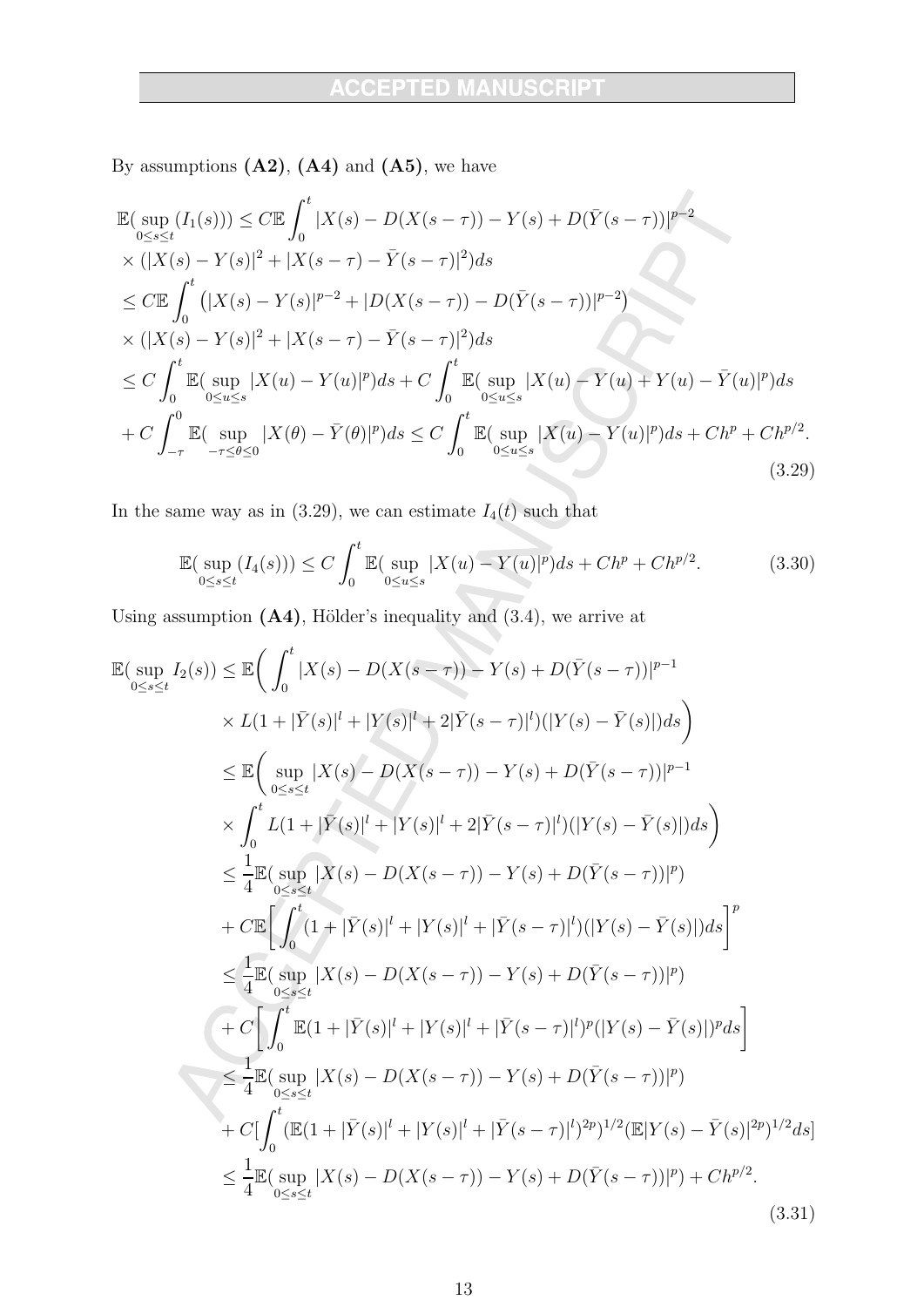We now estimate  $I_3$ ,

$$
\mathbb{E}(\sup_{0\leq s\leq t} I_3(s)) \leq p \mathbb{E} \int_0^t |X(s) - D(X(s-\tau)) - Y(s) + D(\bar{Y}(s-\tau))|^{p-1} \times |b(\bar{Y}(s), \bar{Y}(s-\tau)) - b_h(\bar{Y}(s), \bar{Y}(s-\tau))| ds
$$
  
\n
$$
\leq \frac{1}{4} \mathbb{E}(\sup_{0\leq s\leq t} |X(s) - D(X(s-\tau)) - Y(s) + D(\bar{Y}(s-\tau))|^{p})
$$
  
\n
$$
+ C \mathbb{E} \int_0^t |b(\bar{Y}(s), \bar{Y}(s-\tau)) - b_h(\bar{Y}(s), \bar{Y}(s-\tau))|^{p} ds
$$
  
\n
$$
\leq \frac{1}{4} \mathbb{E}(\sup_{0\leq s\leq t} |X(s) - D(X(s-\tau)) - Y(s) + D(\bar{Y}(s-\tau))|^{p}) + Ch^{\alpha p},
$$
\n(3.32)

where we have used the following fact

$$
\mathbb{E} \int_{0}^{t} |b(\bar{Y}(s), \bar{Y}(s-\tau)) - b_{h}(\bar{Y}(s), \bar{Y}(s-\tau))|^{p} ds \n\leq h^{\alpha p} \mathbb{E} \bigg[ \int_{0}^{t} \frac{|b(\bar{Y}(s), \bar{Y}(s-\tau))|^{2p}}{(1+h^{\alpha}|b(\bar{Y}(s), \bar{Y}(s-\tau))|)^{p}} ds \bigg] \n\leq h^{\alpha p} \int_{0}^{t} \mathbb{E} \bigg[ |L(1+|\bar{Y}(s)|^{l} + |\bar{Y}(s-\tau)|^{l}) (|\bar{Y}(s)| + |\bar{Y}(s-\tau)|) + C|^{2p} \bigg] ds \n\leq Ch^{\alpha p}.
$$
\n(3.33)

Moreover, the BGD inequality yields that  $% \overline{B}_{\rm{F}}$ 

$$
\mathbb{E}(\sup_{0\leq s\leq t} I_5(s)) \leq C \mathbb{E}(\int_0^t |X(s) - D(X(s-\tau)) - Y(s) + D(\bar{Y}(s-\tau))|^{2p-2} \times ||\sigma(X(s), X(s-\tau)) - \sigma(\bar{Y}(s), \bar{Y}(s-\tau))||^2 ds)^{1/2} \leq \frac{1}{4} \mathbb{E}(\sup_{0\leq s\leq t} |X(s) - D(X(s-\tau)) - Y(s) + D(\bar{Y}(s-\tau))|^p) \n+ C \int_0^t \mathbb{E}(|X(s) - \bar{Y}(s)|^p + |X(s-\tau) - \bar{Y}(s-\tau)|^p) ds \leq \frac{1}{4} \mathbb{E}(\sup_{0\leq s\leq t} |X(s) - D(X(s-\tau)) - Y(s) + D(\bar{Y}(s-\tau))|^p) \n+ C \int_0^t \mathbb{E}(\sup_{0\leq u\leq s} |X(u) - Y(u)|^p) ds + Ch^p.
$$
\n(3.34)

Substituting (3.29), (3.30), (3.31), (3.32) and (3.34) into (3.27), then for any  $t \in [0, T]$ , we have

$$
\mathbb{E}\left(\sup_{0\leq s\leq t}|X(s)-Y(s)|^{p}\right) \leq Ch^{\alpha p} + Ch^{p/2} + Ch^{p} + C\int_{0}^{t}\mathbb{E}(\sup_{0\leq u\leq s}|X(u)-Y(u)|^{p})ds
$$
  

$$
\leq Ch^{\alpha p} + C\int_{0}^{t}E(\sup_{0\leq u\leq s}|X(u)-Y(u)|^{p})ds.
$$
\n(3.35)

The desired result follows by the Grownwall inequality and the fact  $\alpha \in (0, 1/2]$ .  $\Box$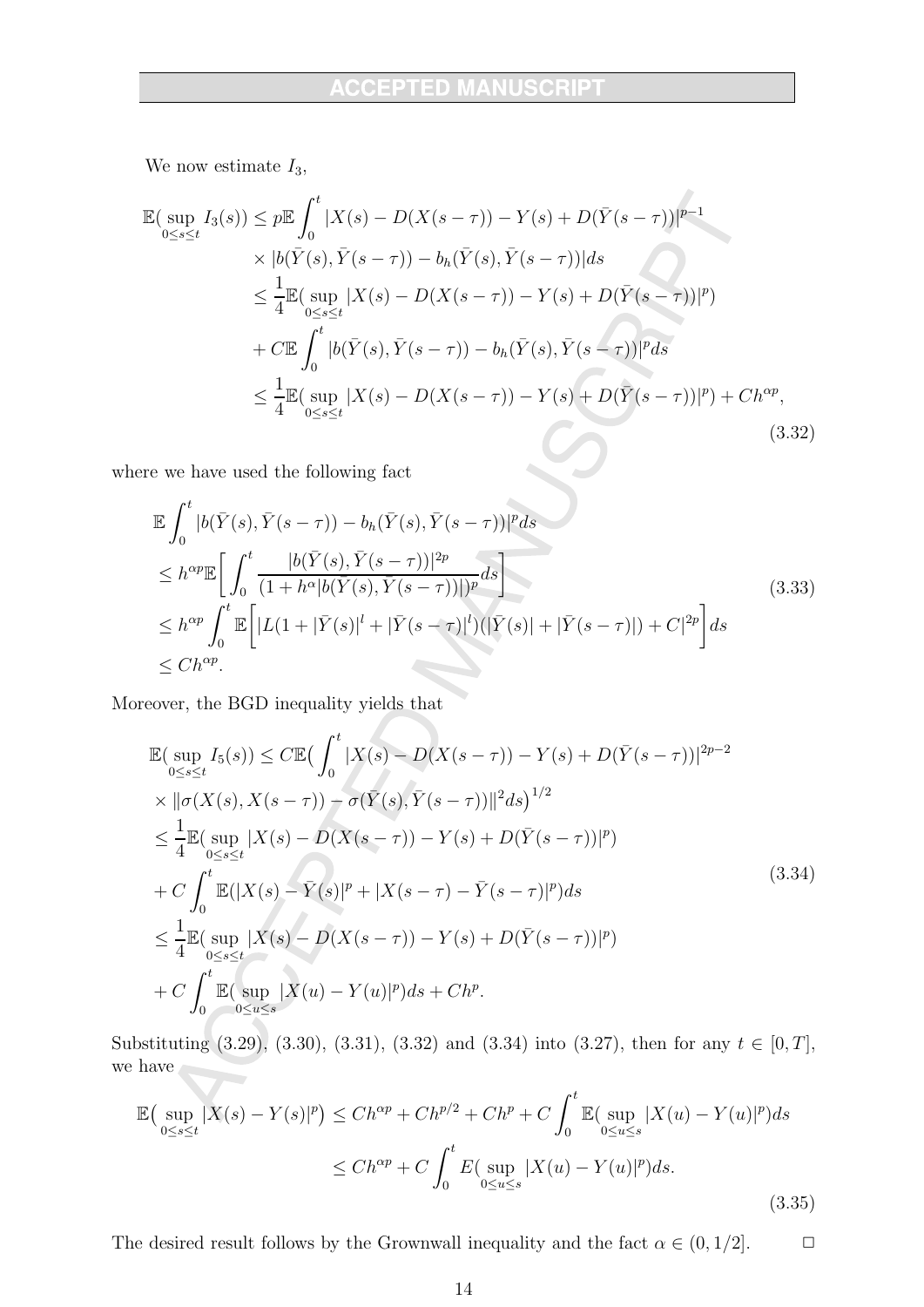In the sequel, we want to prove Theorem 3.2, in which the monotonicity condition  $(A4)$  is replaced by its local counterpart  $(A3)$ . The techniques of this proof have been developed in Higham, Mao and Stuart [16] where they showed the strong convergence of the EM method for the SDE under a local Lipschitz condition. Therefore only the sketched proof is provided here.

**Proof of Theorem 3.2:** For every  $R > 0$ , we define the stopping times

$$
\tau_R := \inf\{t \ge 0 : |X(t)| \ge R\}, \quad \rho_R := \inf\{t \ge 0 : |Y(t)| \ge R\},\tag{3.36}
$$

and denote that  $\theta_R = \tau_R \wedge \rho_R$ , and  $e(t) = X(t) - Y(t)$ . By the virtue of Young's inequality, for  $q > p$  and  $\eta > 0$  we have for any  $t \in [0, T]$ 

$$
\mathbb{E}\left[\sup_{0\leq s\leq t}|e(s)|^{p}\right] \leq \mathbb{E}\left[\sup_{0\leq s\leq t}|e(s)|^{p}I_{\{\tau_{R}\leq t \text{ or } \rho_{R}\leq t\}}\right] + \mathbb{E}\left[\sup_{0\leq s\leq t}|e(s\wedge\theta_{R})|^{p}\right]
$$
\n
$$
= \mathbb{E}\left[\left(\eta^{p/q}\sup_{0\leq s\leq t}|e(s)|^{p}\right)\left(\eta^{-p/q}I_{\{\tau_{R}\leq t \text{ or } \rho_{R}\leq t\}}\right)\right] + \mathbb{E}\left[\sup_{0\leq s\leq t}|e(s\wedge\theta_{R})|^{p}\right]
$$
\n
$$
\leq \frac{p\eta}{q}\mathbb{E}\left[\sup_{0\leq s\leq t}|X(s)-Y(s)|^{q}\right] + \frac{q-p}{q\eta^{p/(q-p)}}P(\tau_{R}\leq t \text{ or } \rho_{R}\leq t)
$$
\n
$$
+ \mathbb{E}\left[\sup_{0\leq s\leq t}|e(s\wedge\theta_{R})|^{p}\right]
$$
\n
$$
\leq \frac{p\eta}{q}2^{q}\mathbb{E}\left\{\sup_{0\leq s\leq t}|\chi(s)|^{q}\right] + \sup_{0\leq s\leq t}|Y(s)|^{q}\right\} + \frac{q-p}{q\eta^{p/(q-p)}}\left\{\mathbb{E}\left[\frac{|X(\tau_{R})|}{R^{p}}\right] + \mathbb{E}\left[\frac{|Y(\rho_{R})|}{R^{p}}\right]\right\}
$$
\n
$$
+ \mathbb{E}\left[\sup_{0\leq s\leq t}|e(s\wedge\theta_{R})|^{p}\right]
$$
\n
$$
\leq \frac{p\eta}{q}2^{q}C + \frac{q-p}{q\eta^{p/(q-p)}R^{p}}C + \mathbb{E}\left[\sup_{0\leq s\leq t}|e(s\wedge\theta_{R})|^{p}\right].
$$

In the similar way as Theorem 3.1 was proved, we can show that

$$
\mathbb{E}\left[\sup_{0\leq t\leq T}|e(t\wedge\theta_R)|^p\right]\leq C_R h^{\alpha p}.\tag{3.37}
$$

Finally, given an  $\epsilon > 0$ , there exist some  $\eta$  small enough that

$$
\frac{p\eta}{q}2^qC < \frac{\epsilon}{3},
$$

choose  $R$  large enough that

$$
\frac{q-p}{q\eta^{p/(q-p)}R^p}2C < \frac{\epsilon}{3},
$$

and  $h$  small enough that

$$
\mathbb{E}[\sup_{0 \le t \le T} |e(t \wedge \theta_R)|^p] < \frac{\epsilon}{3},
$$
\n
$$
\mathbb{E}\left[\sup_{0 \le t \le T} |X(t) - Y(t)|^p\right] < \epsilon.
$$

Hence we obtain

 $\Box$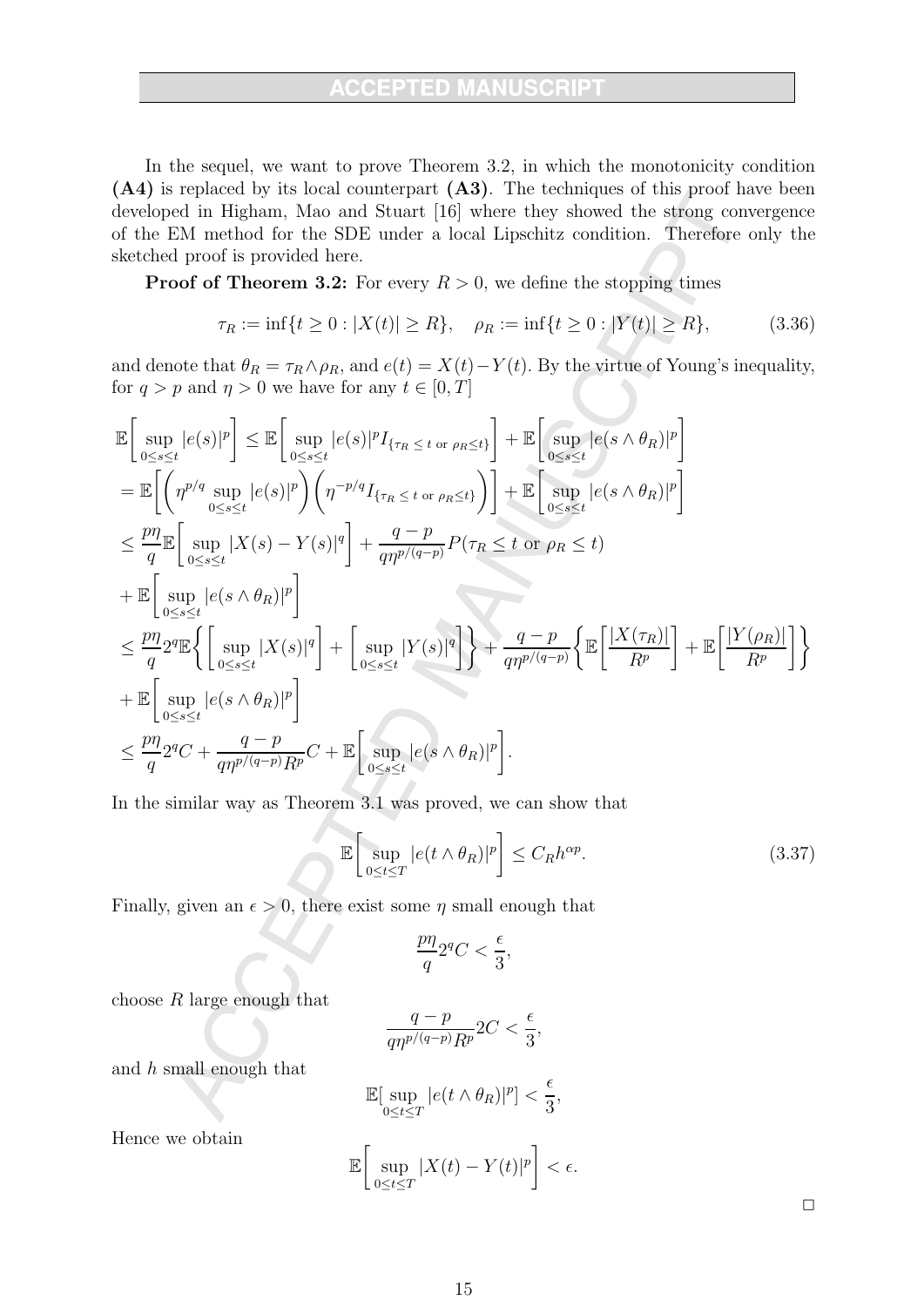### Tamed EM Method of NSDDEs driven by Pure  $\overline{\mathcal{A}}$ **Jump Processes**

In this section, we investigate NSDDEs driven by pure jump processes. Similar to NSD-DEs driven by Brownian motion, most NSDDEs driven by pure jumps have no explicit solutions. Therefore, it is important to investigate the numerical approximation of NSD-DEs driven by pure jumps.

We need to introduce more notation. Let  $(\mathbb{Y}, \mathcal{B}(\mathbb{Y}))$  be a measurable space, and  $p: D_p \mapsto \mathbb{Y}$  an adapted Poisson point process, where  $D_p$  is a countable subset of  $\mathbb{R}_+$ . Then, as in Ikeda-Watanabe [17, p.59], the Poisson random measure  $N(\cdot, \cdot): \mathcal{B}(\mathbb{R}_+ \times \mathbb{Y}) \times \Omega \mapsto$  $\mathbb{N} \cup \{0\}$ , defined on the complete filtered probability space  $(\Omega, \mathcal{F}, (\mathcal{F}_t)_{t>0}, \mathbb{P})$ , can be represented by

$$
N((0,t] \times \Gamma) = \sum_{s \in D_p, s \le t} \mathbf{1}_{\Gamma}(p(s)), \quad \Gamma \in \mathcal{B}(\mathbb{Y}).
$$

In this case, we say that N is the Poisson random measure generated by p. Let  $\lambda(\cdot)$  =  $\mathbb{E}N((0,1]\times\cdot)$ . Then, the compensated Poisson random measure

$$
\tilde{N}(dt, dz) := N(dt, dz) - dt\lambda(dz) \text{ is a martingale.}
$$

In what follows, we further assume that  $\int_{\mathbb{V}} |u|^p \lambda(du) < \infty$  for any  $p \geq 1$ . In this section, we consider the following NSDDE driven by pure jump processes on  $\mathbb{R}^n$ :

$$
d[x(t) - G(x(t-\tau))] = f(x(t), x(t-\tau))dt + \int_{\mathbb{Y}} g(x(t-), x((t-\tau)-), u)\tilde{N}(dt, du), \ t \ge 0,
$$
\n(4.1)

with initial data  $\{x(\theta) : -\tau \le \theta \le 0\} = \xi \in L_{\mathcal{F}_0}^p([-\tau,0];\mathbb{R}^n), p \ge 2, x(t-) := \lim_{s \uparrow t} x(t),$ <br>where  $G : \mathbb{R}^n \mapsto \mathbb{R}^n, f : \mathbb{R}^n \times \mathbb{R}^n \mapsto \mathbb{R}^n$ , and  $g : \mathbb{R}^n \times \mathbb{R}^n \times \mathbb{Y} \mapsto \mathbb{R}^n$  are Borel measura

Again, we assume that the step size  $h \in (0,1)$  be fraction of two positive rational numbers  $\tau$  and T, so that there exist two positive integers M,  $\overline{M}$  such that  $h = T/M =$  $\tau/M$ .

For the future use, we assume:

(B1) There exists a positive constant  $K_1$  such that

$$
2\langle x - G(y), f(x, y) \rangle \le K_1 (1 + |x|^2 + |y|^2) \text{ and } \int_{\mathbb{Y}} |g(x, y, u)|^p \lambda(du) \le K_1 (1 + |x|^p + |y|^p)
$$
\n(4.2)

for  $\forall x, y \in \mathbb{R}^n, p \ge 2$ , and  $f(x, y)$  is continuous in both x and y.

**(B2)**  $G(0) = 0$  and there exists a constant  $\kappa \in (0,1)$  such that

$$
|G(x) - G(\bar{x})| \le \kappa |x - \bar{x}| \text{ for all } x, y \in \mathbb{R}^n. \tag{4.3}
$$

(B3) For any  $R > 0$ , there exists a positive constant  $\tilde{K}_R$  such that for all  $|x| \vee |y| \vee |\bar{x}| \vee$  $|\bar{y}| \leq R, p \geq 2$ 

$$
2\langle x - G(y) - \bar{x} + G(\bar{y}), f(x, y) - f(\bar{x}, \bar{y})\rangle \le \tilde{K}_R(|x - \bar{x}|^2 + |y - \bar{y}|^2),
$$
  

$$
\int_{\mathbb{Y}} |g(x, y, u) - g(\bar{x}, \bar{y}, u)|^p \lambda(du) \le \tilde{K}_R(|x - \bar{x}|^p + |y - \bar{y}|^p).
$$
 (4.4)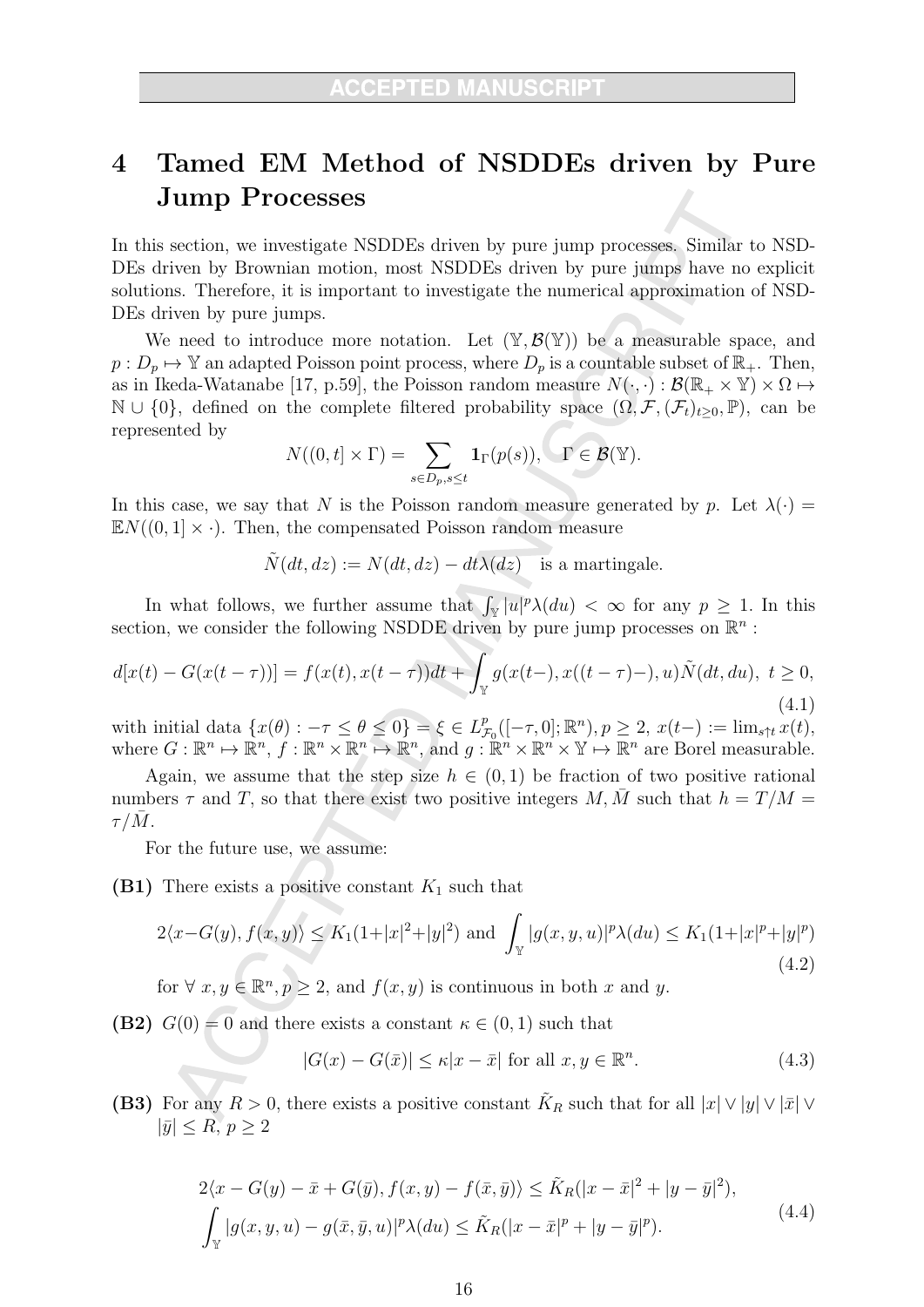(B4) There exist two positive constants l and L such that for all  $x, y, \bar{x}, \bar{y} \in \mathbb{R}^n, p \geq 2$ 

$$
2\langle x - G(y) - \overline{x} + G(\overline{y}), f(x, y) - f(\overline{x}, \overline{y})\rangle \le L(|x - \overline{x}|^2 + |y - \overline{y}|^2)
$$
  

$$
\int_{\mathbb{Y}} |g(x, y, u) - g(\overline{x}, \overline{y}, u)|^p \lambda(du) \le L(|x - \overline{x}|^p + |y - \overline{y}|^p)
$$

and

$$
|f(x,y) - f(\bar{x}, \bar{y})| \le L(1 + |x|^l + |y|^l + |\bar{x}|^l + |\bar{y}|^l)(|x - \bar{x}| + |y - \bar{y}|).
$$

(B5) For every  $p > 0$ , there exists a positive integer K, such that

$$
\mathbb{E} ||\xi(t) - \xi(s)||^p \le K|t - s|^p, \text{ for any } s, t \in [-\tau, 0].
$$

**Remark 4.1** Under assumptions  $(B1)$ ,  $(B2)$  and  $(B4)$ , in the same way as that of [24,] Theorem A.1 we can prove that the NSDDE (4.1) with the initial data  $x(0) = \xi$  satisfying  $\mathbb{E} \|\xi\|^2 < \infty$  has a pathwise unique strong solution. If the condition (B4) is replaced by the condition (B3), the existence and uniqueness theorem still holds.

Set

$$
f_h(x,y) = \frac{f(x,y)}{1 + h^{\alpha}|f(x,y)|}, \ \alpha \in (0,1/2].
$$

Similarly to the Brownian motion case, the discrete-time tamed EM scheme associated with (4.1) can be defined as following: For every integer  $n = -\overline{M}, \dots, 0, z_h^{(n)} = \xi(nh)$ . For every integer  $n = 0, \dots, M - 1$ ,

$$
z_h^{(n+1)} - G(z_h^{(n+1-\bar{M})}) = z_h^{(n)} - G(z_h^{(n-\bar{M})}) + f_h(z_h^{(n)}, z_h^{(n-\bar{M})})h + \int_{\mathbb{Y}} g(z_h^{(n)}, z_h^{(n-\bar{M})}, u) \Delta \tilde{N}_h^n(du),
$$
\n(4.5)

where  $\Delta \tilde{N}_h^n(du) := \tilde{N}((n+1)h, du) - \tilde{N}(nh, du)$ , the increment of compensated Poisson process. We may rewrite the discrete tamed EM scheme as follows:

$$
z_h^{(n+1)} = G(z_h^{(n+1-M)}) + \xi(0) - G(\xi(-\tau)) + \sum_{i=0}^n f_h(z_h^{(i)}, z_h^{(i-\bar{M})})h + \sum_{i=0}^n \int_{\mathbb{Y}} g(z_h^{(i)}, z_h^{(i-\bar{M})}, u) \Delta \tilde{N}_h^i(du).
$$
\n(4.6)

For  $t \in [nh, (n+1)h)$ , denote that  $\bar{z}(t) := z_h^{(n)}$ , and then  $\bar{z}(t - \tau) = z_h^{(n-\bar{M})}$ . It is more convenient to define the continuous-time tamed EM approximate solution  $z(t)$  associated with  $(4.1)$  as below:

For any  $\theta\in[-\tau,0],\,z(\theta)=\xi(\theta).$  For any  $t\in[0,T],$ 

$$
z(t) = G(\bar{z}(t-\tau)) + \xi(0) - G(\xi(-\tau)) + \int_0^t f_h(\bar{z}(s), \bar{z}(s-\tau))ds + \int_0^t \int_{\mathbb{Y}} g(\bar{z}(s-), \bar{z}((s-\tau)-), u) \tilde{N}(ds, du).
$$
 (4.7)

Since for any  $t > 0$  there exists a positive integer  $n, 0 \le n \le M - 1$ , such that  $t \in$  $[nh, (n+1)h)$ , we have

$$
z(t) = z(nh) + \int_{nh}^{t} f_h(\bar{z}(s), \bar{z}(s-\tau))ds + \int_{nh}^{t} \int_{\mathbb{Y}} g(\bar{z}(s-), \bar{z}((s-\tau)-), u)\tilde{N}(ds, du). \tag{4.8}
$$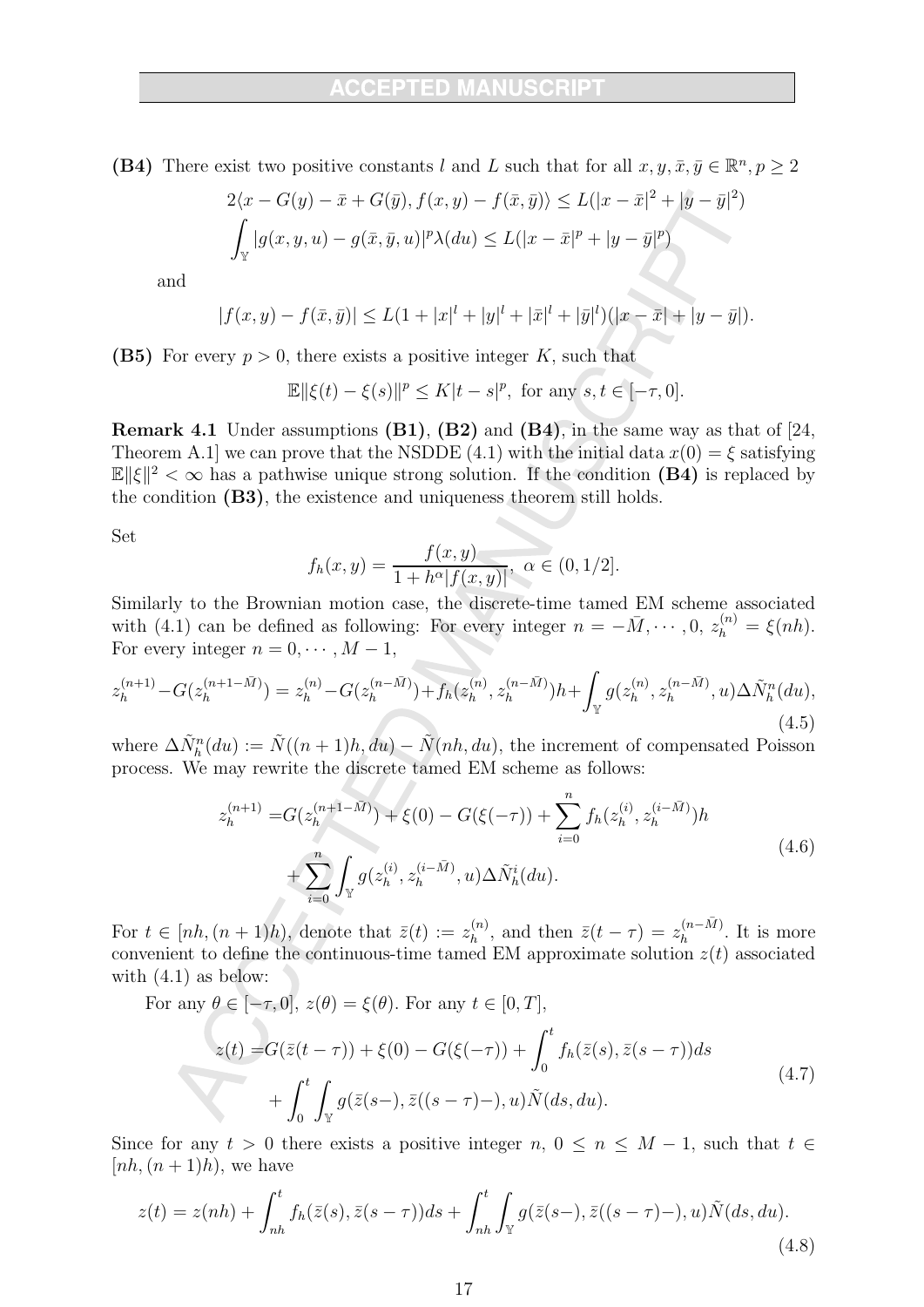Clearly, the continuous-time tamed EM approximate solution  $z(t)$  coincides with the discrete-time tamed approximation solution  $\bar{z}(t)$  at the grid points  $t = nh$ , i.e.  $\bar{z}(t) =$  $z_h^n = z(nh)$ .

We now state our main results of this section.

**Theorem 4.1** Assume that (B1), (B2), (B4) and (B5) hold. Assume also that  $p \geq 2$ and  $\alpha \in (0, 1/p)$ , then the tamed EM scheme (4.7) converges to the exact solution of (4.1) such that

$$
\mathbb{E}\Big[\sup_{0\leq t\leq T}|z(t)-x(t)|^p\Big]\leq Ch^\gamma,\tag{4.9}
$$

where  $\gamma = 1/2 \wedge \alpha p$ .

**Theorem 4.2** Assume that  $(B1)-(B3)$  and  $(B5)$  hold. Assume also that  $p > 2$  and  $\alpha \in (0,1/p)$ , then the tamed EM scheme (4.7) converges to the exact solution of (4.1) such that

$$
\lim_{h \to 0} \mathbb{E} \Big[ \sup_{0 \le t \le T} |z(t) - x(t)|^p \Big] = 0. \tag{4.10}
$$

#### **Boundedness of Moments** 4.1

In order to show our main results, we need the following inequality  $[25,$  Theorem 1.

**Lemma 4.1** Let  $\varphi : \mathbb{R}_+ \times \mathbb{Y} \times \Omega \to \mathbb{R}^n$  be a progressively measurable process and assume that

$$
\int_0^t \int_{\mathbb{Y}} |\varphi(s, u)|^2 \lambda(du) ds < \infty, \quad t \ge 0 \quad a.s.
$$

Then there exist a constant  $C_p > 0$  such that for any  $p \ge 1$ 

$$
\mathbb{E}\left(\sup_{0\leq s\leq t}|\int_0^s \int_{\mathbb{Y}}\varphi(r,u)\tilde{N}(dr,du)|^p\right) \leq C_p \bigg[\mathbb{E}\bigg(\int_0^t \int_{\mathbb{Y}}|\varphi(s,u)|^2\lambda(du)ds\bigg)^{p/2} + \mathbb{E}\int_0^t \int_{\mathbb{Y}}|\varphi(s,u)|^p\lambda(du)ds\bigg].
$$

It is known that if  $1 \leq p \leq 2$ , then the second term on the right hand side can be eliminated.

**Lemma 4.2** Consider the continuous-time tamed EM scheme given by equation (4.8). Assume that  $p \geq 2, \alpha \in (0, 1/p)$ , and

$$
\sup_{0 \le t \le T} \mathbb{E}(|z(t)|^p) \le C. \tag{4.11}
$$

Assume also that (B1) holds, then the following two inequalities hold

$$
\mathbb{E}\left[\sup_{0\leq n\leq M-1}\sup_{nh\leq t\leq (n+1)h}|z(t)-z(nh)|^p\right]\leq Ch,\tag{4.12}
$$

and

$$
\mathbb{E}\bigg[\sup_{0\leq n\leq M-1}\sup_{nh\leq t\leq (n+1)h}|z(t)-z(nh)|^p|f_h(\bar{z}(t),\bar{z}(t-\tau))|^p\bigg]\leq C.\tag{4.13}
$$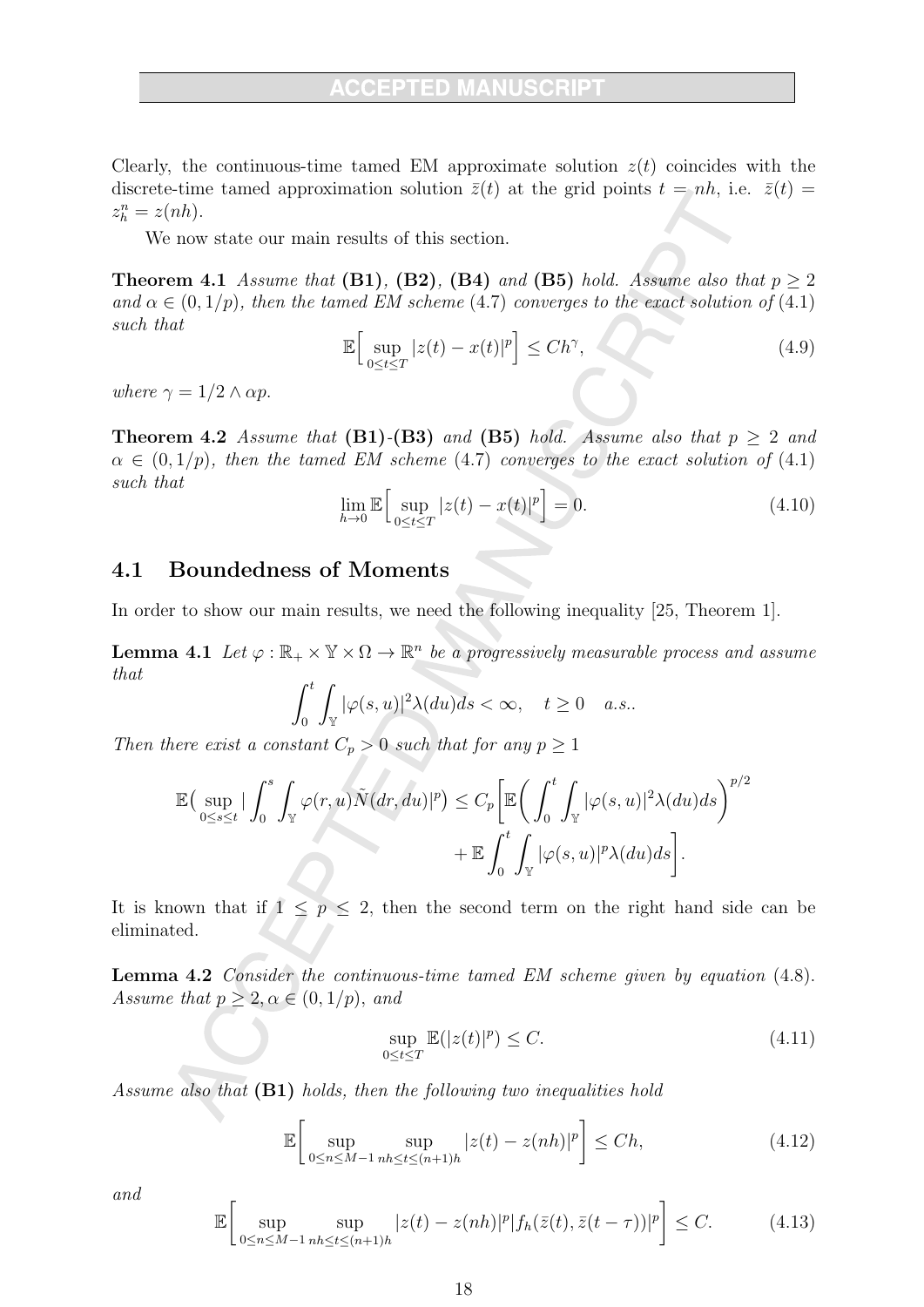**Proof:** By the definition of  $z(t)$ , we can write that

$$
\mathbb{E}\bigg[\sup_{nh\leq t\leq (n+1)h}|z(t)-z(nh)|^p\bigg] = \mathbb{E}\bigg[\sup_{nh\leq t\leq (n+1)h}\bigg|\int_{nh}^t f_h(\bar{z}(s),\bar{z}(s-\tau))ds + \int_{nh}^t \int_{\mathbb{Y}} g(\bar{z}(s-),\bar{z}((s-\tau)-),u)\tilde{N}(ds,du)\bigg|^p\bigg]
$$

Therefore, due to Hölder's inequality,

$$
\mathbb{E}\left[\sup_{nh\leq t\leq (n+1)h}|z(t)-z(nh)|^p\right]
$$
\n
$$
\leq 2^{p-1}h^{p-1}\mathbb{E}\left[\int_{nh}^{(n+1)h}|f_h(\bar{z}(s),\bar{z}(s-\tau))|^pds\right]
$$
\n
$$
+2^{p-1}\mathbb{E}\left[\sup_{nh\leq t\leq (n+1)h}\left|\int_{nh}^t\int_{\mathbb{Y}}g(\bar{z}(s-),\bar{z}((s-\tau)-),u)\tilde{N}(ds,du)\right|^p\right].
$$
\n(4.14)

Using Lemma 4.1, Hölder's inequality and (4.11), for some  $p \ge 2$  we have

$$
\mathbb{E}\Bigg[\sup_{nh\leq t\leq (n+1)h}\Bigg|\int_{nh}^{t}\int_{\mathbb{Y}}g(\bar{z}(s-),\bar{z}((s-\tau)-),u)\tilde{N}(ds,du)\Bigg|^{p}\Bigg]
$$
  
\n
$$
\leq C\Big[\mathbb{E}\Big(\int_{nh}^{(n+1)h}\int_{\mathbb{Y}}|g(\bar{z}(s),\bar{z}(s-\tau),u)|^{2}\lambda(du)ds\Big)^{p/2}
$$
  
\n
$$
+\mathbb{E}\int_{nh}^{(n+1)h}\int_{\mathbb{Y}}|g(\bar{z}(s),\bar{z}(s-\tau),u)|^{p}\lambda(du)ds\Big]
$$
  
\n
$$
\leq C\mathbb{E}\int_{nh}^{(n+1)h}(1+|\bar{z}(s)|^{p}+|\bar{z}(s-\tau)|^{p})ds
$$
  
\n
$$
\leq Ch.
$$

This, together with  $|f_h(\bar{z}(s), \bar{z}(s-\tau), s)| \leq h^{-\alpha}$ , yields

$$
\mathbb{E}\left[\sup_{nh\leq t\leq (n+1)h} |z(t) - z(nh)|^p\right] \leq 2^{p-1}h^{(1-\alpha)p} + Ch \leq Ch. \tag{4.15}
$$

Hence (4.12) holds. Moreover,

$$
\mathbb{E}\left[\sup_{nh\leq t\leq (n+1)h} |z(t)-z(nh)|^p |f_h(\bar{z}(s),\bar{z}(s-\tau))|^p\right]
$$
\n
$$
\leq \mathbb{E}\left[\sup_{nh\leq t\leq (n+1)h} |z(t)-z(nh)|^p\right]h^{-\alpha p} \leq Ch^{1-\alpha p} \leq C,
$$
\n(4.16)

as required. The proof is therefore complete.

The result of boundedness is given below:

**Lemma 4.3** Assume that (B1) and (B2) hold. Assume also  $p \geq 2, \alpha \in (0, 1/p)$ , then there exists a constant  $C$  such that

$$
\mathbb{E}[\sup_{0\leq t\leq T}|x(t)|^p] \vee \mathbb{E}[\sup_{0\leq t\leq T}|z(t)|^p] \leq C. \tag{4.17}
$$

 $\Box$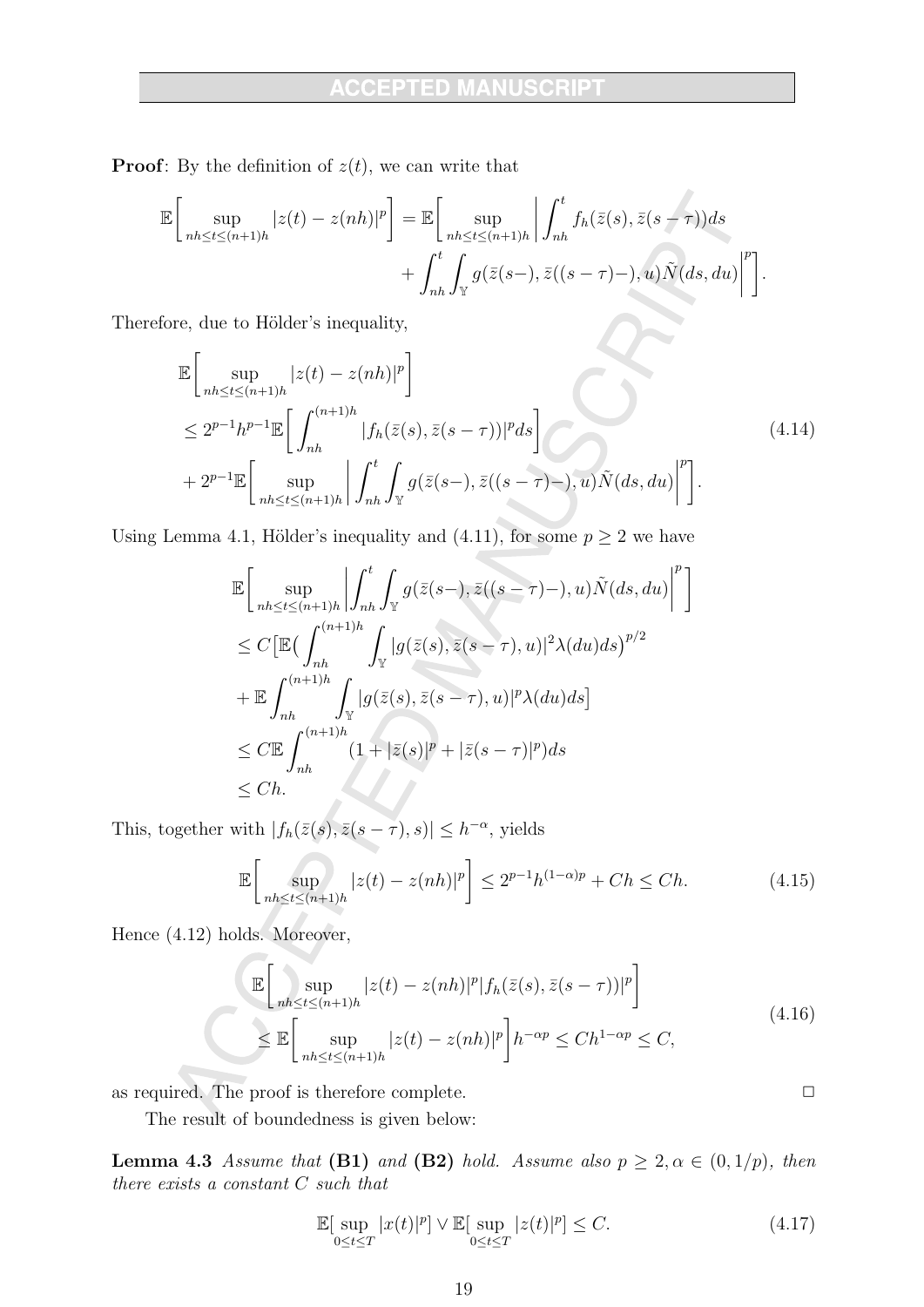**Proof:** Similarly, we can give a proof for  $p = 2$ , and then for  $p > 2$  as the case of NSDDEs driven by Brownian motion, here we only give a proof for  $p \geq 4$ . For every integer  $k \geq 1$ , we define a stopping time as follows

$$
\hat{\tau}_k = T \wedge \inf\{t \in [0, T] : |x(t)| > k\}.
$$

Clearly,  $\hat{\tau}_k \to T$  as  $k \to \infty$  almost surely. Now, for any  $t \in [0, T]$ , we have

$$
|x(t) - G(x(t-\tau))|^p = (|x(t) - G(x(t-\tau))|^2)^{p/2}
$$
  
\n
$$
\leq C \Big( |\xi(0) - G(\xi(-\tau))|^p + \Big| \int_0^t \langle x(s) - G(x(s-\tau)), f(x(s), x(s-\tau)) \rangle ds \Big|^{p/2}
$$
  
\n
$$
+ \Big| \int_0^t \int_{\mathbb{Y}} |x(s) - G(x(s-\tau)) + g(x(s), x(s-\tau), u)|^2 - |x(s) - G(x((s-\tau))|^2
$$
  
\n
$$
- 2\langle x(s) - G(x(s-\tau)), g(x(s), x(s-\tau), u) \rangle \lambda(du) ds \Big|^{p/2}
$$
  
\n
$$
+ \Big| \int_0^t \int_{\mathbb{Y}} (|x(s-) - G(x((s-\tau)) -) + g(x(s-), x((s-\tau) -), u)|^2
$$
  
\n
$$
- |x(s-) - G(x((s-\tau) -))|^2) \tilde{N}(ds, du) \Big|^{p/2} \Big)
$$
  
\n
$$
=: J_1(t) + J_2(t) + J_3(t) + J_4(t).
$$

Due to assumptions  $(B1)$ , we derive that

$$
\mathbb{E}(\sup_{0\leq s\leq t\wedge\hat{\tau}_{k}} J_{2}(s))
$$
\n
$$
\leq C \mathbb{E} \left| \int_{0}^{t\wedge\hat{\tau}_{k}} \langle x(s) - G(x(s-\tau)), f(x(s), x(s-\tau)) \rangle ds \right|^{p/2}
$$
\n
$$
\leq C \mathbb{E} \left| \int_{0}^{t\wedge\hat{\tau}_{k}} (1+|x(s)|^{2} + |x(s-\tau)|^{2}) ds \right|^{p/2}
$$
\n
$$
\leq C + C \mathbb{E} \int_{0}^{t\wedge\hat{\tau}_{k}} |x(s)|^{p} ds = C + C \mathbb{E} \int_{0}^{t\wedge\hat{\tau}_{k}} |x(s-\tau)|^{p} ds
$$
\n(4.18)

where the Hölder inequality is employed in the last second step. By the Taylor expansion, one gets

$$
|x+y|^p - |x|^p - p\langle x, y \rangle |x|^{p-2} \le C(|x|^{p-2}|y|^2 + |y|^p). \tag{4.19}
$$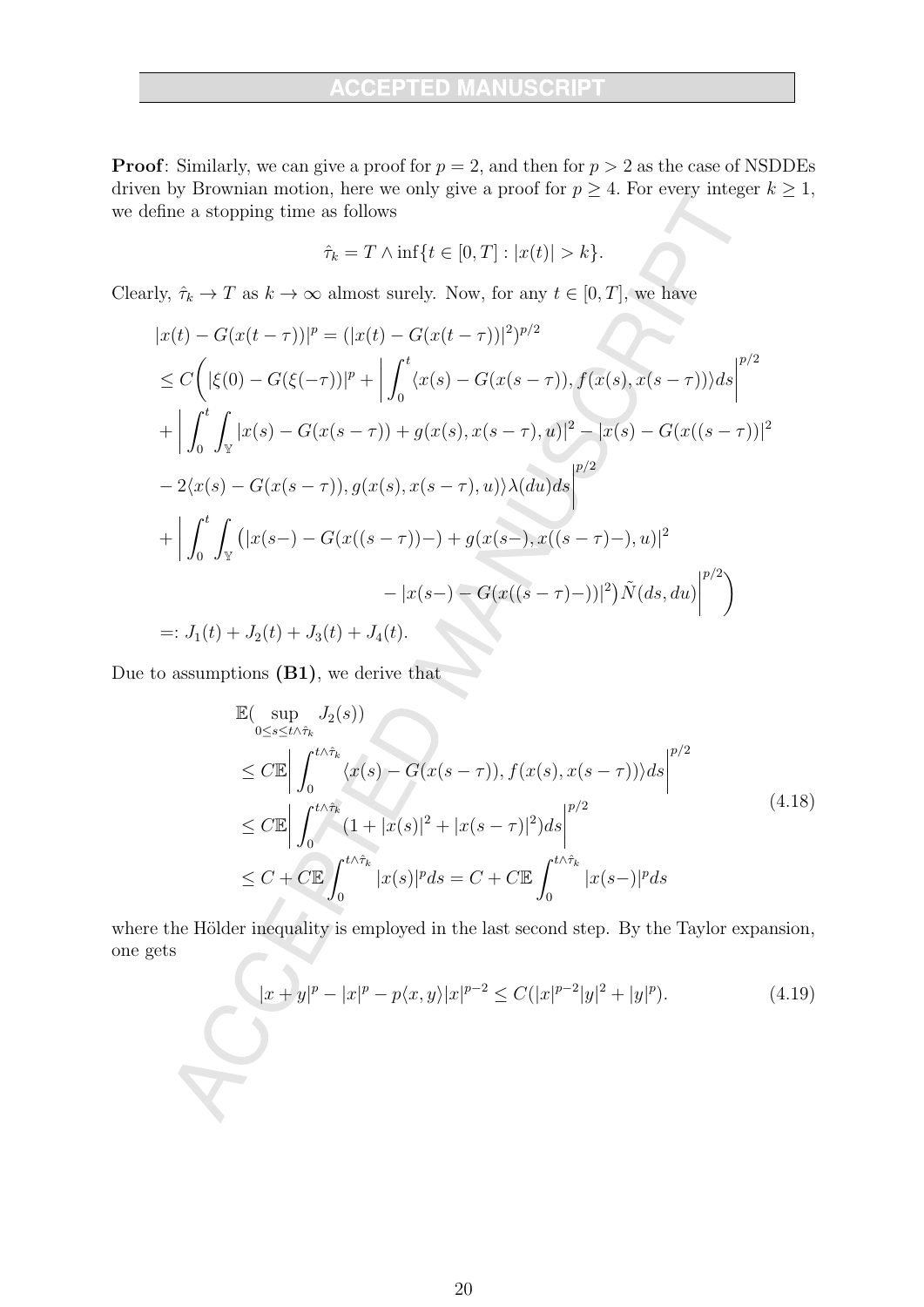À

This, together with (B1), (B2) and the Hölder inequality, implies

$$
\mathbb{E}(\sup_{0 \le s \le t \wedge \hat{\tau}_k} J_3(s))
$$
\n
$$
\le C \mathbb{E} \left| \int_0^{t \wedge \hat{\tau}_k} \int_{\mathbb{Y}} |x(s) - G(x(s - \tau)) + g(x(s), x(s - \tau), u)|^2 - |x(s) - G(x((s - \tau))|^2 \right|
$$
\n
$$
- 2\langle x(s) - G(x(s - \tau)), g(x(s), x(s - \tau), u) \rangle \lambda(du) ds \right|^{p/2}
$$
\n
$$
\le C \mathbb{E} \left| \int_0^{t \wedge \hat{\tau}_k} \int_{\mathbb{Y}} \left[ |x(s) - G(x(s - \tau))|^2 + |g(x(s), x(s - \tau), u)|^2 \right] \lambda(du) ds \right|^{p/2}
$$
\n
$$
\le C \mathbb{E} \left| \int_0^{t \wedge \hat{\tau}_k} (1 + |x(s)|^2 + |x(x - \tau)|^2) ds \right|^{p/2}
$$
\n
$$
\le C + C \mathbb{E} \int_0^{t \wedge \hat{\tau}_k} |x(s)|^p ds = C + C \mathbb{E} \int_0^{t \wedge \hat{\tau}_k} |x(s - \tau)|^p ds
$$
\n(4.20)

Using Lemma 4.1, Taylor's expansion and noting  $p \ge 4$ , one has

$$
\mathbb{E}(\sup_{0\leq s\leq t\wedge\hat{\tau}_{k}}J_{4}(s))
$$
\n
$$
\leq C\mathbb{E}\int_{0}^{t\wedge\hat{\tau}_{k}}\int_{\mathbb{Y}}\left||x(s-)-G(x((s-\tau)-))|+g(x(s-),x((s-\tau)-),u)|^{2}\right|^{p/2}\lambda(du)ds
$$
\n
$$
+C\mathbb{E}\Big(\int_{0}^{t\wedge\hat{\tau}_{k}}\int_{\mathbb{Y}}\left||x(s-)-G(x((s-\tau)-))|+g(x(s-),x((s-\tau)-),u)|^{2}\right|^{p/2}\lambda(du)ds
$$
\n
$$
\leq C\mathbb{E}\int_{0}^{t\wedge\hat{\tau}_{k}}\int_{\mathbb{Y}}\left||x(s-)-G(x((s-\tau)-))|+g(x(s-),x((s-\tau)-),u)|^{2}\right|^{2}\lambda(du)ds\Big)^{p/4}
$$
\n
$$
\leq C\mathbb{E}\int_{0}^{t\wedge\hat{\tau}_{k}}\int_{\mathbb{Y}}\left||x(s-)-G(x((s-\tau)-))|+g(x(s-),x((s-\tau)-),u)|^{2}\right|^{p/2}\lambda(du)ds
$$
\n
$$
\leq C\mathbb{E}\int_{0}^{t\wedge\hat{\tau}_{k}}\int_{\mathbb{Y}}\left(|x(s-)-G(x((s-\tau)-))|^{p}+|g(x(s-),x((s-\tau)-),u)|^{p})\lambda(du)ds\right)ds
$$
\n
$$
\leq C+C\mathbb{E}\int_{0}^{t\wedge\hat{\tau}_{k}}|x(s-)|^{p}ds.
$$
\n(4.21)

Applying  $[23, \text{ Lemma } 6.4.4]$  (also see  $(3.10)$ ), we derive that

$$
\mathbb{E}\big(\sup_{0\leq s\leq t\wedge\hat{\tau}_k}|x(s)|^p\big)\leq C+C\mathbb{E}\int_0^{t\wedge\hat{\tau}_k}|x(s-)|^pds<\infty
$$

This implies

$$
\mathbb{E}\big(\sup_{0\leq s\leq t\wedge\hat{\tau}_k}|x(s)|^p\big)\leq C+C\int_0^t\mathbb{E}\big(\sup_{0\leq v\leq s\wedge\hat{\tau}_k}|x(v)|^p\big)ds.
$$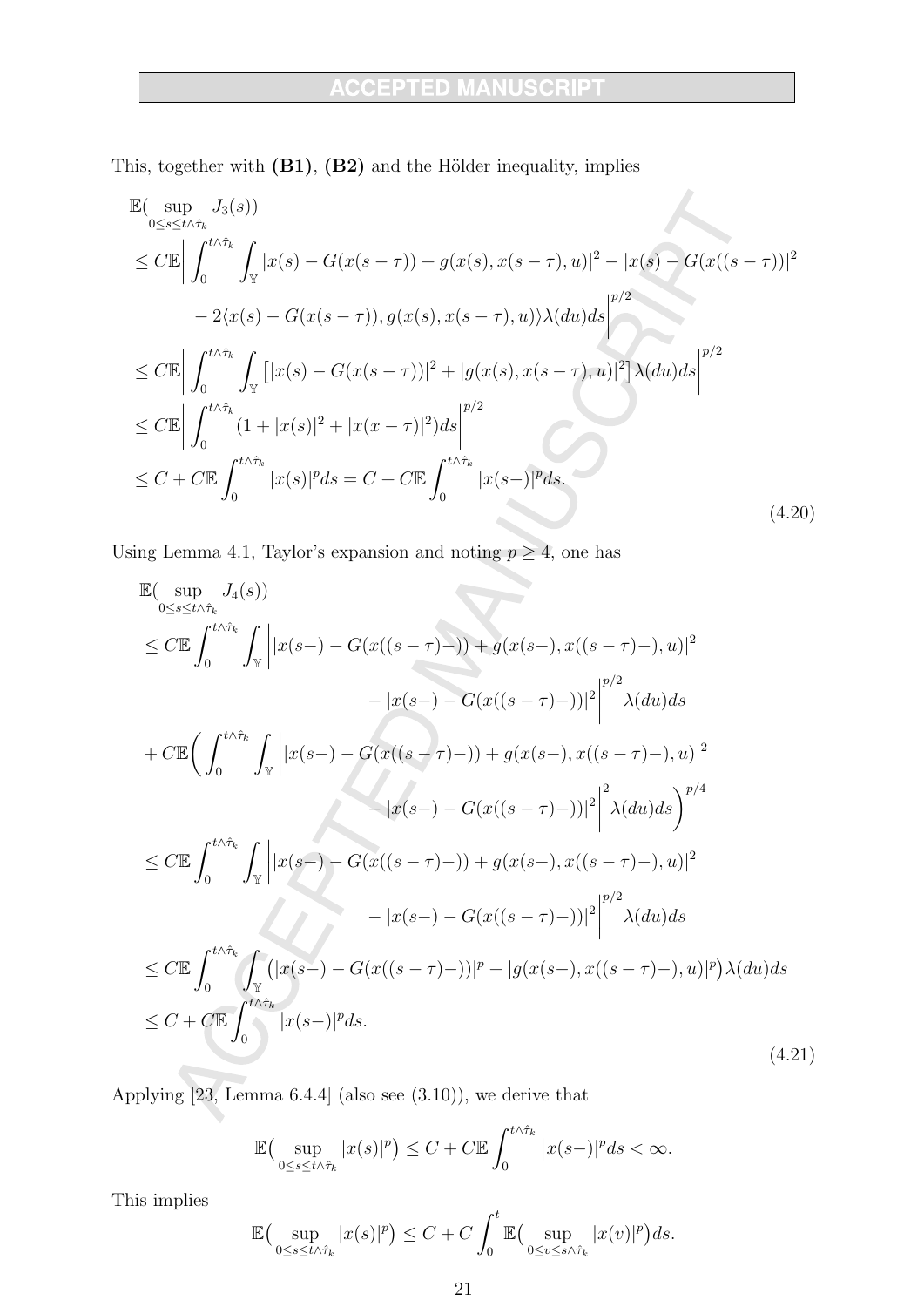By the Gronwall inequality and letting  $k \to \infty$ , we have

$$
\mathbb{E}\big(\sup_{0\leq t\leq T}|x(t)|^p\big)\leq C.
$$

The proof of boundedness of EM approximation is analogous to its Brownian motion counterpart, we first claim that there exists a constant  $C > 0$  such that:

$$
\sup_{0 \le t \le T} \mathbb{E}(|z(t)|^2) \le C. \tag{4.22}
$$

For every integer  $k \geq 1$ , define the stopping time

$$
\tilde{\tau}_k = T \wedge \inf\{t \in [0, T], |z(t)| > k\}.
$$

Clearly,  $\tilde{\tau}_k \to T$  as  $k \to \infty$  almost surely. Now, for any  $t \in [0, T]$ , an application of the Itô formula yields

$$
|z(t) - G(\bar{z}(t-\tau))|^2 = |\xi(0) - G(\xi(-\tau))|^2
$$
  
+2  $\int_0^t \langle \bar{z}(s) - G(\bar{z}(s-\tau)), f_h(\bar{z}(s), \bar{z}(s-\tau)) \rangle ds$   
+2  $\int_0^t \langle z(s) - \bar{z}(s), f_h(\bar{z}(s), \bar{z}(s-\tau)) \rangle ds$   
+ $\left(\int_0^t \int_{\mathbb{Y}} |z(s) - G(\bar{z}(s-\tau)) + g(\bar{z}(s), \bar{z}(s-\tau), u)|^2 - |z(s) - G(\bar{z}(s-\tau))|^2 \right)$   
-2 $\langle z(s) - G(\bar{z}(s-\tau)), g(\bar{z}(s), \bar{z}(s-\tau), u) \rangle \right) \lambda(du) ds$   
+ $\int_0^t \int_{\mathbb{Y}} (|z(s-) - G(\bar{z}((s-\tau)-)) + g(\bar{z}(s-), \bar{z}((s-\tau)-), u)|^2 - |z(s-) - G(\bar{z}((s-\tau)-))|^2) \tilde{N}(ds, du)$   
=:  $|\xi(0) - G(\xi(-\tau))|^2 + \bar{J}_1(t) + \bar{J}_2(t) + \bar{J}_3(t) + \bar{J}_4(t).$  (4.23)

By  $(B1)$ , we compute

$$
\sup_{0\leq s\leq t} \mathbb{E}(\bar{J}_1(s\wedge\hat{\tau}_k)) \leq \mathbb{E} \int_0^{t\wedge\hat{\tau}_k} C(1+|\bar{z}(s)|^2 + \bar{z}(s-\tau)|^2) ds
$$
\n
$$
\leq C + C \mathbb{E} \int_0^{t\wedge\hat{\tau}_k} |z(s)|^2 ds = C + C \mathbb{E} \int_0^{t\wedge\hat{\tau}_k} |z(s-)|^2 ds. \tag{4.24}
$$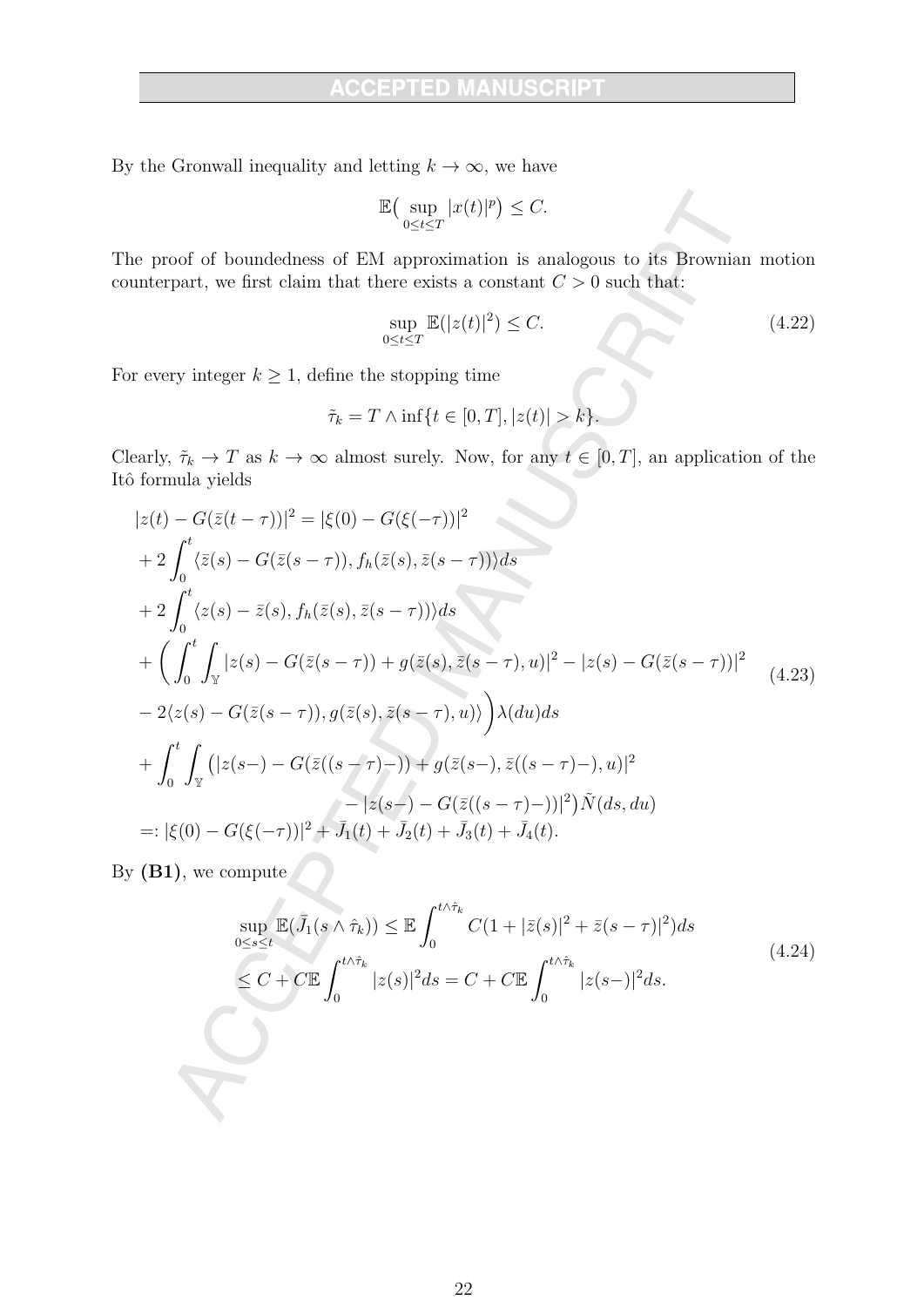# **ACCEPTED MANUSCRIPT**

Using the definition of  $z(s)$  and  $\bar{z}(s)$ , together with the property of conditional expectation, we have

$$
\sup_{0\leq s\leq t} \mathbb{E}(\bar{J}_{2}(s\wedge\hat{\tau}_{k})) = 2\Big\{\sup_{0\leq s\leq t} \mathbb{E}\int_{0}^{s\wedge\hat{\tau}_{k}} \langle f_{h}(\bar{z}(v),\bar{z}(v-\tau)), \int_{\lceil \frac{v}{h}\rceil h}^{v} f_{h}(\bar{z}(r),\bar{z}(r-\tau)) dr \rangle dv \n+ \mathbb{E}\int_{0}^{s\wedge\hat{\tau}_{k}} \langle \int_{\lceil \frac{v}{h}\rceil h}^{v} g_{h}(\bar{z}(r-\tau),\bar{z}((r-\tau)-),u) \tilde{N}(du,dr), f_{h}(\bar{z}(v),\bar{z}(v-\tau)) \rangle dv \Big\}\n= 2\Big\{\sup_{0\leq s\leq t} \mathbb{E}\int_{0}^{s\wedge\hat{\tau}_{k}} \langle f_{h}(\bar{z}(v),\bar{z}(v-\tau)), \int_{\lceil \frac{v}{h}\rceil h}^{v} f_{h}(\bar{z}(r),\bar{z}(r-\tau)) dr \rangle du \n+ \mathbb{E}\int_{0}^{s} \mathbb{E}\langle \int_{\lceil \frac{v\wedge\hat{\tau}_{k}}{h}\rceil h}^{s\wedge\hat{\tau}_{k}} g_{h}(\bar{z}(r-\tau),\bar{z}((r-\tau)-),u) \tilde{N}(du,dr), f_{h}(\bar{z}(v),\bar{z}(v-\tau)) \rangle | \mathcal{F}_{\lceil \frac{v\wedge\hat{\tau}_{k}}{h}\rceil h} dv \Big\}\n= 2 \mathbb{E}\int_{0}^{t} \langle \int_{\lceil \frac{v}{h}\rceil h}^{v} f_{h}(\bar{z}(r),\bar{z}(r-\tau)) dr, f_{h}(\bar{z}(v),\bar{z}(v-\tau)) dv \Big\rangle\n\leq C t h^{1-2\alpha} \leq C.
$$
\n(4.25)

By using  $(4.19)$ , we have

$$
\sup_{0\leq s\leq t} \mathbb{E}(\bar{J}_3(s\wedge\hat{\tau}_k)) \leq C \mathbb{E} \int_0^t (1+|\bar{z}(s\wedge\hat{\tau}_k)|^2 + |\bar{z}((s-\tau)\wedge\hat{\tau}_k)|^2) ds
$$
  
\n
$$
\leq C + C \mathbb{E} \int_0^{t\wedge\hat{\tau}_k} |z(s)|^2 ds = C + C \mathbb{E} \int_0^{t\wedge\hat{\tau}_k} |z(s-)|^2 ds.
$$
\n(4.26)

By taking the expectation of  $\bar{J}_4(t)$ , we know that it is a local martingale with  $\mathbb{E}(\bar{J}_4(t)) = 0$ . Therefore, we have  $\hat{\mathcal{L}}$ 

$$
\sup_{0 \le s \le t \wedge \tilde{\tau}_k} \mathbb{E}(|z(s)|^2) \le C + C \Big( \sup_{0 \le s \le t} \mathbb{E}(|z(s \wedge \tilde{\tau}_k) - D(\bar{z}((s - \tau) \wedge \hat{\tau}_k))|^2) \Big)
$$
  

$$
\le C + C \mathbb{E} \int_0^{t \wedge \hat{\tau}_k} |z(s-)|^2 ds < \infty.
$$

This means

$$
\sup_{0\leq s\leq t\wedge\tilde{\tau}_k} \mathbb{E}(|z(s)|^2) \leq C + C \int_0^t \sup_{0\leq v\leq s\wedge\hat{\tau}_k} \mathbb{E}(|z(v)|^2) ds.
$$

Letting  $k \to \infty$ , the required result (4.22) follows an application of the Gronwall inequality.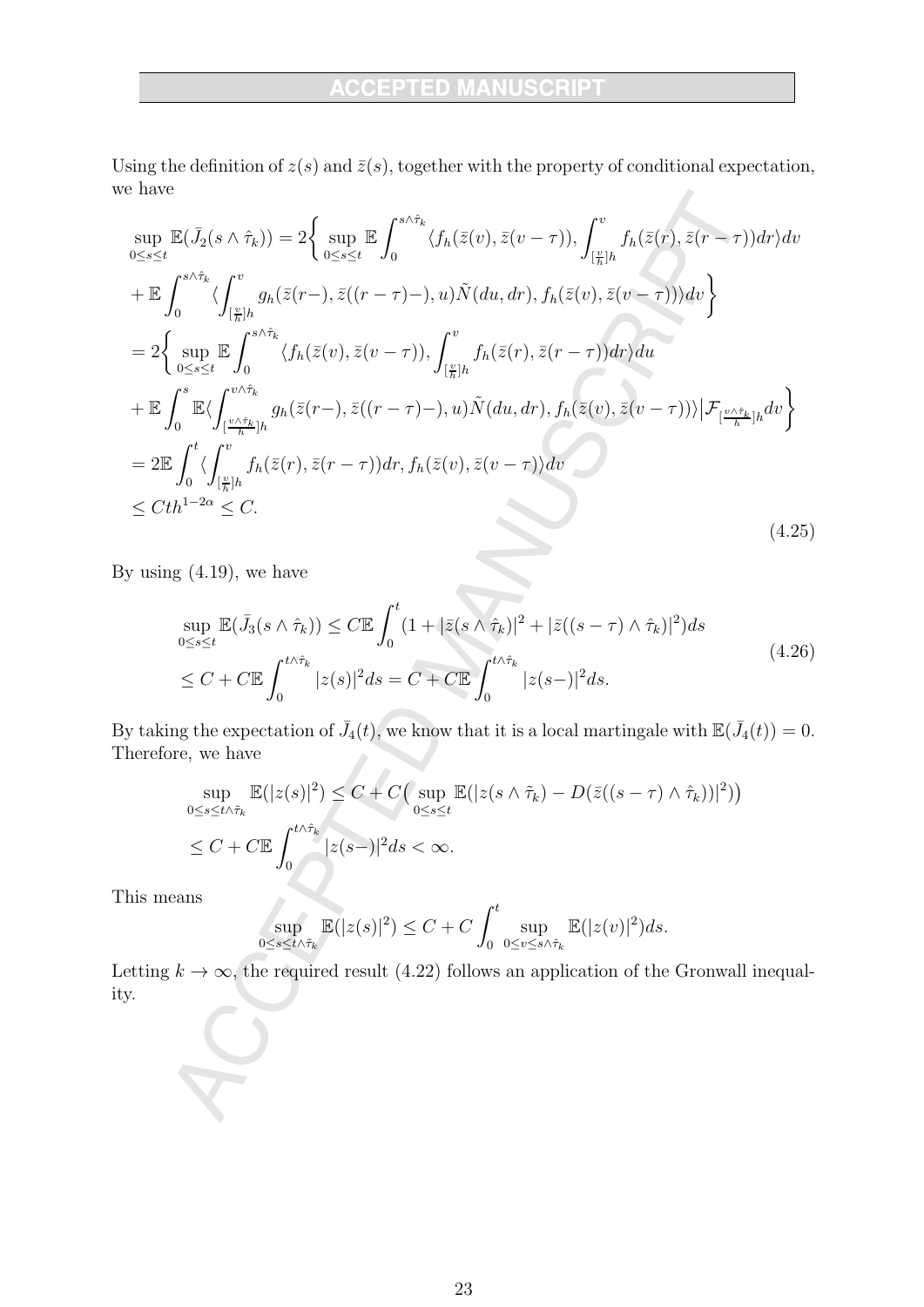A

Now, letting  $p = 4$  and using the Itô formula, we have

$$
|z(t) - G(\bar{z}(t-\tau))|^p = (|z(t) - G(\bar{z}(t-\tau))|^2)^{p/2}
$$
  
\n
$$
\leq C \Big( |\xi(0) - G(\xi(-\tau))|^p + \Big| \int_0^t \langle z(s) - G(\bar{z}(s-\tau)), f_h(\bar{z}(s), \bar{z}(s-\tau)) \rangle ds \Big|^{p/2}
$$
  
\n
$$
+ \Big| \int_0^t \int_{\mathbb{Y}} (|z(s) - G(\bar{z}(s-\tau)) + g(\bar{z}(s), \bar{z}(s-\tau), u)|^2 - |z(s) - G(\bar{z}(s-\tau))|^2
$$
  
\n
$$
- 2\langle z(s) - G(\bar{z}(s-\tau)), g(\bar{z}(s), \bar{z}(s-\tau), u) \rangle \Big) \lambda(du) ds \Big|^{p/2}
$$
  
\n
$$
+ \Big| \int_0^t \int_{\mathbb{Y}} (|z(s-\tau) - G(\bar{z}((s-\tau)-)) + g(\bar{z}(s-\tau), \bar{z}((s-\tau)-), u)|^2
$$
  
\n
$$
- |z(s-\tau) - G(\bar{z}((s-\tau)-))|^2) \tilde{N}(ds, du) \Big|^{p/2} \Big)
$$
  
\n=:  $F_1(t) + F_2(t) + F_3(t) + F_4(t)$ .

By using assumption  $(B1)$ ,  $(4.13)$  and  $(4.22)$ , we arrive at

$$
\mathbb{E}(\sup_{0\leq s\leq t\wedge\tilde{\tau}_{k}} F_{2}(s)) \leq C \mathbb{E} \left| \int_{0}^{t\wedge\tilde{\tau}_{k}} (1+|\bar{z}(s)|^{2} + |\bar{z}(s-\tau)|^{2}) ds \right|^{p/2} \n+ \mathbb{E} \left| \int_{0}^{t\wedge\tilde{\tau}_{k}} |z(s)-\bar{z}(s)| |f_{h}(\bar{z}(s),\bar{z}(s-\tau))| ds \right|^{p/2} \n\leq C \mathbb{E} \int_{0}^{t\wedge\tilde{\tau}_{k}} (1+|\bar{z}(s)|^{p} + |\bar{z}(s-\tau)|^{p}) ds \n+ C \mathbb{E} \int_{0}^{t\wedge\tilde{\tau}_{k}} (|z(s)-\bar{z}(s)|^{p/2} |f_{h}(\bar{z}(s),\bar{z}(s-\tau))|^{p/2}) ds \n\leq C + C \mathbb{E} \int_{0}^{t\wedge\tilde{\tau}_{k}} |z(s)|^{p} ds = C + C \mathbb{E} \int_{0}^{t\wedge\tilde{\tau}_{k}} |z(s-)|^{p} ds,
$$
\n(4.28)

where the Hölder inequality is also applied. By  $(B1)$ ,  $(B2)$  and  $(4.19)$ , we obtain

$$
\mathbb{E}(\sup_{0\leq s\leq t\wedge\tilde{\tau}_{k}}F_{3}(s))\n\leq C\mathbb{E}\left|\int_{0}^{t\wedge\tilde{\tau}_{k}}\int_{\mathbb{Y}}|z(s)-G(\bar{z}(s-\tau))+g(\bar{z}(s),\bar{z}(s-\tau),u)|^{2}-|z(s)-G(\bar{z}(s-\tau))|^{2}\n\right|
$$
\n
$$
-2\langle z(s)-G(\bar{z}(s-\tau)),g(\bar{z}(s),\bar{z}(s-\tau),u)\rangle\lambda(du)ds\right|^{p/2}
$$
\n
$$
\leq C\mathbb{E}\left|\int_{0}^{t\wedge\tilde{\tau}_{k}}\int_{\mathbb{Y}}[|z(s)-G(\bar{z}(s-\tau))|^{2}+|g(\bar{z}(s),\bar{z}(s-\tau),u)|^{2}]\lambda(du)ds\right|^{p/2}
$$
\n
$$
\leq C+C\mathbb{E}\int_{0}^{t\wedge\tilde{\tau}_{k}}|z(s)|^{p}ds = C+C\mathbb{E}\int_{0}^{t\wedge\tilde{\tau}_{k}}|z(s)-|^{p}ds.
$$
\n(4.29)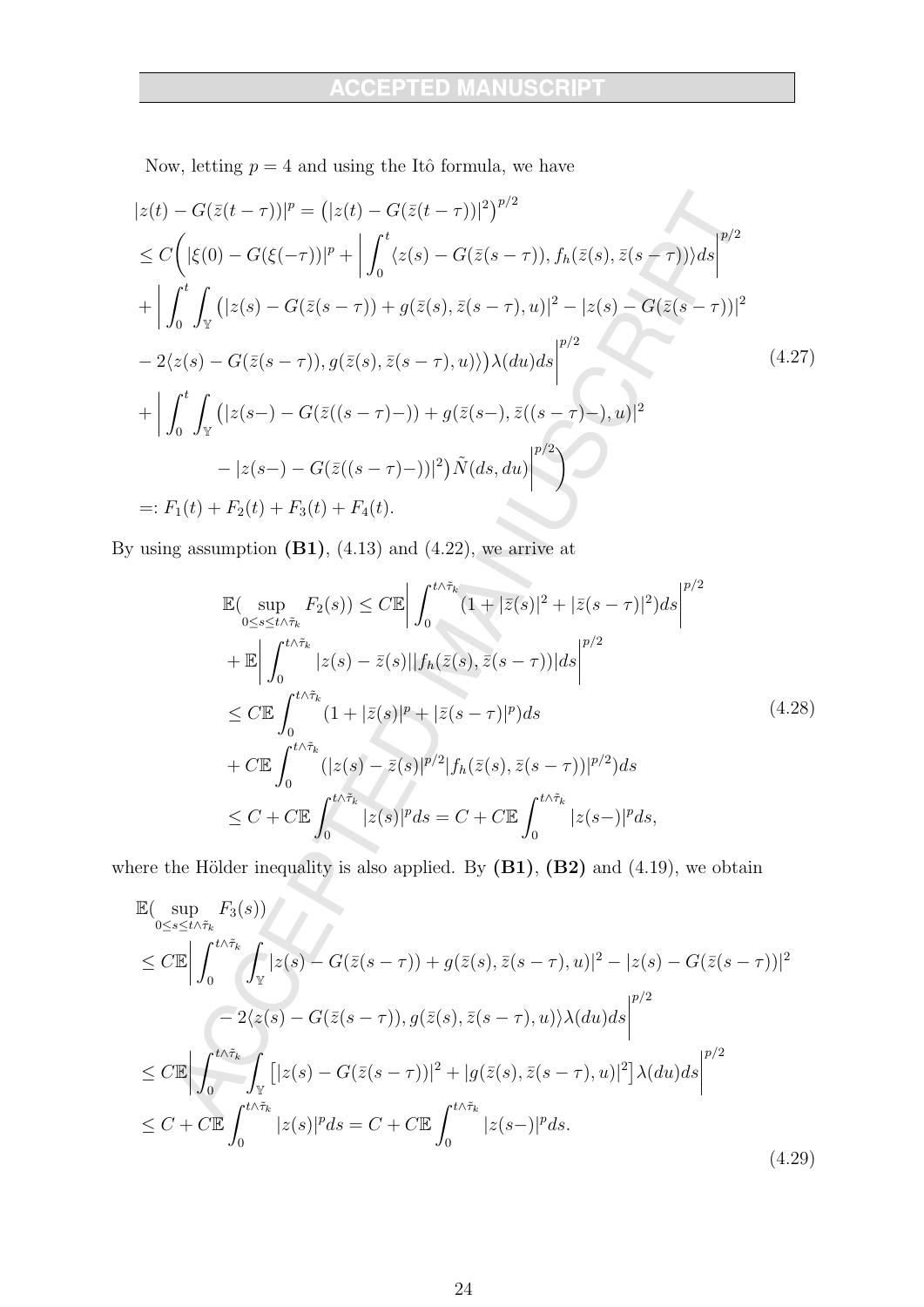Using Lemma 4.1 and Young's inequality, we derive that

$$
\mathbb{E}(\sup_{0\leq s\leq t\wedge\tilde{\tau}_{k}}F_{4}(s))
$$
\n
$$
\leq C\mathbb{E}\int_{0}^{t\wedge\tilde{\tau}_{k}}\int_{\mathbb{Y}}\left||z(s-)-G(\bar{z}((s-\tau)-))+g(\bar{z}(s-),\bar{z}((s-\tau)-),u)|^{2}\right.
$$
\n
$$
+C\mathbb{E}\Big(\int_{0}^{t\wedge\tilde{\tau}_{k}}\int_{\mathbb{Y}}\left||z(s-)-G(\bar{z}((s-\tau)-))|^{2}|\right|^{p/2}\lambda(du)ds
$$
\n
$$
+C\mathbb{E}\Big(\int_{0}^{t\wedge\tilde{\tau}_{k}}\int_{\mathbb{Y}}\left||z(s-)-G(\bar{z}((s-\tau)-))|+g(\bar{z}(s-),\bar{z}((s-\tau)-),u)|^{2}\right.
$$
\n
$$
-|z(s-)-G(\bar{z}((s-\tau)-))|^{2}\Big)^{2}\lambda(du)ds\Big)^{p/4}
$$
\n
$$
\leq C\mathbb{E}\int_{0}^{t\wedge\tilde{\tau}_{k}}\int_{\mathbb{Y}}\left||z(s-)-G(\bar{z}((s-\tau)-))|+g(\bar{z}(s-),\bar{z}((s-\tau)-),u)|^{2}\right.
$$
\n
$$
-|z(s-)-G(\bar{z}((s-\tau)-))|^{2}\Big|^{p/2}\lambda(du)ds
$$
\n
$$
\leq C\mathbb{E}\int_{0}^{t\wedge\tilde{\tau}_{k}}\int_{\mathbb{Y}}\left(|z(s-)-G(\bar{z}((s-\tau)-))|^{p}+|g(\bar{z}(s-),\bar{z}((s-\tau)-),u)|^{p})\lambda(du)ds\right.
$$
\n
$$
\leq C+C\mathbb{E}\int_{0}^{t\wedge\tilde{\tau}_{k}}|z(s-)|^{p}ds.
$$
\n(4.30)

Now substituting  $(4.28)$ ,  $(4.29)$  and  $(4.30)$  into  $(4.27)$ , we obtain that

$$
\mathbb{E}(\sup_{0\leq s\leq t\wedge\tilde{\tau}_k}|z(s)-G(\bar{z}(s-\tau))|^p)\leq C+C\mathbb{E}\int_0^{t\wedge\tau_k}|z(s-)|^pds.
$$

By applying  $[23, \text{ Lemma } 6.4.4]$  (also see  $(3.10)$ ), we derive that

$$
\mathbb{E}\big(\sup_{0\leq s\leq t\wedge\tilde{\tau}_k}|z(s)|^p\big)\leq C+C\mathbb{E}\int_0^{t\wedge\tilde{\tau}_k}|z(s-)|^pds<\infty.
$$

This implies

$$
\mathbb{E}\big(\sup_{0\leq s\leq t\wedge\tilde{\tau}_k}|z(s)|^p\big)\leq C+C\int_0^t\mathbb{E}\big(\sup_{0\leq v\leq s\wedge\tilde{\tau}_k}|z(v)|^p\big)ds
$$

By the Gronwall inequality, we have

$$
\mathbb{E}\big(\sup_{0\leq t\leq T\wedge\tilde{\tau}_k}|z(t)|^p\big)\leq C.
$$

The required assertion follows for  $p = 4$  by letting  $k \to \infty$ . Repeating the same procedure above, we can obtain the result  $(4.17)$ .  $\Box$ 

#### Proof of the Main Results 4.2

In this subsection, we shall prove our main results.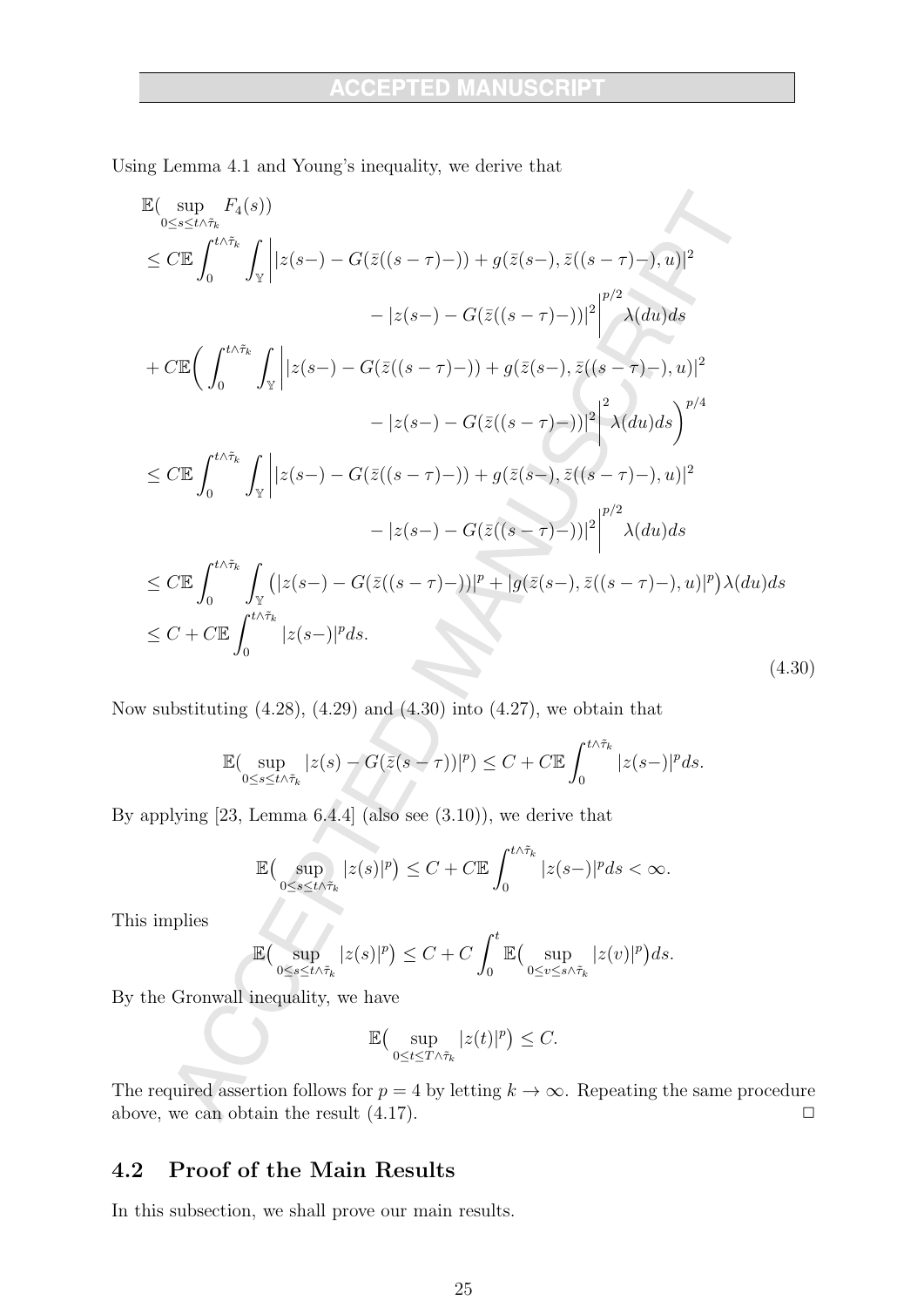$\overline{\phantom{a}}$ 

**Proof of Theorem 4.1:** By using the similar approach as  $(3.26)$ , we have

$$
\sup_{0 \le t \le T} |x(t) - z(t)|^p \le \kappa \sup_{0 \le t \le T} |x(t - \tau) - \bar{z}(t - \tau)|^p
$$
  
+ 
$$
\frac{1}{(1 - \kappa)^{p-1}} \sup_{0 \le t \le T} |x(t) - G(x(t - \tau)) - z(t) + G(\bar{z}(t - \tau))|^p
$$
  

$$
\le \kappa \sup_{-\tau \le t \le 0} |x(t) - \bar{z}(t)|^p + \kappa \sup_{0 \le t \le T} |x(t) - z(t) + z(t) - \bar{z}(t)|^p
$$
  
+ 
$$
\frac{1}{(1 - \kappa)^{p-1}} \sup_{0 \le t \le T} |x(t) - G(x(t - \tau)) - z(t) + G(\bar{z}(t - \tau))|^p
$$
  

$$
\le \kappa \sup_{-\tau \le t \le 0} |x(t) - \bar{z}(t)|^p + \bar{\kappa}_c \sup_{0 \le t \le T} |x(t) - z(t)|^p + C \sup_{0 \le t \le T} |z(t) - \bar{z}(t)|^p
$$
  
+ 
$$
\frac{1}{(1 - \kappa)^{p-1}} \sup_{0 \le t \le T} |x(t) - G(x(t - \tau)) - z(t) + G(\bar{z}(t - \tau))|^p.
$$
(4.31)

where  $\bar{\kappa}_c \in (0,1)$  is a constant. This, together with  $(B5)$ , implies that

$$
\mathbb{E}\left(\sup_{0\leq s\leq t}|x(s)-z(s)|^p\right) \leq \frac{1}{(1-\kappa)^{p-1}(1-\bar{\kappa}_c)}\mathbb{E}\left(\sup_{0\leq s\leq t}|x(s)-G(x(s-\tau)) - z(s)+G(\bar{z}(s-\tau))|^p\right) + Ch^p + Ch.\tag{4.32}
$$

An application of the Itô formula yields that for any  $p\geq 2,$ 

$$
|x(t) - G(x(s - \tau)) - z(t) + G(\bar{z}(t - \tau))|^p
$$
  
\n
$$
= (|x(t) - G(x(s - \tau)) - z(t) + G(\bar{z}(t - \tau))|^2)^{p/2}
$$
  
\n
$$
\leq C \left( \left| \int_0^t \langle x(s) - G(x(s - \tau)) - z(s) + G(\bar{z}(s - \tau)) \right| ds \right|^{p/2}
$$
  
\n
$$
f(x(s), x(s - \tau)) - f_h(\bar{z}(s), \bar{z}(s - \tau)) ds \right|^{p/2}
$$
  
\n
$$
+ \left| \int_0^t \int_{\bar{Y}} |x(s) - G(x(s - \tau)) - z(s) + G(\bar{z}(s - \tau))
$$
  
\n
$$
+ (g(x(s), x(s - \tau), u) - g(\bar{z}(s), \bar{z}(s - \tau), u))|^2
$$
  
\n
$$
- |x(s) - G(x(s - \tau)) - z(s) + G(\bar{z}(s - \tau))|^{2}
$$
  
\n
$$
2\langle x(s) - G(x(s - \tau)) - z(s) + G(\bar{z}(s - \tau))
$$
  
\n
$$
g(x(s), x(s - \tau), u) - g(\bar{z}(s), \bar{z}(s - \tau), u) \rangle \lambda(du) ds \right|^{p/2}
$$
  
\n
$$
+ \left| \int_0^t \int_{\bar{Y}} |x(s) - G(x(s - \tau)) - z(s) + G(\bar{z}(s - \tau))
$$
  
\n
$$
+ (g(x(s -), x((s - \tau) -), u) - g(\bar{z}(s -), \bar{z}((s - \tau) -), u))|^{2}
$$
  
\n
$$
- |x(s) - G(x(s - \tau)) - z(s) + G(\bar{z}(s - \tau))|^{2} \tilde{N}(ds, du) \right|^{p/2}
$$
  
\n
$$
=: \bar{F}_1(t) + \bar{F}_2(t) + \bar{F}_3(t)
$$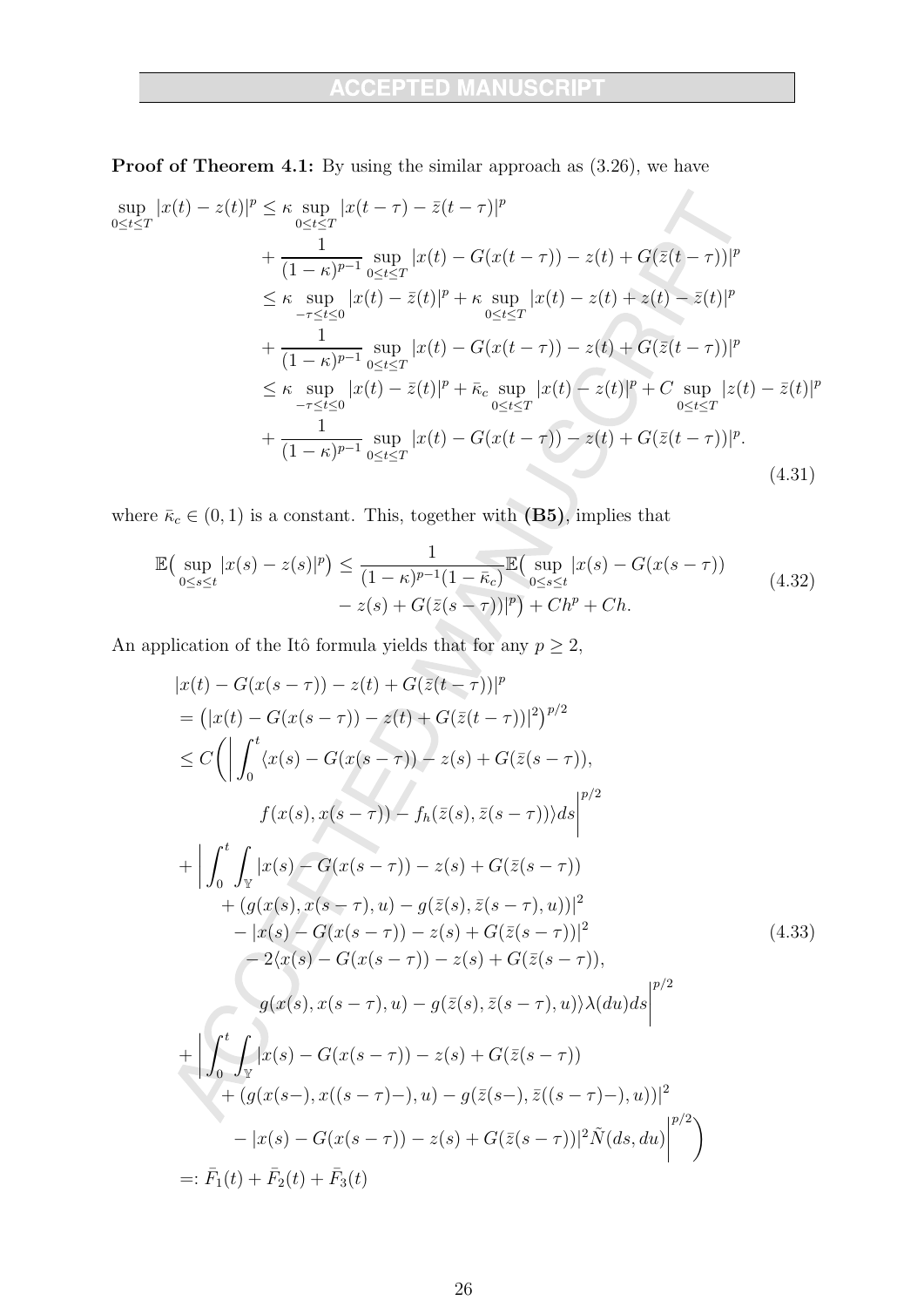Using the similar approach in  $(3.28)$ , we derive

$$
\bar{F}_1(t) = \left| \int_0^t \langle x(s) - G(x(s-\tau)) - z(s) + G(\bar{z}(s-\tau)), \right.
$$
\n
$$
f(x(s), x(s-\tau)) - f(z(s), \bar{z}(s-\tau)) \rangle ds
$$
\n
$$
+ \int_0^t \langle x(s) - G(x(s-\tau)) - z(s) + G(\bar{z}(s-\tau)), \right.
$$
\n
$$
f(z(s), \bar{z}(s-\tau)) - f(\bar{z}(s), \bar{z}(s-\tau)) \rangle ds
$$
\n
$$
+ \int_0^t \langle x(s) - G(x(s-\tau)) - z(s) + G(\bar{z}(s-\tau)), \right.
$$
\n
$$
f(\bar{z}(s), \bar{z}(s-\tau)) - f_h(\bar{z}(s), \bar{z}(s-\tau)) \rangle ds \Big|^{p/2}.
$$
\non of  $f_h$  and Lemma 4.2, we have

By the definition of  $f_h$  and Lemma 4.2, we have

$$
C\mathbb{E} \int_0^t |f(\bar{z}(s), \bar{z}(s-\tau)) - f_h(\bar{z}(s), \bar{z}(s-\tau))|^p ds
$$
  
\n
$$
\leq h^{\alpha p} \mathbb{E} \bigg[ \int_0^t \frac{|f(\bar{z}(s), \bar{z}(s-\tau))|^{2p}}{(1+h^{\alpha}|f(\bar{z}(s), \bar{z}(s-\tau))|^{p}} ds \bigg]
$$
  
\n
$$
\leq Ch^{\alpha p} \mathbb{E} \bigg[ (1+|\bar{z}(s)|^{l} + |\bar{z}(s-\tau)|^{l}) (|\bar{z}(s)| + |\bar{z}(s-\tau)| + 1) \bigg]
$$
  
\n
$$
\leq h^{\alpha p}.
$$

This, together with (B1), (B2) and (B4), yields

$$
\mathbb{E}(\sup_{0\leq s\leq t}\bar{F}_1(t)) \leq C \mathbb{E} \int_0^t \left(\sup_{0\leq v\leq s}|x(v)-z(v)|^p\right)ds + C \mathbb{E} \int_{-\tau}^0 \left(\sup_{-\tau\leq \theta\leq 0}|x(\theta)-\bar{z}(\theta)|^p\right)ds \n+ C \mathbb{E} \int_0^t |f(\bar{z}(s), \bar{z}(s-\tau)) - f_h(\bar{z}(s), \bar{z}(s-\tau))|^p ds \n+ C \mathbb{E} \int_0^t (1+|\bar{z}(s)|^l + |z(s)|^l + 2|\bar{z}(s-\tau)|^l)^p (|z(s)-\bar{z}(s)|^p) ds \n\leq C + C \int_0^t \mathbb{E}[\sup_{0\leq v\leq s}|x(v)-z(v)|^p] ds \n+ Ch^{1/2} + C \mathbb{E} \int_0^t |f(\bar{z}(s), \bar{z}(s-\tau)) - f_h(\bar{z}(s), \bar{z}(s-\tau))|^p ds \n\leq C \int_0^t \mathbb{E}[\sup_{0\leq v\leq s}|x(v)-z(v)|^p] ds + Ch^{\gamma}, \tag{4.34}
$$

where  $\gamma = 1/2 \wedge \alpha p$ . By (B2), (B4) and (4.19), we arrive at

$$
\mathbb{E}(\sup_{0\leq s\leq t} \bar{F}_2(s))
$$
\n
$$
\leq C \mathbb{E} \int_0^t |x(s) - G(x(s-\tau)) - z(s) + G(\bar{z}(s-\tau))|^p
$$
\n
$$
|g(x(s), x(s-\tau), u) - g(\bar{z}(s), \bar{z}(s-\tau), u)|^p ds
$$
\n
$$
\leq Ch^p + C \int_0^t \mathbb{E}[\sup_{0\leq v\leq s} |x(v) - z(v)|^p] ds.
$$
\n(4.35)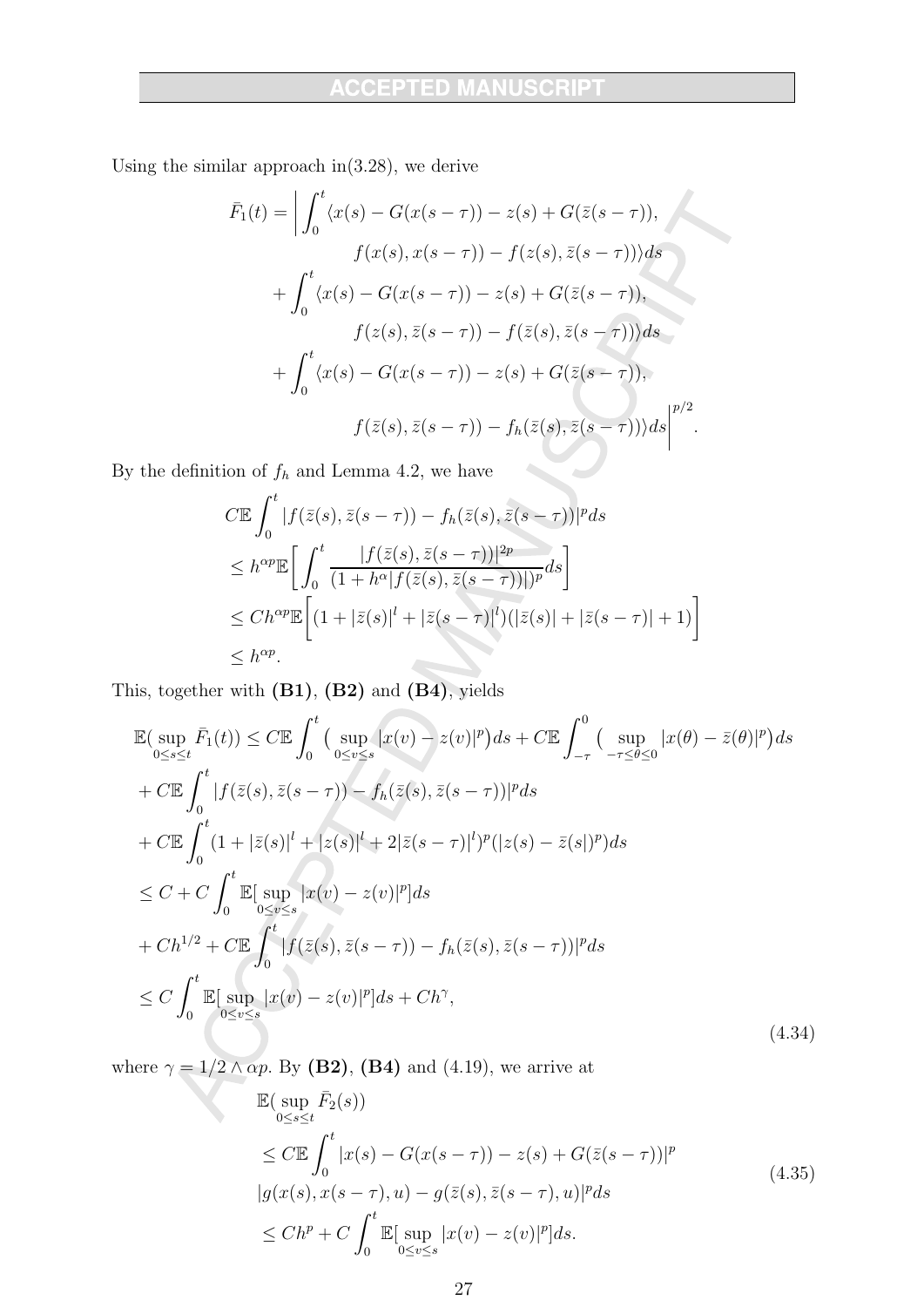and

$$
\mathbb{E}(\sup_{0\leq s\leq t} \bar{F}_3(s)) \n\leq \mathbb{E} \int_0^t \int_{\mathbb{Y}} |x(s) - G(x(s-\tau)) - z(s) + G(\bar{z}(s-\tau)) \n+ (g(x(s), x(s-\tau), u) - g(\bar{z}(s), \bar{z}(s-\tau), u))|^2 \n- |x(s) - G(x(s-\tau)) - z(s) + G(\bar{z}(s-\tau))|^2 \bigg|^{\nu/2} \lambda(du) ds \n+ \mathbb{E} \Biggl( \int_0^t \int_{\mathbb{Y}} |x(s) - G(x(s-\tau)) - z(s) + G(\bar{z}(s-\tau)) \n+ (g(x(s), x(s-\tau), u) - g(\bar{z}(s), \bar{z}(s-\tau), u))|^2 \n- |x(s) - G(x(s-\tau)) - z(s) + G(\bar{z}(s-\tau))|^2 \bigg|^2 \lambda(du) ds \Biggr)^{\nu/4} \n\leq \mathbb{E} \int_0^t \int_{\mathbb{Y}} |x(s) - G(x(s-\tau)) - z(s) + G(\bar{z}(s-\tau)) \n+ (g(x(s), x(s-\tau), u) - g(\bar{z}(s), \bar{z}(s-\tau), u))|^2 \n- |x(s) - G(x(s-\tau)) - z(s) + G(\bar{z}(s-\tau))|^2 \bigg|^{\nu/2} \lambda(du) ds \n\leq \mathbb{E} \int_0^t \int_{\mathbb{Y}} (|x(s) - G(x(s-\tau)) - z(s) + G(\bar{z}(s-\tau))|^p \n+ |(g(x(s), x(s-\tau), u) - g(\bar{z}(s), \bar{z}(s-\tau), u))|^p) \lambda(du) ds \n\leq Ch^p + C \int_0^t \mathbb{E}[\sup_{0\leq s\leq s} |x(v) - z(v)|^p] ds.
$$

Now, substituting  $(4.34)$ ,  $(4.35)$  and  $(4.36)$  into  $(4.33)$ , and using  $(4.32)$ , we have

$$
\mathbb{E}\left(\sup_{0\leq s\leq t}|x(s)-z(s)|^p\right) \leq Ch^\gamma + Ch^p + C \mathbb{E}\int_0^t \sup_{0\leq v\leq s}|x(v)-z(v)|^p ds
$$
\n
$$
\leq Ch^\gamma + C \int_0^t \mathbb{E}[\sup_{0\leq v\leq s}|x(v)-z(v)|^p]ds.
$$
\n(4.37)

An application of the Grownwall inequality yields the desired result.

**Proof of Theorem 4.2:** Noting the fact that all sample paths associated with  $(4.1)$ are discontinuous, we define the following stopping times as follows, for every  $R > 0$ ,

$$
\tilde{\tau}_R := \inf\{t \ge 0 : |x(t)| > R\}, \quad \tilde{\rho}_R := \inf\{t \ge 0 : |z(t)| > R\}.
$$
 (4.38)

 $\Box$ 

The remainder of the proof is similar to the that of Theorem 3.2, we omit details here.  $\Box$ 

# Acknowledgements

The authors would like to thank anonymous referees and editors for helpful comments and suggestions, which greatly improved the quality of this paper.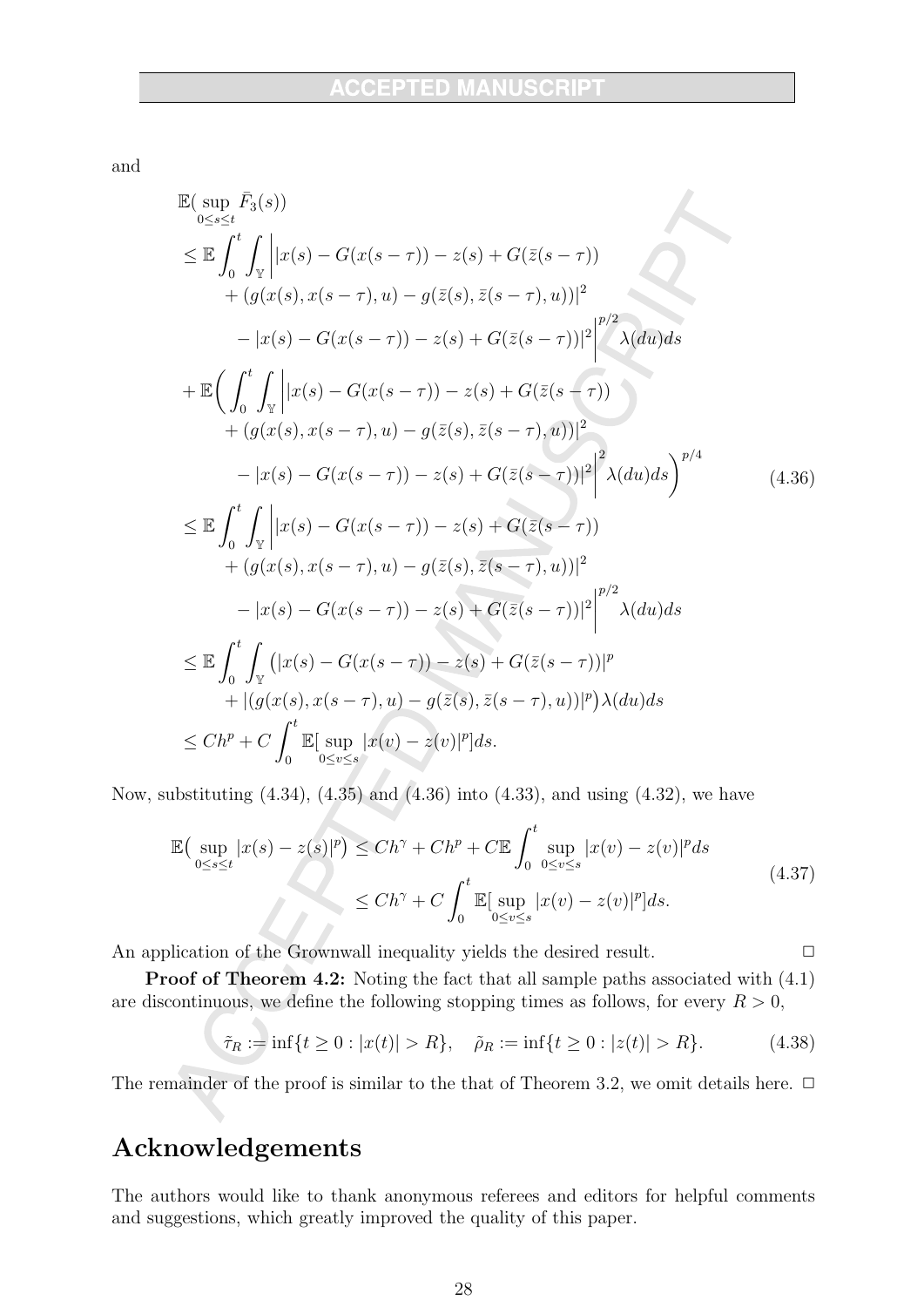# References

- [1] Arriojas, M., Hu, Y., Mohammed, S-E. A. and Pap, G., A delayed Black and Scholes formula, *Stoch. Anal. and Appl.*, **25** (2007), 471-492.
- [2] Bao, J. and Yuan, C., Large deviations for neutral functional SDEs with jumps, Stochastics, 87(2015), 48-70.
- [3] Bao, J., Bötcher, B., Mao, X. and Yuan, C., Convergence rate of numerical solutions to SFDEs with jumps, J. Comput. Appl. Math., 236 (2011), 119-131.
- [4] Bell, D. R. and Mohammed, S-E. A., Smooth densities for degenerate stochastic delay equations with hereditary drift, Ann. Prob.,  $23(1995)$  1875-1894.
- [5] Buckwar, E., Pikovsky, A. and Scheutzow, M., Stochastic dynamics with delay and memory, Stochastics and Dynamics, 5(2005) Special Issue, June.
- [6] Boufoussi, B. and Hajji, S., Successive approximation of neutral functional stochastic differential equations with jumps, Statist. Probab. Lett., 80 (2010), 324-332.
- [7] Dareiotis, K., Kumar, C. and Sabanis, S., On tamed Euler approximations of SDEs driven by Lévy noise with applications to delay equations, SIAM J. Numer. Anal., 54 (2016), 1840-1872.
- [8] Elsanosi, I., Oksendal, B. and Sulem, A., Some solvable stochastic control problems with delay, Stoch. and Stoch. Rep.,  $71$  (2000), 69-89.
- [9] Es-Sarhir, A., Scheutzow, M. and van Gaans, O., Invariant measures for stochastic functional differential equations with superlinear drift term, Differential Integral Equations,  $23$  (2010), 189-200.
- [10] Hutzenthaler, M., Jentzen, A. and Kloeden, P. E., Strong and weak divergence in finite time of Euler's method for stochastic differential equations with non-globally Lipschitz continuous coefficients, Proc. R. Soc. A,  $467(2010)$  1563-1576.
- [11] Hutzenthaler, M., Jentzen, A. and Kloeden, P. E., Strong convergence of an explicit numerical method for SDEs with nonglobally Lipschitz continuous coefficients, Ann. Appl. Probab. 22 (2012) 1611-1641.
- [12] Higham, D. J., Mao, X. and Stuart, A.M., Strong convergence of Euler type methods for nonlinear stochastic differential equations,  $SIAM J$ . Numer. Anal.,  $40(2002)$ , 1041-1063.
- [13] Hu, Y., Semi-implicit Euler-Maruyama scheme for stiff stochastic equations, The Silvri Workshop, Progr. Probab. 38, H. Koerezlioglu, ed., Birkhauser, Boston 43  $(1996), 183-202.$
- [14] Hu, Y., Salah-Eldin A. M. and Feng, Y., Discrete-time approximation of stochastic delay equations: the Milstein scheme, Ann. Probab., 32 (2004), 265-314.
- [15] Hairer, M., Mattingly, J., C. and Scheutzow, M., Asymptotic coupling and a general form of Harris' theorem with applications to stochastic delay equations, Probab. Theory Related Fields, 149 (2011), 223-259.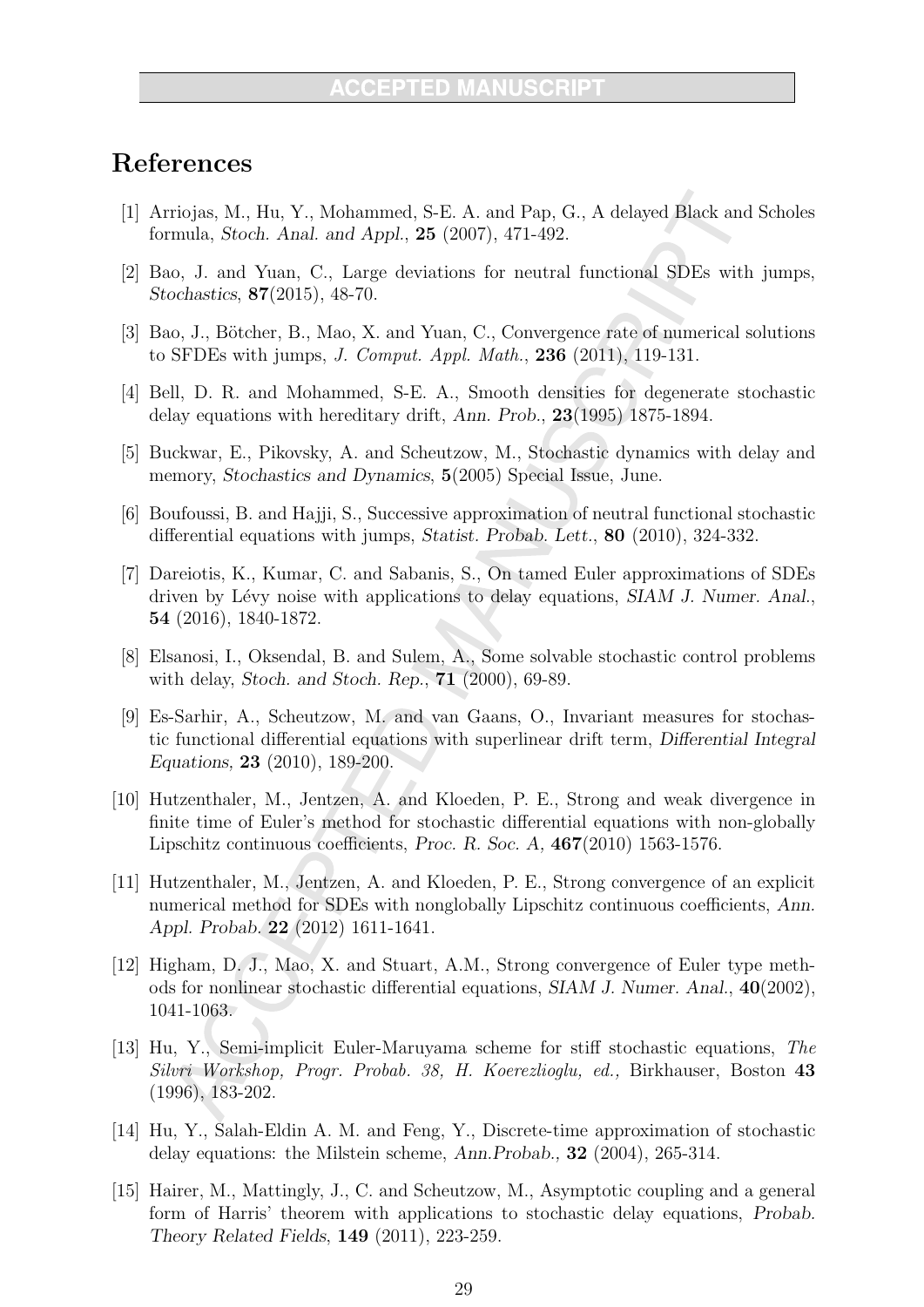- [16] Higham, D. J., Mao, X. and Stuart, A.M., Strong convergence of numerical methods for nonlinear stochastic differential equations, SIAM Journal on Numerical Analysis, 56  $(2002)$ , 113-123.
- [17] Ikeda, N. and Watanabe, S., Stochastic Differential Equations and Diffusion Processes, North-Holland, 1981.
- [18] Jacob, N., Wang, Y. and Yuan, C., Numerical solutions of stochastic differential delay equations with jumps, Stoch. Anal. Appl.,  $27$  (2009), 825–853.
- [19] Ji.Y., Song, Q. and Yuan, C., Neutral Stochastic Differential Delay Equations with Locally Monotone Coefficients, Dyn. Contin. Discrete Impuls. Syst. Ser. A: Math. Anal., 24 (2017), 195-217.
- [20] Küchler, U. and Platen, E., Strong discrete time approximation of stochastic differential equations with time delay, Math. Comput. Simulation, 54 (2000), 189–205.
- [21] Kloeden, P. E. and Platen, E., Numerical Solution of Stochastic Differential Equations, Springer, Berlin, 1992.
- [22] Liao, X. and Mao, X., Almost sure exponential stability of neutral differential equations with demand stochastic perturbations, J. Math. Anal. Appl., 212 (1997), 554-570.
- [23] Mao, X., Stochastic Differential Equations and Applications, Second Edition. Horwood Publishing Limited, 2008. Chichester.
- $|24|$  Mao, X., Shen, Y. and Yuan, C., Almost surely asymptotic stability of neutral stochastic differential equations with Markovian switching, Stochastic Process. Appl. 118 (2008) 1385-1406.
- [25] Marinelli, C. and Röckner, M., On Maximal inequalities for purely discountinuous martingales in infinite dimensional, Sèminnaire de Probabilitès XLVI, Lecture Notes in Mathematics 2123 (2014), 293-316.
- [26] Mao, X. and Sabanis, S., Numerical solutions of stochastic differential delay equations under local Lipschitz condition, J. Comput. Appl. Math., 151 (2003), 215–227.
- [27] Mao, X., Yuan, C. and Zou, J., Stochastic differential delay equations of population dynamics, *J. Math. Anal. Appl.* **304** (2005), 296-320.
- [28] McWilliams, N. and Sabanis, S., Arithmetic Asian options under stochastic delay models, Appl. Math. Fin. 18 (2011), 423-446.
- [29] Mohammed, S-E. A., Stochastic Functional Differential Equations, Longman Scientific and Technical, 1984.
- [30] Øksendal, B. and Sulem, A., Applied Stochastic Control of Jump Diffusions, Springer Berlin Heidelberg, 2007.
- [31] Sabanis, S., A note on tamed Euler approximations, Electron. Commin. Probab.,  $18(2013), 1-10.$